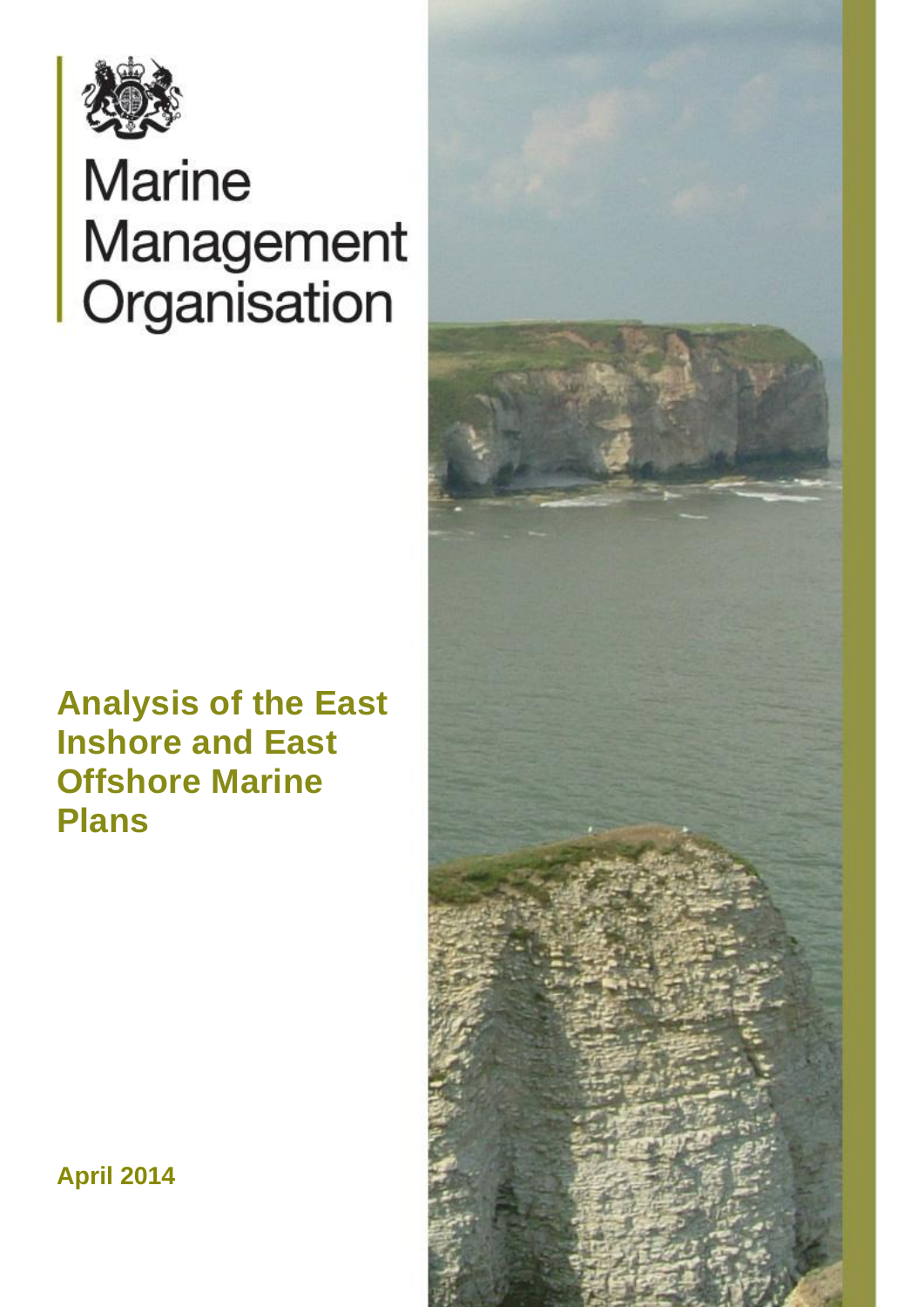© Marine Management Organisation 2014

You may use and re-use the information featured on this website (not including logos) free of charge in any format or medium, under the terms of the Open Government Licence. Visit [www.nationalarchives.gov.uk/doc/open-government](http://www.nationalarchives.gov.uk/doc/open-government-licence/)[licence/](http://www.nationalarchives.gov.uk/doc/open-government-licence/) to view the licence or write to:

Information Policy Team The National Archives Kew London TW9 4DU Email: [psi@nationalarchives.gsi.gov.uk](mailto:psi@nationalarchives.gsi.gov.uk)

Information about this publication and further copies are available from:

Marine Management Organisation Lancaster House Hampshire Court Newcastle upon Tyne NE4 7YH

Tel: 0300 123 1032 Email: [info@marinemanagement.org.uk](mailto:info@marinemanagement.org.uk) Website: [www.marinemanagement.org.uk](http://www.marinemanagement.org.uk/)

If referencing this document, please cite it as: Analysis of the East Inshore and East Offshore Marine Plans.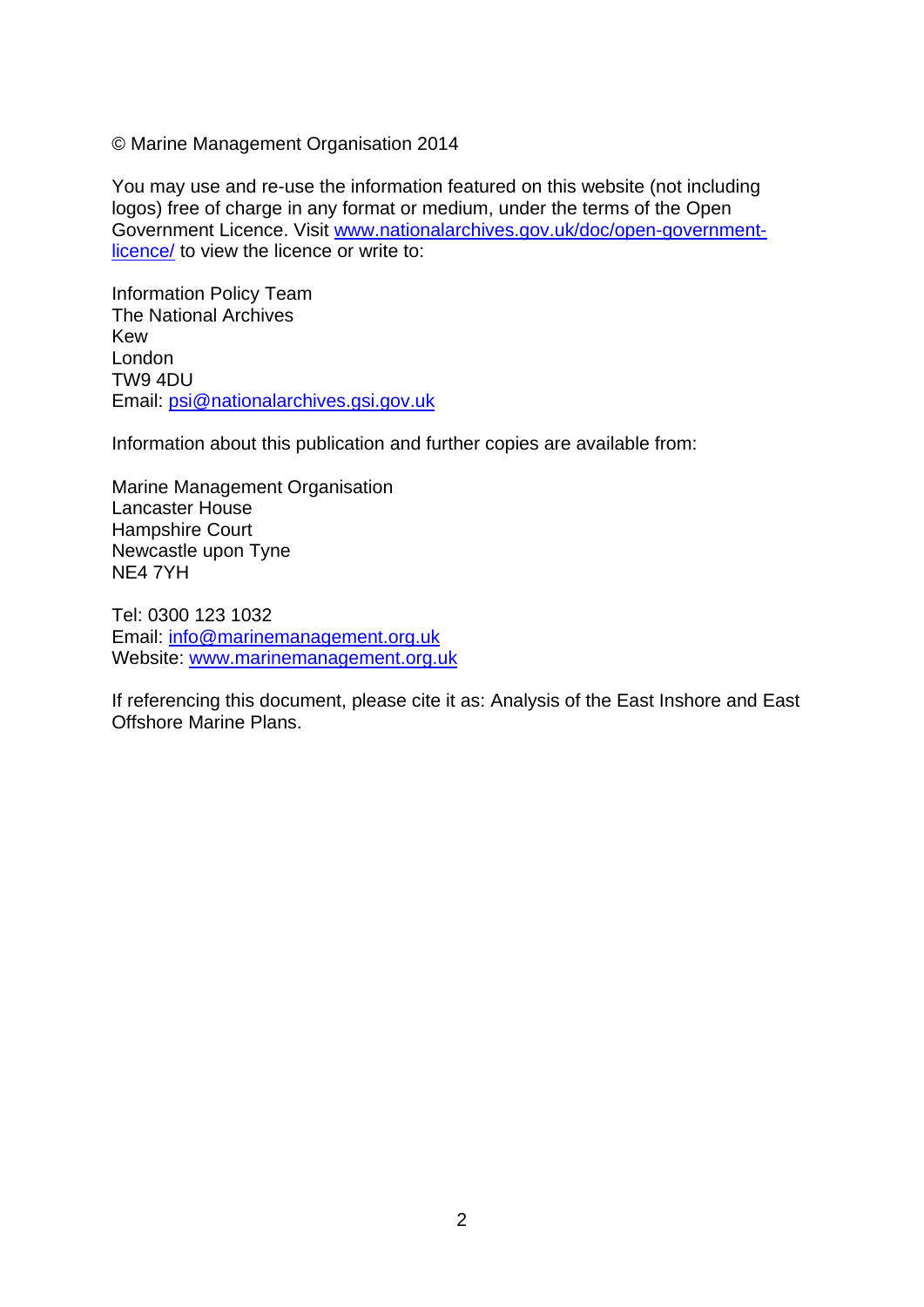## **Contents**

#### **Tables**

<span id="page-2-0"></span>

| Table 1: estimated Costs of East Plan Areas Marine Licences (2011/12) 29                                                                                      |
|---------------------------------------------------------------------------------------------------------------------------------------------------------------|
| Table 2: Estimated Review and Report Costs Associated with the East Marine Plans                                                                              |
| Table 3: Estimated Amendment Costs to the MMO (additional to review and<br>reporting as detailed in Table 2) associated with the East Marine Plans 35         |
| Table 4: Summary of the Administrative Impacts which fall to the MMO associated<br>with Reviewing, Reporting on, Amending and Monitoring the East Inshore and |
|                                                                                                                                                               |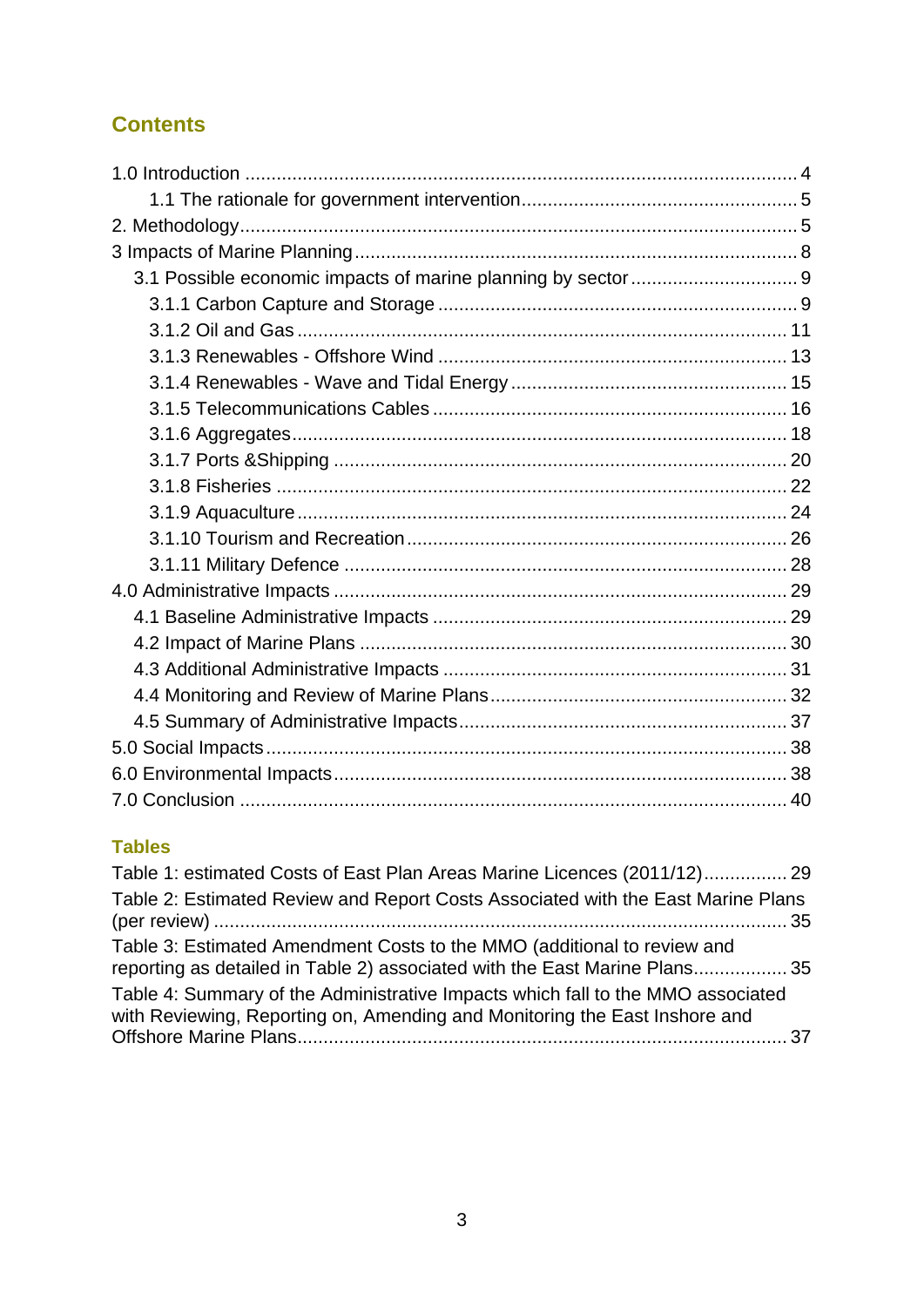## **1.0 Introduction**

- 1. The East Inshore and Offshore Marine Plans outline a vision for 2034 and include a number of objectives and policies which reflect the aims of the Marine Policy Statement within these plan areas. Please assume that, unless stated otherwise, where this document refers to "the marine plans" this means the East Marine Plans only.
- 2. This document provides a largely qualitative discussion of potential impacts of the marine plans. It discusses current and expected future marine development in the absence of plans and provides an overview of how marine plans might alter future development. It is a largely qualitative discussion with the exception of estimates for some administrative costs. While not a technical, analytical document, it provides useful information for future analysis. This document assesses impacts that solely relate to the East Marine Plan areas and does not consider impacts that relate to the marine planning system as a whole. Its East Marine Plan area focus means it cannot be used as a basis for assumptions about costs and benefits in other marine plan areas, or about the marine planning system as a whole.
- 3. Defra conducted a marine planning system-wide impact assessment<sup>1</sup> in 2011, which looked at the wider costs and benefits of the marine planning system as a whole. This Analysis of Impacts utilises information and figures from the 2011 Impact Assessment to help guide assumptions and is referenced where it describes further impacts.
- 4. Where possible these impacts have been quantified. However, it has, in many cases, been challenging to quantify the impacts that are solely attributable to the presence of the marine plans as separate to the costs and benefits that would result from each sector/policy area in the absence of the marine plans. This is due to a number of factors including:
	- Inherent uncertainties caused by the 20 year timescale of marine plans, leading to challenges in formulating robust assumptions on sectoral growth<sup>2</sup>
	- Lack of relevant and specific economic data e.g. to quantify overall growth of sectors brought about by marine plans as opposed to growth that would occur without the plans (such as the benefits that marine plans will bring to coastal communities)
	- As the marine plans are just being adopted and will then be implemented monitored , reviewed and, in time, amended it is difficult to gauge accurate impacts resulting from the plans (for example the extent of direct benefits to industry or specific indirect benefits)
- 5. All of the above factors are current evidence gaps. It is expected that these gaps will be filled as marine plans develop and the marine planning system matures. The methodology below details how these evidence gaps will be addressed in

<sup>1</sup>  $1$  Defra (2011) Impact Assessment of the Marine Planning System

 $2$  This includes a lack of understanding of the extent to which the benefits of sector growth would accrue nationally as opposed to only the East of England region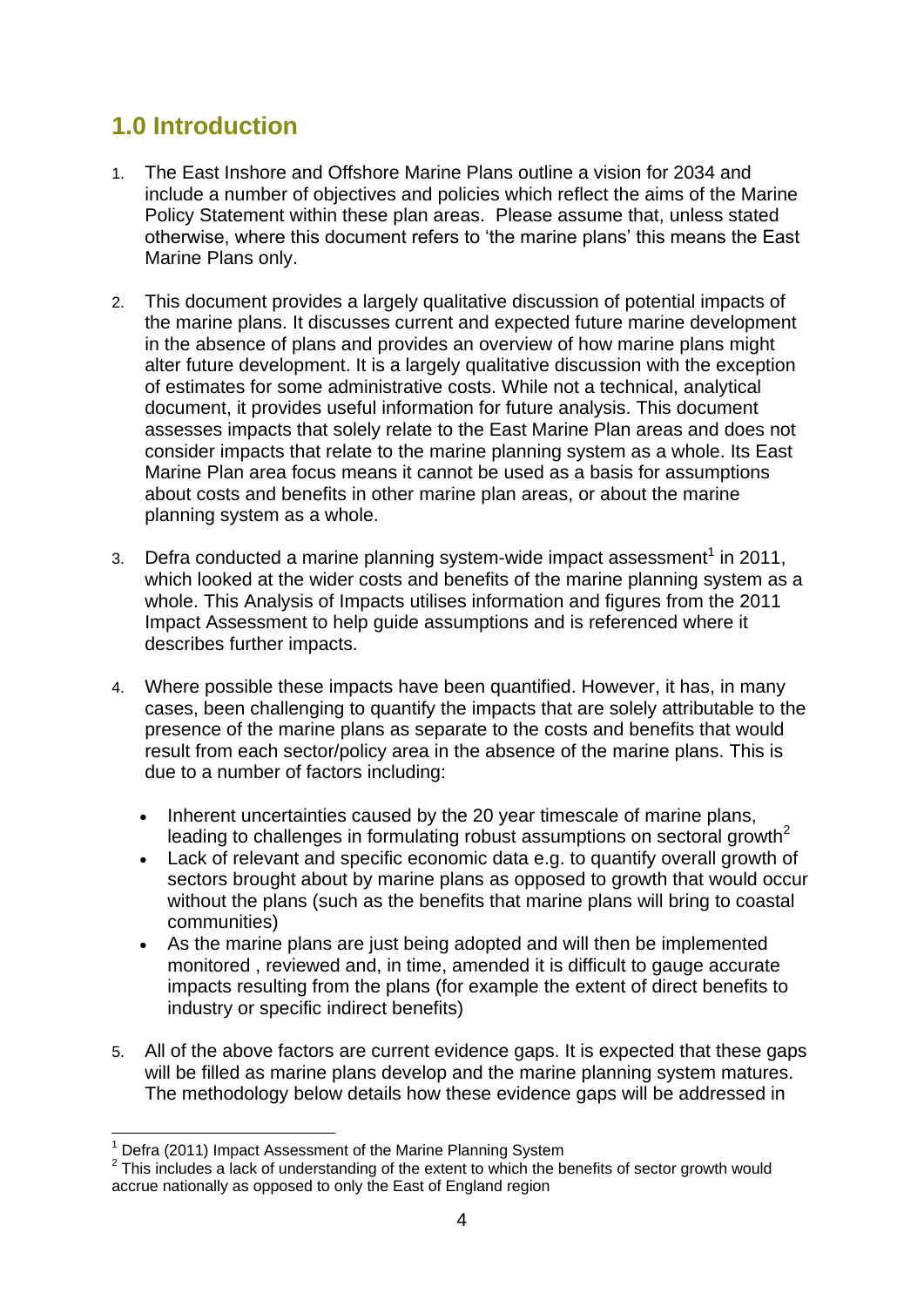order to inform future iterations of marine plans for the East marine areas and for all marine plans produced to cover England"s marine areas.

#### <span id="page-4-0"></span>**1.1 The rationale for government intervention**

- 6. Increasingly there are competing and conflicting demands for space and resources in the UK marine environment e.g. from renewable energy and aggregate extraction to fisheries, tourism and marine recreation. This increases the risk of one activity coming into conflict with another, or otherwise compromising the ability of a given activity to maximise its contribution to society, which would inevitably result in a decreased economic value in the future. It also increases pressure on marine ecosystems resulting, potentially, in a decline in their functional status, and the socio-economic value derived from them, and deterioration in the quality of the environment.
- 7. In the form in which it was constituted, the market was not able to deliver the best solution, for example, because the existing structures did not easily permit licensing authorities and other decision-makers to take account of externalities imposed by different marine uses upon each other, as well as upon wider society. Government intervention through marine planning will introduce more integrated forward looking policy, setting the direction for decision making at a local level, to lead to rational and sustainable use of our marine resources. The Marine Management Organisation (MMO), which was vested on 1 April 2010, will develop marine plans for each of the proposed eleven marine areas in England.
- 8. The East Inshore and Offshore marine areas are the first areas in England for which marine plans have been developed. The East Inshore area includes a coastline that stretches from Flamborough Head to Felixstowe. This document assesses the impact of these two marine plans on different sectors and actors in the plan areas.

## <span id="page-4-1"></span>**2. Methodology**

- 9. This document considers the economic impacts of the East Inshore and Offshore Marine Plans, against that of a baseline in which no such plans are developed. The baseline is, in effect, a prediction of the "business as usual" scenario which would play out in the marine areas over the forthcoming 20 years in the absence of marine planning.
- 10. The additional impacts of marine plans (measured against the baseline) fall under the following categories:
	- 1) "Economic impacts" on industry (for example through increased certainty and greater efficiency leading to earlier award of consent and commencement of operations compared to business as usual)
	- 2) "Administrative impacts" of changes in administrative costs associated with adopting, implementing and monitoring marine plans for decision makers (for example, costs associated with potentially providing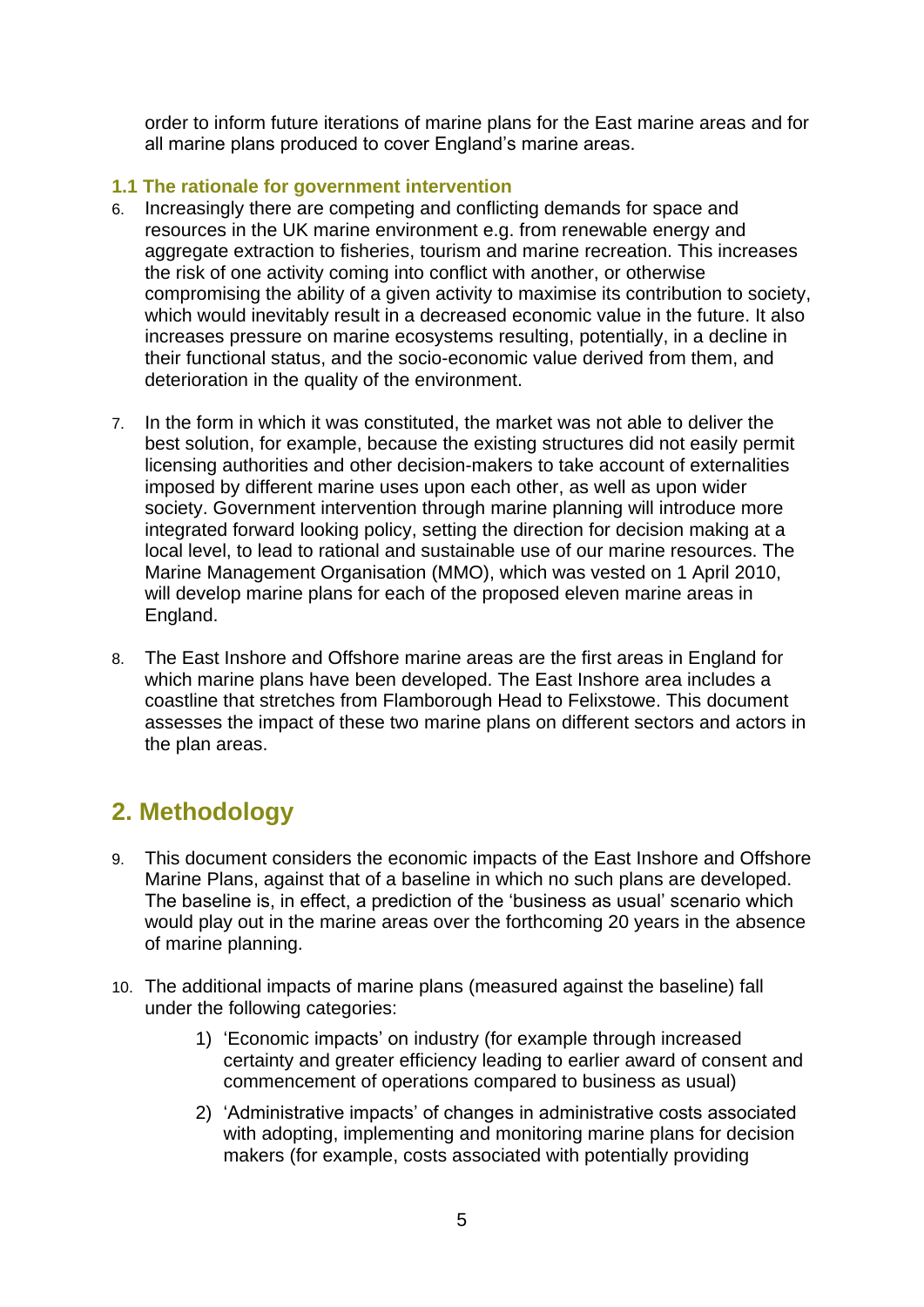additional staff time for preparatory work until plans are embedded in the development process, when compared to business as usual)

- 3) "Wider" social and environmental benefits that marine plans will bring to communities through sustainable development.
- 11. The costs and benefits represented in this document do not include the cost of developing the marine plans themselves as these are considered "sunk costs". It has only been possible to quantify part of the administrative impacts and the rest of the impacts are described qualitatively. The administrative costs are expressed in terms of net present value over 20 years (using 3.5% discount rate as per HM Treasury Green Book guidance).
- 12. One of the key outcomes of marine plans is to involve decision-makers, users and stakeholders in the creation, monitoring and updating of the marine plans. Potential costs and benefits fall on the MMO, local planning authorities, industry and key stakeholders, including (amongst others) the Stakeholder Focus Group, Inshore Fisheries and Conservation Authorities and coastal partnerships. It is anticipated that the extent to which these actors input to the process will positively correlate with the benefits realised to them. However, it should be acknowledged that the nature of this burden is largely voluntary, as there is no legal requirement to engage in the development and, aside from decision makers, implementation of the marine plans. Moreover, the additional effort of any such engagement by participants should be more than offset by subsequent time and cost savings in their role in particular applications and decisions undertaken within the framework of the marine plans than would have arisen in the absence of these plans.
- 13. It has not been possible to estimate costs and benefits for many of the impacts within this document. In such cases the impacts are presented in a qualitative manner.
- 14. The MMO will work with Government and stakeholders to fill the economic data gaps and to gain new evidence on the benefits of policies contained in the marine plans as they are implemented. As marine plans of this nature and scale have not existed in the past, it is only through implementation that evidence on impacts will be derived. The new evidence will give a better foundation upon which to base assumptions for future iterations of the East Marine Plans.
- 15. In terms of evidence in general, including marine science, the MMO will:
	- prioritise the commissioning of new evidence to inform marine planning, in line with those areas identified in the [Strategic Evidence Plan](http://www.marinemanagement.org.uk/about/documents/strategic_evidence_plan.pdf) and ensure that where possible, all new evidence is made publicly available;
	- collaborate with partner organisations to ensure relevant research is utilised to improve our understanding of the activities and resources in the marine plan areas;
	- work with partners and stakeholders (both UK and international) to develop our understanding of how marine activities interact both with one another and the wider marine area;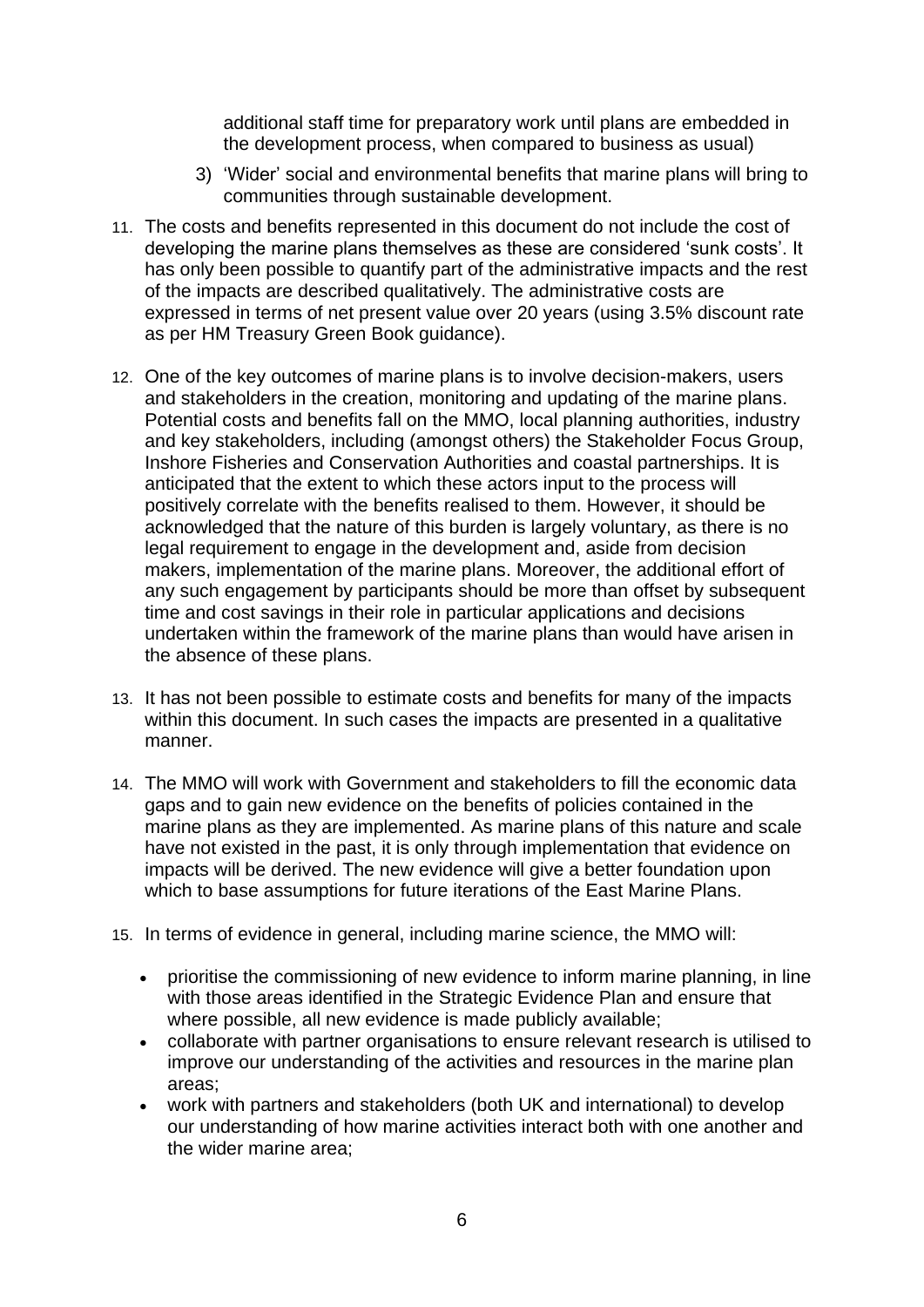- support and encourage transparency, openness and removal of barriers to data sharing for all stakeholders generating data in the marine plan areas. Evidence supplied to the MMO to enable regulatory decisions to be taken is currently made available through the MMO"s public register, and the MMO will continue to encourage applicants to make such evidence publically accessible;
- continue to work closely with relevant partners and initiatives such as the Marine Science Coordination Committee (MSCC) and its groups and the UK Marine Monitoring and Assessment Strategy (UKMMAS), through the Marine Assessment and Reporting Group (MARG) and its sub-groups to seek opportunities to enhance the marine planning evidence base and identify a robust and appropriate mechanism for sharing data;
- continue to arrange data sharing with holders of marine data relevant to marine planning. This will include arrangements with international planning authorities bordering the East marine plan areas to ensure that relevant crossborder evidence is collated wherever possible.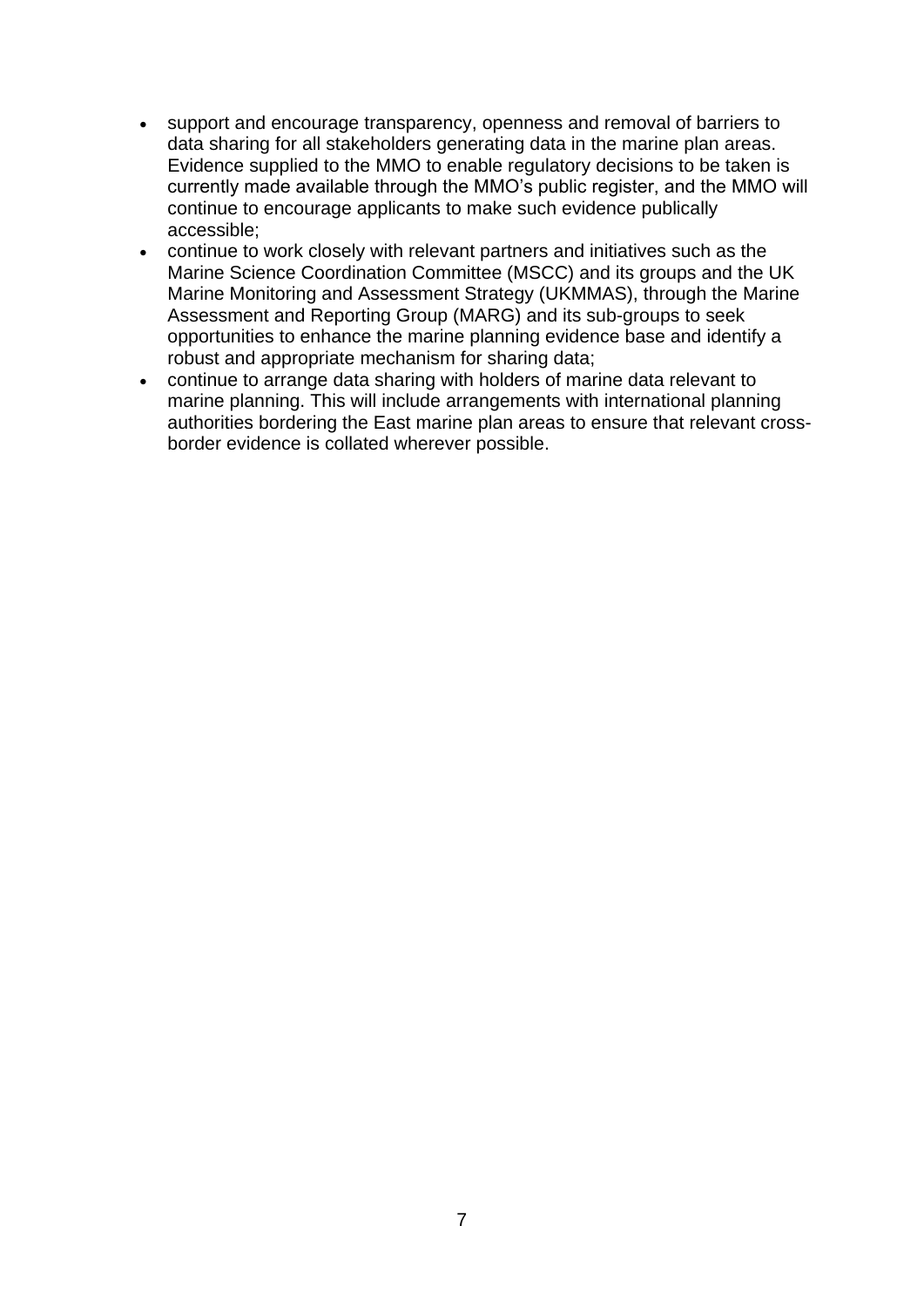## <span id="page-7-0"></span>**3 Impacts of Marine Planning**

- 16. As a baseline, the economy of the East Inshore and East Offshore marine plan areas is estimated to be over £10bn in GVA terms. This figure summarises the total output in GVA terms of all sectors present in the East Inshore and East Offshore marine plan areas. The calculations for this total and the GVA contributions of each sector are detailed in this section. It is anticipated that the East Inshore and Offshore Marine Plans will enable sector growth that would not occur at the same levels in the absence of marine plans by:
	- Increasing certainty in what sort of developments are likely to gain consent and where, making potential developments more attractive to investors
	- Reducing transaction costs incurred by businesses that may arise in the absence of the clarity afforded by the marine plans
	- Signposting to help ensure that developments mitigate negative impacts on each other thus avoiding the administrative and frictional costs that arise from conflict between sectors
	- Signposting the need to consider activities which fall outside of existing licensing or management measures (e.g. some marine recreation activities) by highlighting the importance of co-location and the issue of displacement, contributing to the growth of these smaller sectors alongside the larger industries
	- The inclusion of policies signposting fledgling sectors/technologies and encouraging consideration by other sectors of areas which might be needed for these fledgling sectors/technologies in the future (e.g. Carbon Capture Storage and Wave Energy)
- 17. The sections below present the baseline and background for individual sectors and the anticipated impacts of the East marine plans on those sectors.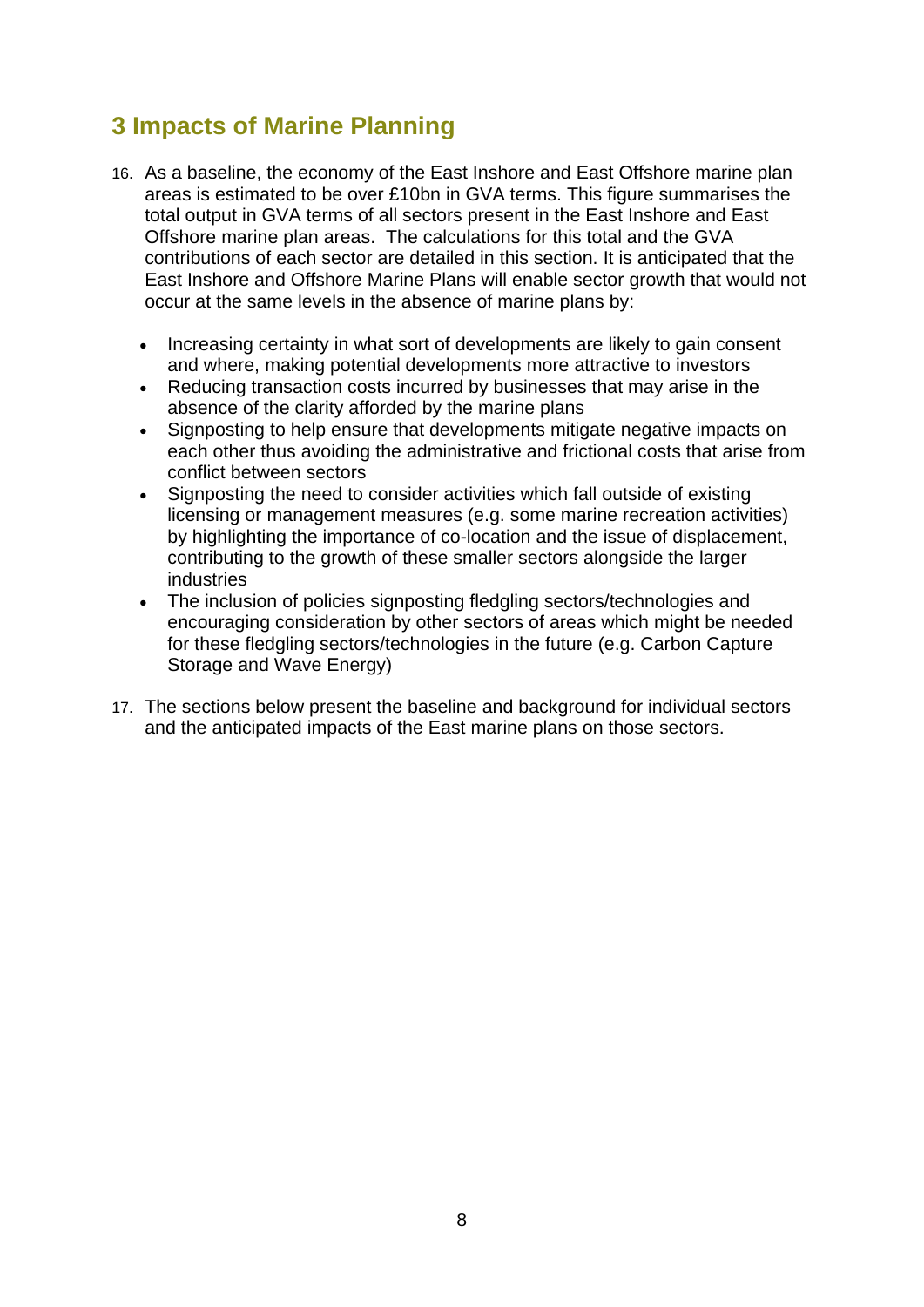#### <span id="page-8-0"></span>**3.1 Possible economic impacts of marine planning by sector**

#### <span id="page-8-1"></span>**3.1.1 Carbon Capture and Storage**

#### **3.1.1.1 Background and Baseline**

- 18. The UK marine area is of strategic importance internationally for Carbon Capture and Storage (CCS), due to the high concentration of potential storage sites $3$ . The CCS Roadmap<sup>4</sup> identifies possible deployment rates for CCS, and estimates commercial benefits of £3-6.5 billion per year by the late 2020s as well as supporting circa 100,000 jobs by 2030.
- 19. The East Inshore and Offshore Marine Plan areas present the best opportunity for CCS development within England. The East Plan areas have the potential to provide more than 75% of the UK"s storage capacity.
- 20. It is understood that there are a number of potential projects which may utilise the storage resource within the plan areas<sup>5</sup>. To date, however, none of these projects has achieved a final investment decision and therefore it remains unclear whether all, some or even none of the Projects will commence.

#### **3.1.1.2 Impact of Marine Plans**

- 21. Although the model used for this document was unable to identify quantifiable economic benefits for the CCS sector, there are expected to be benefits associated with the introduction of marine plans.
- 22. The marine plans signpost that the plan areas present "the greatest opportunity" for CCS development within England. They highlight the opportunities that CCS offer by way of mitigating climate change plus creation of employment opportunities and signpost the possibilities which are presented by the oil and gas industry (i.e. the reuse of facilities for CCS activity).
- 23. The policies within the marine plans are explicit with regard to safeguarding areas which hold potential for CCS development due to the fact that such potential storage sites are spatially restricted by physical and geological requirements<sup>6.</sup>
- 24. CCS is forecast to grow even in the absence of the marine plans. However, given the projected timing of this growth there is the potential that developments outside this emerging sector could potentially crowd it out before it becomes established. The policies within the marine plans encourage developers to avoid developing in areas where the development of CCS is possible, if such

<sup>1</sup> <sup>3</sup> Defra (2011) Marine Policy Statement

<sup>4</sup> https://www.gov.uk/government/uploads/system/uploads/attachment\_data/file/48317/4899-the-ccsroadmap.pdf

<sup>&</sup>lt;sup>5</sup> These include planned demonstration projects at Drax Power Station, North Yorkshire – Oxyfuel Unit; Killingholme, North Lincolnshire – New Integrated Gasification Combined Cycle (IGCC) power station (pre-combustion with CCS on the coal-feed); Hatfield, Yorkshire – New IGCC power station; and Teesside, North East England - Pre-combustion coal gasification project.

<sup>&</sup>lt;sup>6</sup> Inshore and Offshore Marine Plan Document. Figure 15: Potential opportunity for carbon capture and storage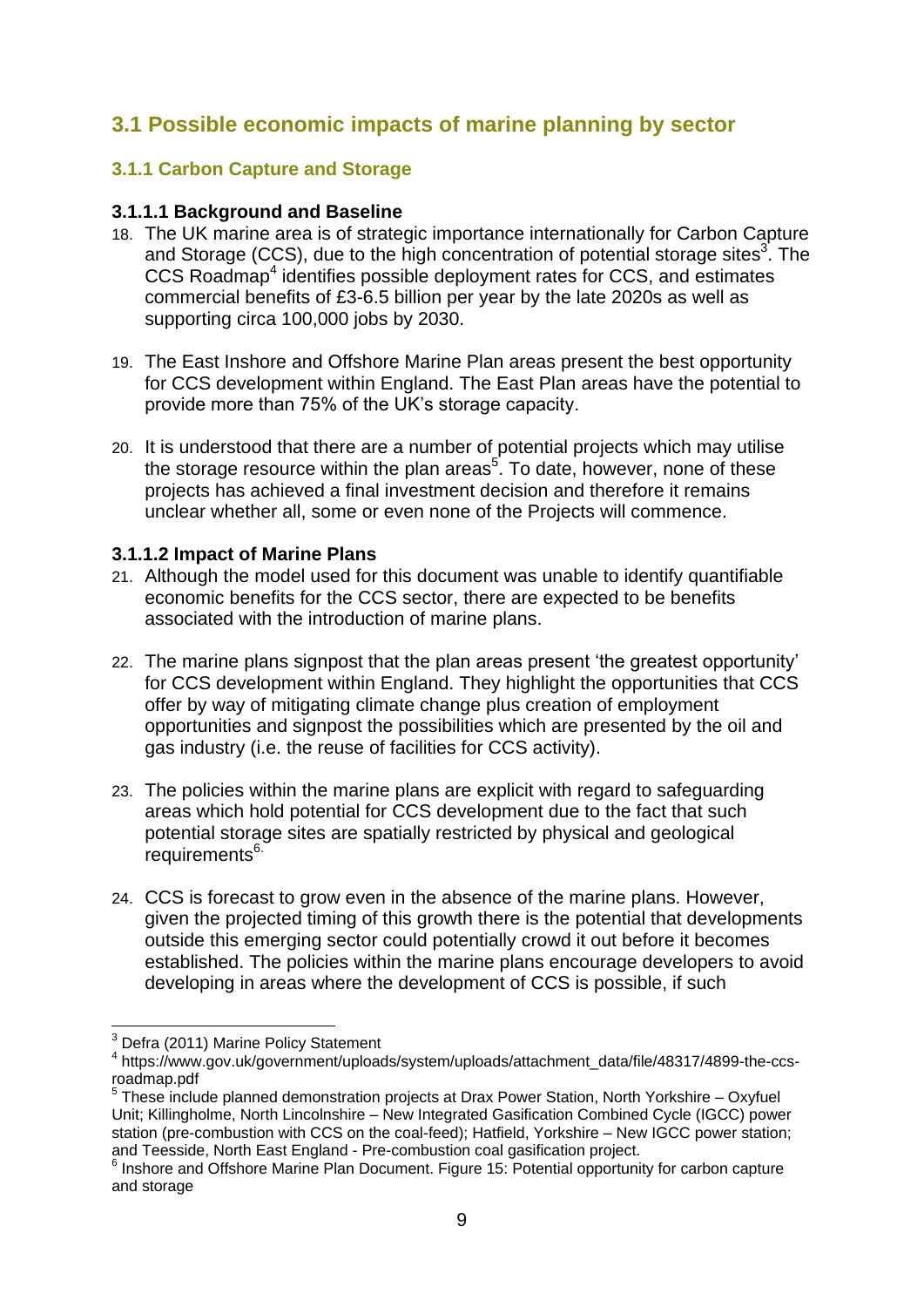development will prevent carbon dioxide storage. If developers do submit applications which potentially prevent carbon dioxide storage they must include mitigation or minimisation measures or make a case as to why this is not possible.

- 25. Therefore the presence of the marine plans means that the consideration of mitigation for developments which could potentially pose barriers to, or conflicts with, CCS will be encouraged even in the absence of existing or planned CCS infrastructure<sup>7</sup>. One of the key benefits of a plan-led system is that it helps to ensure that emerging technologies like CCS can still develop. The CCS-positive policies within the marine plans also encourage developers within other sectors to maximise any complementarities.
- 26. In signposting the potential for growth the marine plans may help to attract developers, by creating certainty for investors that may otherwise be reluctant to invest in this fledging industry.
- 27. Although unquantifiable at this stage, it is predicted that marine plans should help enable the sustainable growth of this sector while ensuring that any such growth has minimal impact on other policy areas and interests.

1

 $7$  CCS1: Within defined areas of potential carbon dioxide storage, 7 (mapped in Figure 17) proposals should demonstrate in order of preference:

a) that they will not prevent carbon dioxide storage:

b) how, if there are adverse impacts on carbon dioxide storage, they will minimise them

c) how, if the adverse impacts cannot be minimised, they will be mitigated

d) the case for proceeding with the proposal if it is not possible to minimise or mitigate the adverse impacts.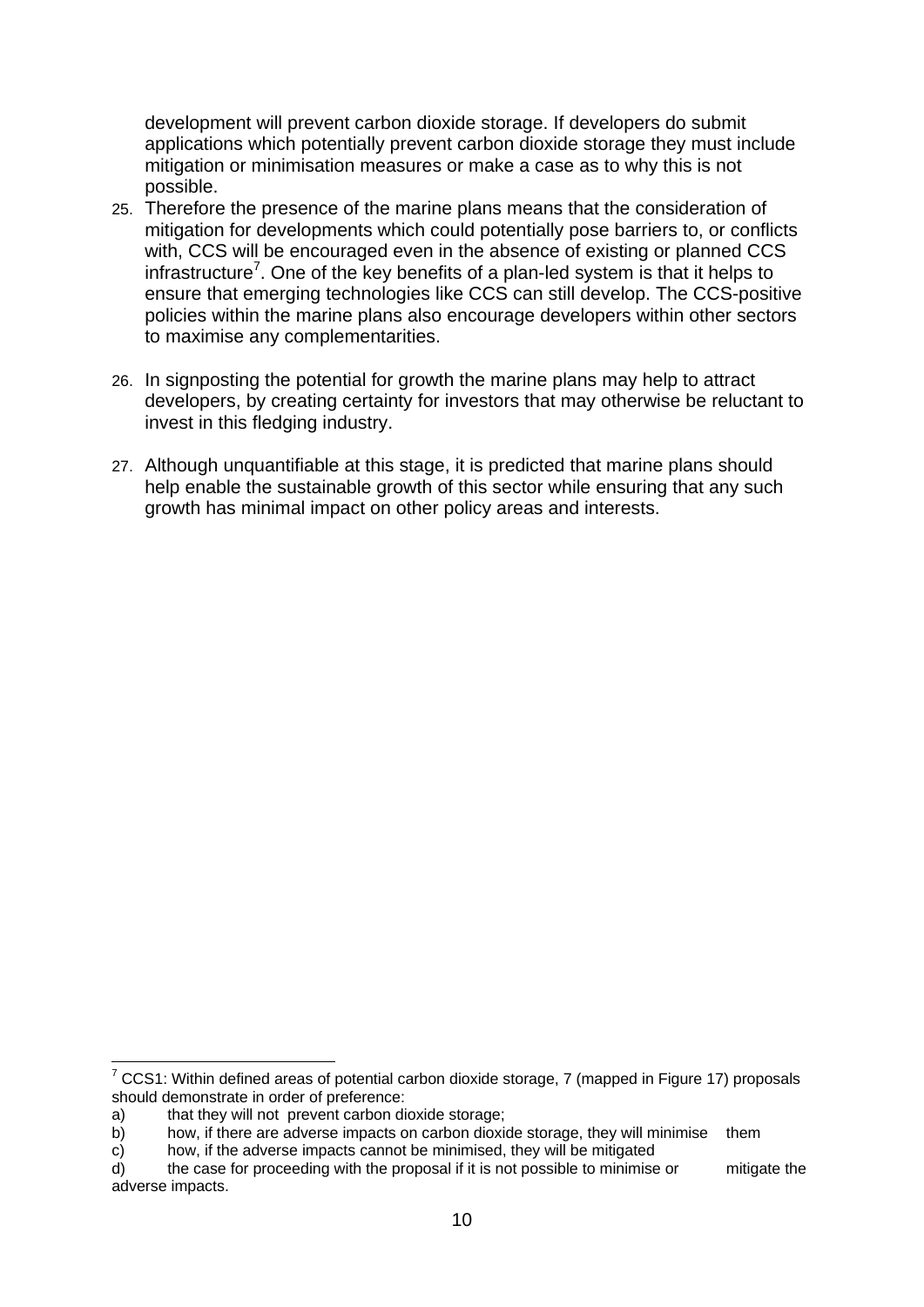#### <span id="page-10-0"></span>**3.1.2 Oil and Gas**

#### **3.1.2.1 Background and Baseline**

- 28. The total Gross Value Added  $(GVA)^8$  of the sector for the East Marine Plan areas is currently estimated to be £7.7bn with an annual turnover in the region of £13.2bn. These figures are based on the proportion of the UK industry that lies within the plan areas $9$ .
- 29. The plan areas are the most significant for reserves of gas in English waters (there are no producing oil fields), providing  $28\%$ <sup>10</sup> of total UK gas production and having the largest footprint and activity level in English waters. The area is also subject to further exploration (through licensing rounds) and decommissioning activity.
- 30. Although exploitation and further exploration is anticipated to continue into the foreseeable future, gas production is in decline, having peaked in 1999. Projections suggest that by 2020, around 50 per cent of the UK demand for oil and gas will be met domestically<sup>11</sup> (falling from around two-thirds of primary energy demand today) with consequent need for import and storage infrastructure for the remainder. This decline leads to an expectation that there will be further decommissioning activity in the East Marine Plan areas over the life of the marine plans.

#### **3.1.2.2 Impact of Marine Plans**

- 31. The marine plans contain a number of policies that are relevant to this sector. GOV1 reflects the MPS assertion that "developments in the marine environment are supported by appropriate infrastructure on land and reflected in terrestrial development plans, and vice versa". One of the key benefits of marine planning is the opportunity it creates to link development in the marine areas to that on land. The existence of marine plans, which set out a vision for the marine areas, makes it easier for authorities creating land-based plans to take a more holistic view and include capacity for/encouragement of relevant land-based development. This benefit is strengthened further by a specific policy which states a requirement for strategic planning with regard to infrastructure across the land/sea boundary. This could help speed up applications processes from concept to consent that cover both marine and terrestrial planning authorities, lowering transactions costs for developers.
- 32. Due to the national importance of this sector, it would be given high priority with or without marine plans. However the policies within the plan offer potential economic benefits by the clarity that they lend to existing national policy. The guidance OG2 gives in relation to new oil and gas activity clarifies its preference,

http://www.marinemanagement.org.uk/marineplanning/key/ssr.htm

<sup>1</sup> <sup>8</sup> GVA is the value generated by any unit engaged in a production activity. It is measured at basic prices, excluding taxes (less subsidies) on products.<br><sup>9</sup> Figure derived from UK lovel figures in JUKM44S.

Figure derived from UK-level figures in, UKMMAS (2010) *Charting Progress 2 Feeder Report: Productive Seas,* [http://chartingprogress.defra.gov.uk/feeder/PSEG-feeder.pdf.](http://chartingprogress.defra.gov.uk/feeder/PSEG-feeder.pdf) Apportioned based on proportion of activity in the East marine plan areas (38.4%) and inflated to 2012 figures using HM treasury GDP deflators [http://www.hm-treasury.gov.uk/data\\_gdp\\_fig.htm](http://www.hm-treasury.gov.uk/data_gdp_fig.htm) <sup>10</sup> MMO (2011) Strategic Scoping Report

<sup>&</sup>lt;sup>1</sup> Defra (2011) Marine Policy Statement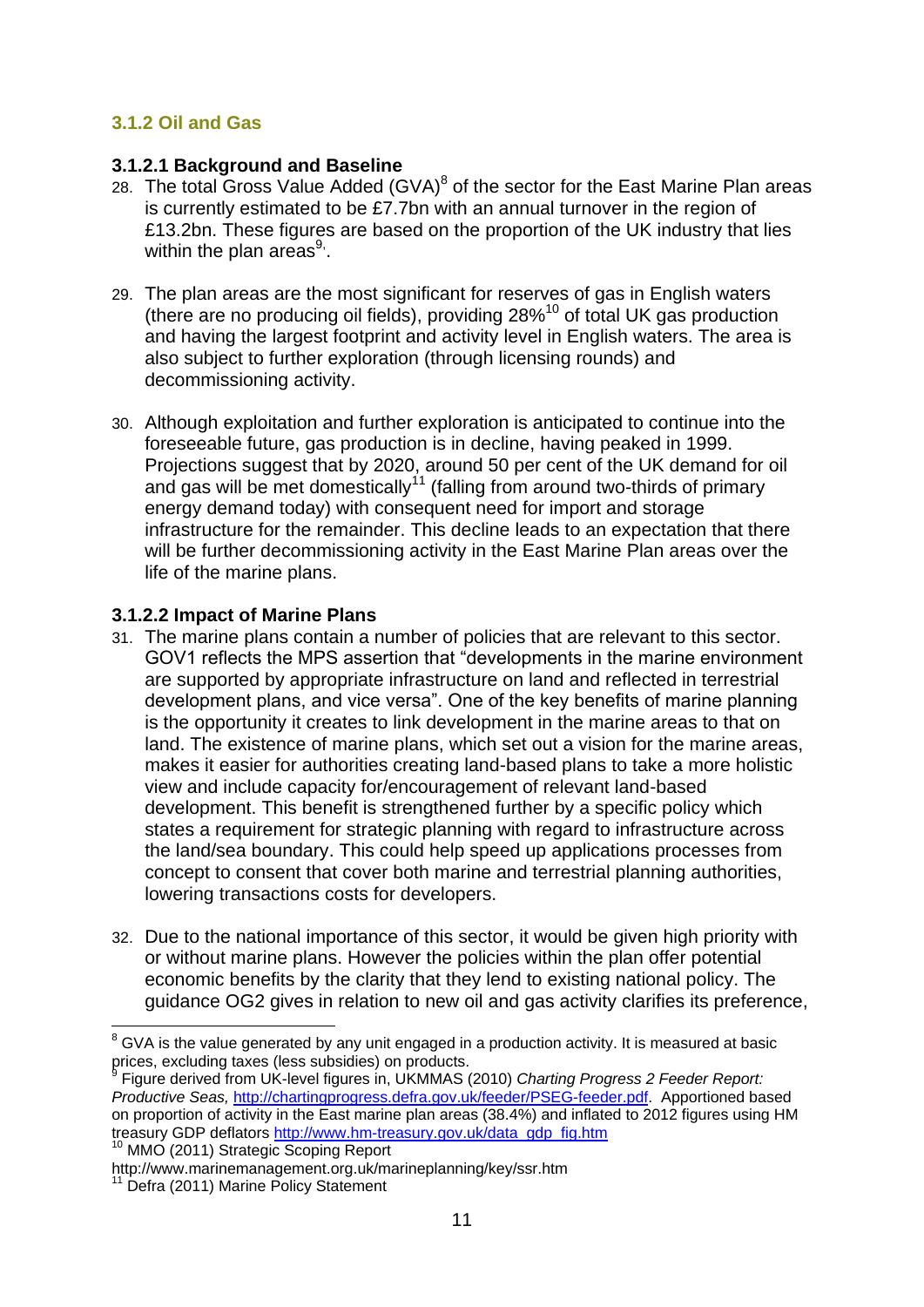thereby increasing the information available to all developers at the preapplication stage, potentially negating developers incurring large development costs on projects that may not be preferred to new oil and gas development. OG1 adds value by clarifying the role of regulatory authorities and applicants in relation to dealing with potential conflicts between new activities and existing oil and gas activity and so saves any associated administrative costs attached to such potential competition for space.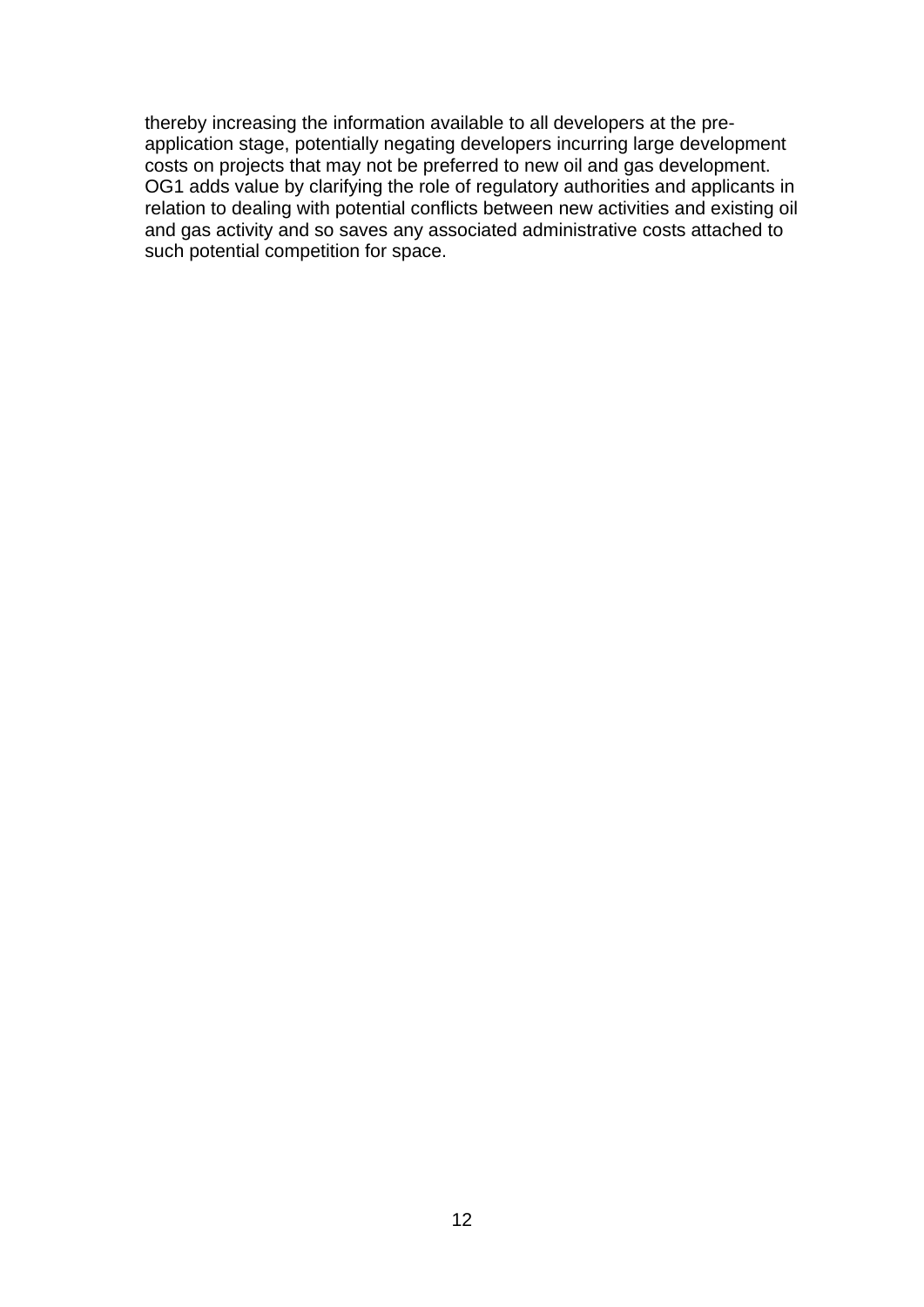#### <span id="page-12-0"></span>**3.1.3 Renewables - Offshore Wind**

#### **3.1.3.1 Background and Baseline**

- 33. Offshore wind energy generation has been active in the East Marine Plan areas since 2004, due to the favourable physical conditions present. The plan areas include 37% of the current English total of installed capacity that is either operational or under construction<sup>12</sup>. The plan areas also include around 60% of planned English Round 1, Round 2 and extensions" energy capacity and over  $81\%$  of planned English Round 3 energy capacity.<sup>13</sup>
- 34. The favourable conditions and the existing and planned activity in the plan areas, alongside the national priority that is attached to securing alternative sources of energy, suggest that a large proportion of planned English capacity would happen in the absence of marine planning. It is possible to use the National Grid"s Transmission Energy Capacity (TEC) register, which shows the levels of grid connection applied for by projects, to ascertain a level of capacity that is already under development up to 2021. Given the costs associated with registration on the TEC register, it can be assumed that these are the most likely projects to be developed in the absence of marine plans. Providing that planning permission is granted the majority of the approximately 18GW of offshore wind capacity envisaged to be installed by 2020 under DECC"s Renewable Energy Roadmap<sup>14</sup> could come from the East marine plan areas. This growth in offshore wind will generate significant levels of GVA over the course of the next 20 years with significant associated direct and indirect jobs growth.

#### **3.1.3.2 Impact of Marine Plans**

- 35. As marine planning is new and has not yet been implemented in English waters, it is not possible at this time to accurately quantify the economic impact the marine plans may provide.
- 36. However, the marine plans have a series of positive and supportive policies in place for offshore wind, notably WIND1-2 and EC3 which are all specific to offshore wind and it is anticipated that these policies will contribute towards the sustainable growth of this sector. These policies afford a level of protection to current offshore wind installations and leases (WIND1), and outline a level support for applications brought forward from Round 3 zones (WIND2).
- 37. Specific policies for other sectors also anticipate the growth of offshore wind in the plan areas, providing reference to the mechanism by which offshore wind can resolve conflicts for space (OG2), and providing guidance on how shipping interacts with other activities where there may be potential for conflicts over usage of space (PS2).

<sup>1</sup>  $12$  MMO (2013), Strategic Scoping Report for marine planning in England, Available online at: http://www.marinemanagement.org.uk/marineplanning/key/documents/ssr-august2013.pdf

<sup>&</sup>lt;sup>13</sup> MMO (2013), Strategic Scoping Report for marine planning in England, Available online at: http://www.marinemanagement.org.uk/marineplanning/key/documents/ssr-august2013.pdf <sup>14</sup> DECC (2011). Renewable Energy Roadmap. Available online at

https://www.gov.uk/government/uploads/system/uploads/attachment\_data/file/48128/2167-ukrenewable-energy-roadmap.pdf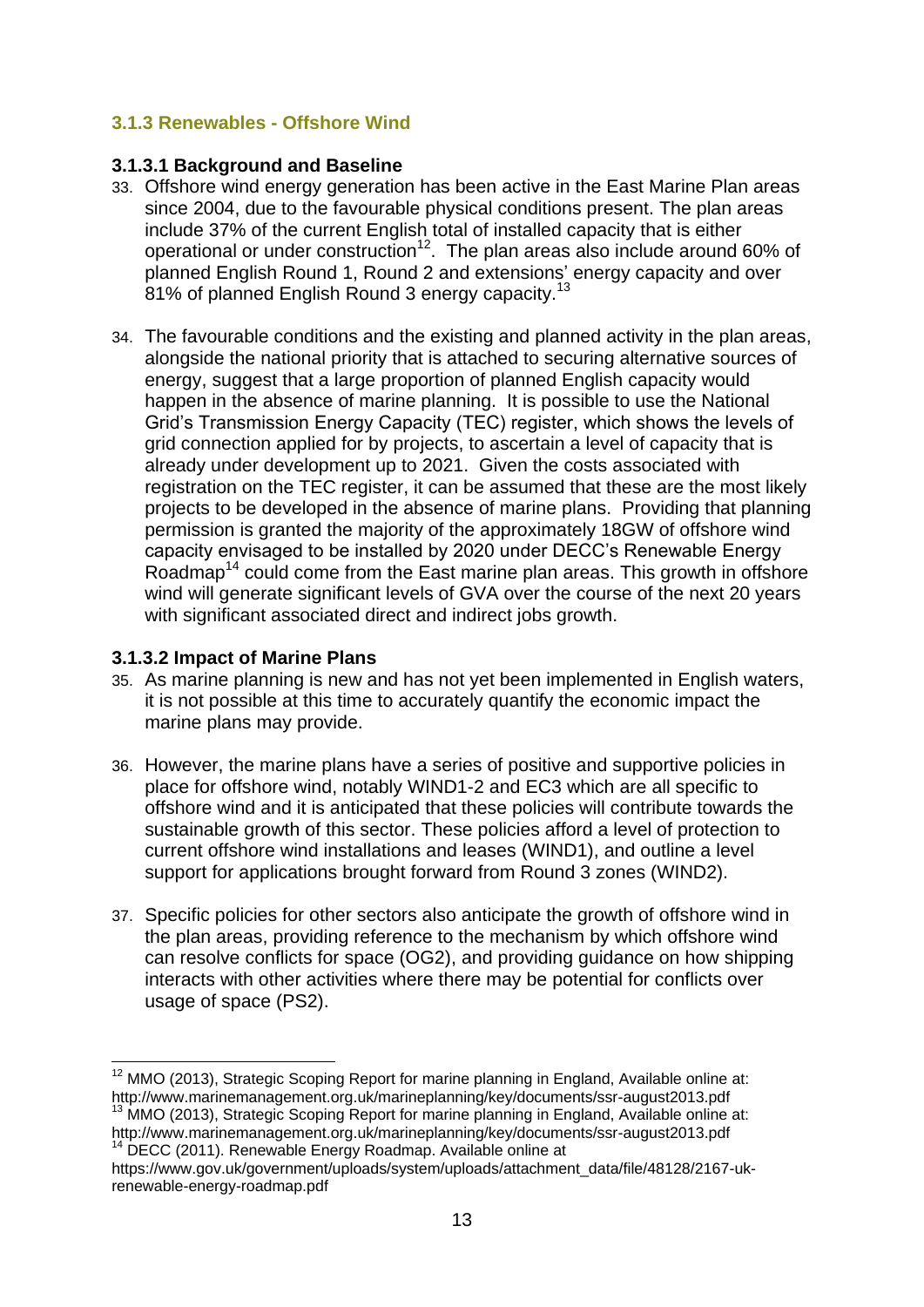- 38. The general policies supporting economic development activities (EC1 and EC2) also support offshore wind development, due to the potential it has to generate GVA and jobs.
- 39. As a result of these policies, it is predicted that the marine plans should encourage both new offshore wind developments (which might not have happened in the absence of the marine plans) and should bring forward planned developments in a more timely fashion (reducing any transaction costs), by highlighting the range of considerations for other sectors, society and the environment.
- 40. In addition the policies within the plans concerning co-location and displacement encourage developers to use the plan areas more efficiently and effectively. This will potentially reduce the amount of conflict that would otherwise occur thus resulting in administrative saving as a result of the marine plans.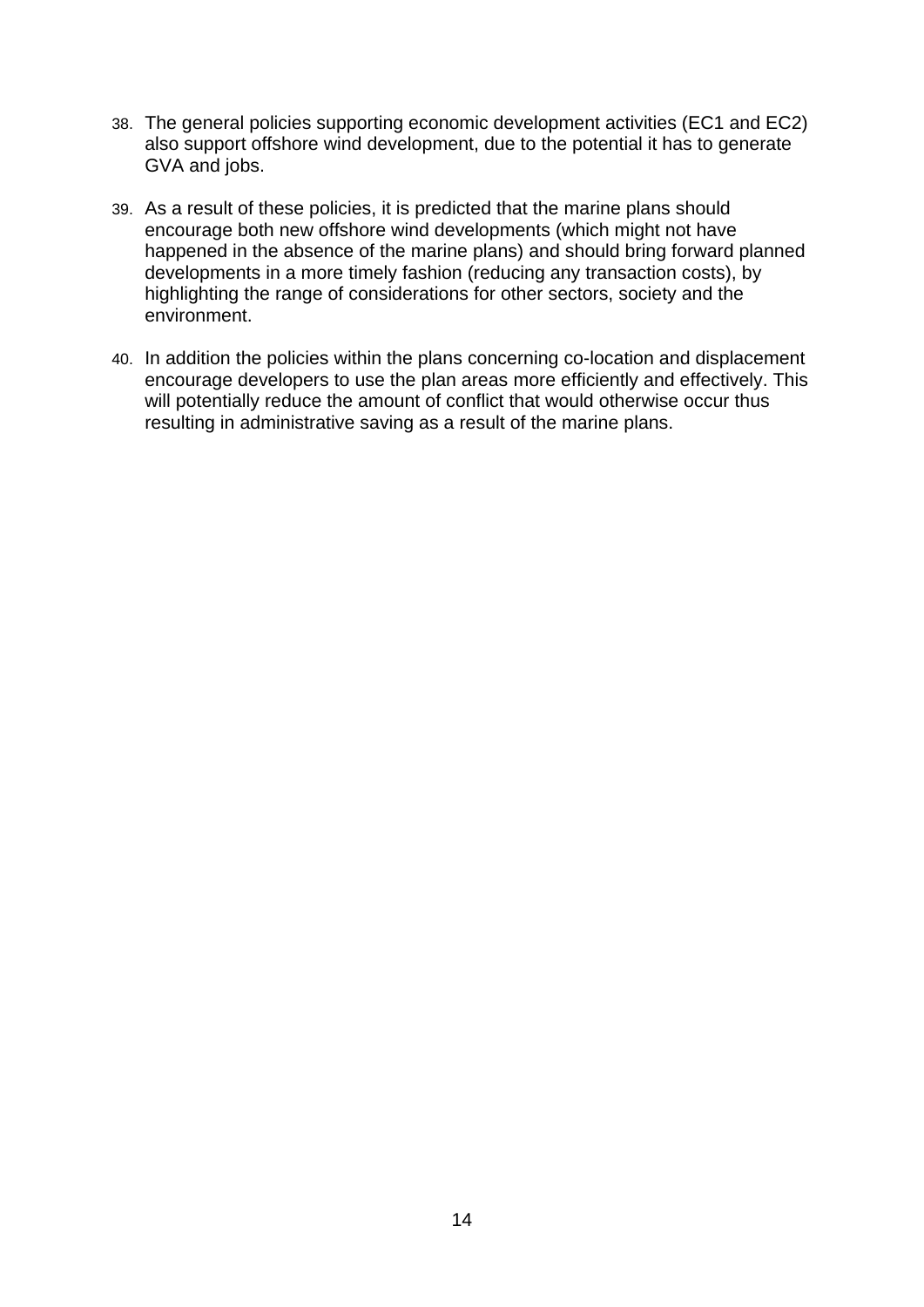#### <span id="page-14-0"></span>**3.1.4 Renewables - Wave and Tidal Energy**

#### **3.1.4.1 Background and Baseline**

41. The UK is leading the way in harnessing wave and tidal stream resources for energy generation, with the DECC Renewable Energy Roadmap predicting that these resources could provide up to 27GW of installed energy capacity by 2050.<sup>15</sup> Whilst many of the technologies for harvesting these resources are still under development, full-scale prototypes have been deployed, as part of a move towards eventual commercial readiness. The East Marine Plans identify areas of tidal stream resource off the coast of Norfolk and to the north of the Humber estuary. The plan areas hold 2GW out of a total of 13GW of tidal stream resource in English waters.<sup>16</sup> There are currently no plans for tidal development in the plan areas. There is uncertainty in defining the area of the resource and types of technology needed to harness tidal energy too. These factors mean that the baseline does not predict future development of tidal energy without the marine plans.

#### **3.1.4.2 Impacts of Marine Plans**

- 42. TIDE1 specifically addresses future development of tidal energy. This policy identifies, through a policy map, areas of potential tidal resource and affords protection to these. It does so by requiring other activities to consider the impact they may have upon the resource areas. It sets a preference for activities to have no impact upon the potential resource. However, if they do have an impact upon the resource, it sets a preference for minimising and mitigating impacts, with the least preferable outcome being an activity setting out the case for why it must proceed and can"t minimise or mitigate impacts.
- 43. The policy encourages early engagement by proponents of other development with the regulatory authorities who would consent a development, plus those involved in leasing the seabed for development (The Crown Estate). This will help to ensure that any development would be fully appraised of the potential for use of the tidal resource area, either for tidal or other developments, and would therefore allow more informed judgement as to the potential for any development to be consented at an early stage. This in turn is likely to lower costs of unsuccessful applications, lower transactions costs as a whole and help ensure that the resource will still be able to be realised when tidal technologies are ready to be deployed. This policy is therefore likely to increase the chances of tidal development happening, whilst lowering the chances of unsuccessful applications for other developments, with resultant savings for businesses.

<sup>1</sup> <sup>15</sup> DECC (2011). Renewable Energy Roadmap. Available online at

https://www.gov.uk/government/uploads/system/uploads/attachment\_data/file/48128/2167-ukrenewable-energy-roadmap.pdf

<sup>&</sup>lt;sup>16</sup> HMG (2014) East Inshore and East Offshore Marine plans.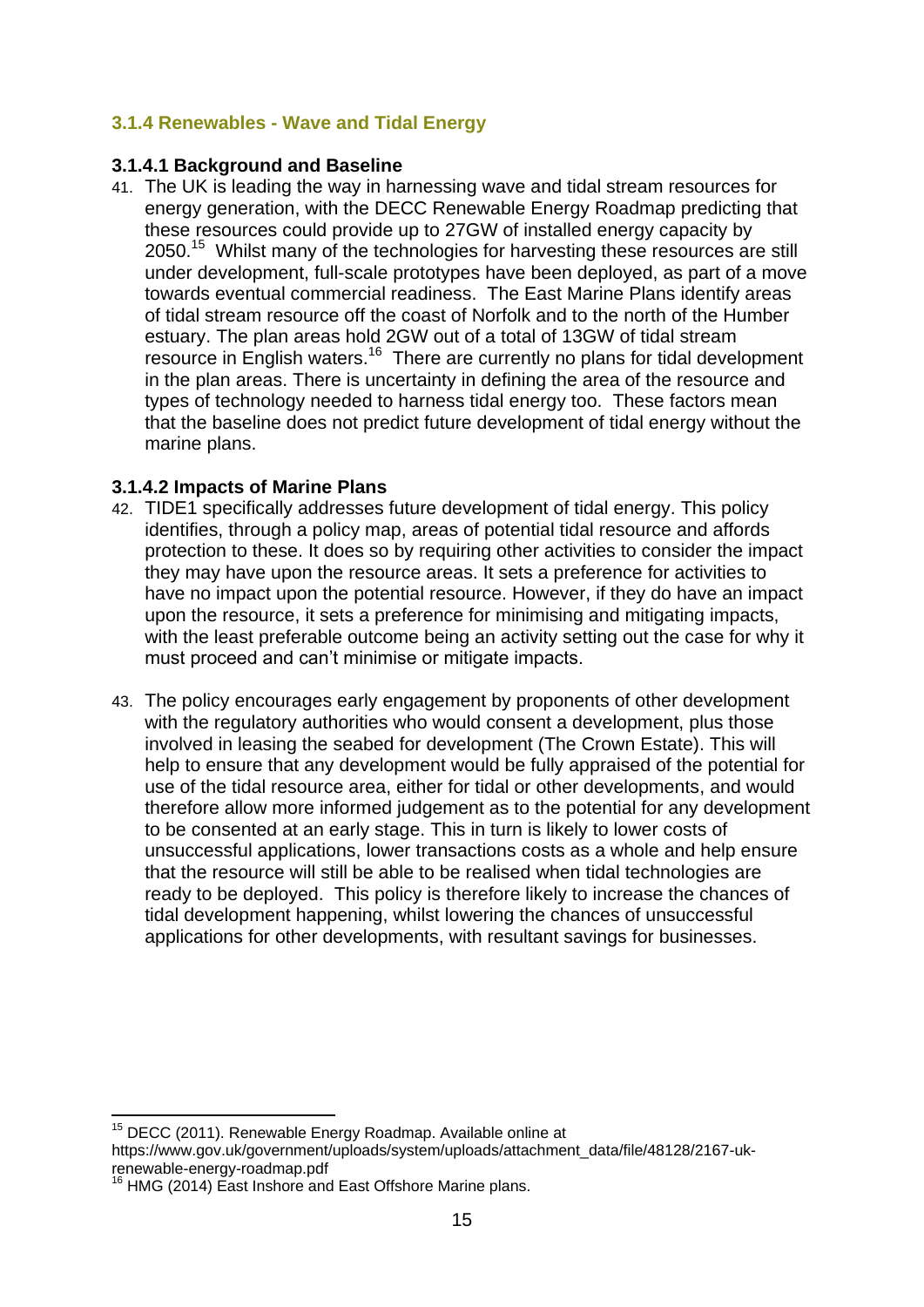#### <span id="page-15-0"></span>**3.1.5 Telecommunications Cables**

#### **3.1.5.1 Background and Baseline**

- 44. Activity within this sector relates to the laying and operation of cables for communications purposes. Submarine cables carry 95% of the world"s information traffic, including telephone internet and data. The East Marine Plan areas contain 20% of English submarine cables by length, second only to the North East marine plan areas<sup>17</sup>. Over recent years, the growth in the use of the internet, and the need for faster connections speeds has led to significant growth in the laying and use of telecommunications cables. Cables can have an impact on other sectors, for example in situations where a cable crosses an area of seabed that has another resource, such as aggregates, but the presence of a cable precludes accessing the aggregates resource.
- 45. For telecommunications cables, the current activity in the sector in the plan areas is estimated to be worth £360m in  $GVA^{18}$ , though this figure has considerable uncertainty attached to it, as they may not relate solely to activities in the marine areas (i.e. they may include landward activity too). Future growth in the sector is predicted, though it is unclear exactly how this will relate to the plan areas, for example whether it will lead to increased capacity being needed over and above that already in place. For this reason it is predicted that growth will mirror that of the UK economy as a whole.

#### **3.1.5.2 Impact of Marine Plans**

- 46. The marine plans identify that the major issues associated with current levels and the predicted growth of cabling activities are the number of cables in the plan areas, the area covered by these cables, the potential for impacts on other activities and the implications for landward cabling activities, including the need to coordinate these with terrestrial authorities.
- 47. CAB1 addresses impacts on other activities by reflecting industry preferred practice in requiring cable developments to bury cables wherever possible. This signposts that regulatory authorities should consider protection measures in instances where cables can"t be buried, in order to ensure adequate protection for cables but also to ensure minimisation of impact on other activities. By including this preferred practice in the plans, certainty is given to both cabling activities and to others users that impact will be minimised, thus reducing conflicts and saving any administrative costs that would be attached to such conflicts.
- 48. Other relevant policies that apply to the aggregates sector include GOV1 which aims to ensure that the connection with terrestrial planning is made, to minimise delays to projects and help ensure coordinated decision making. This in turn contributes towards maximising economic potential of developments. In addition

1

<sup>&</sup>lt;sup>17</sup> Strategic Scoping Report MMO (2013)

[http://www.marinemanagement.org.uk/marineplanning/key/documents/ssr-august2013.pdf p116](http://www.marinemanagement.org.uk/marineplanning/key/documents/ssr-august2013.pdf%20p116) <sup>18</sup> Based on UK-level figures from UKMMAS (2010) *Charting Progress 2 Feeder Report: Productive Seas*, [http://chartingprogress.defra.gov.uk/feeder/PSEG-feeder.pdf,](http://chartingprogress.defra.gov.uk/feeder/PSEG-feeder.pdf) apportioned based on level of activity in the East plan areas (12.8%) and inflated to 2012 using HM Treasury GDP deflators [http://www.hm-treasury.gov.uk/data\\_gdp\\_fig.htm](http://www.hm-treasury.gov.uk/data_gdp_fig.htm)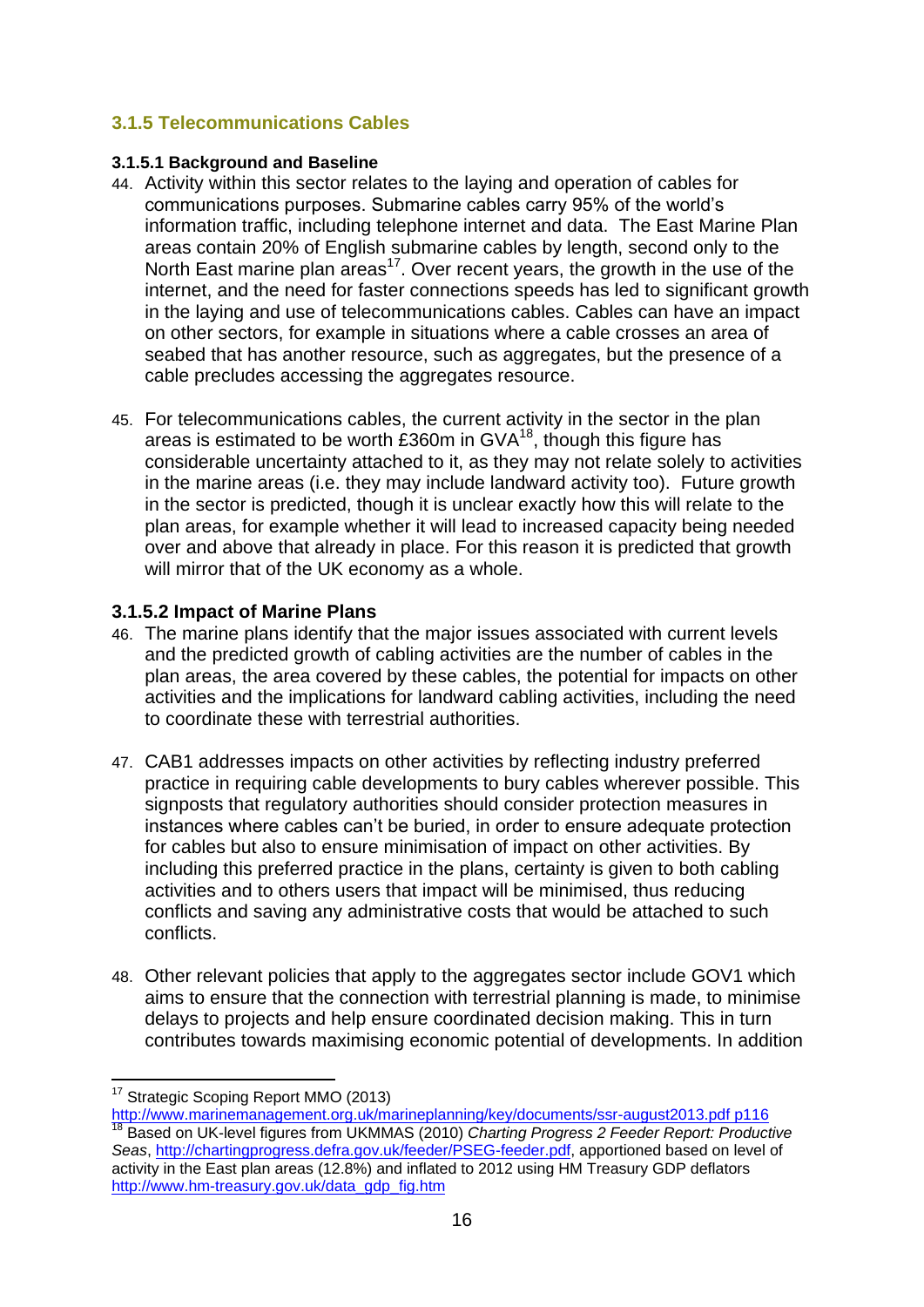DD1 and PS2 highlight the need to avoid cabling crossing navigation channels, which need to be dredged regularly to maintain draught. Although this is also best practice, by flagging this need in the marine plans and through the provision of maps (a regularly updated version of which can be accessed through the planning portal<sup>19</sup>) the marine plans help to minimise costs to cabling businesses arising from damaged cabling. They also help to negate the need for any changes to navigation channels which in turn could save any potential mitigation/compensation costs that may fall upon the cabling industry as a result.

<sup>1</sup> <sup>19</sup> MMO Marine Planning Portal<http://planningportal.marinemanagement.org.uk/>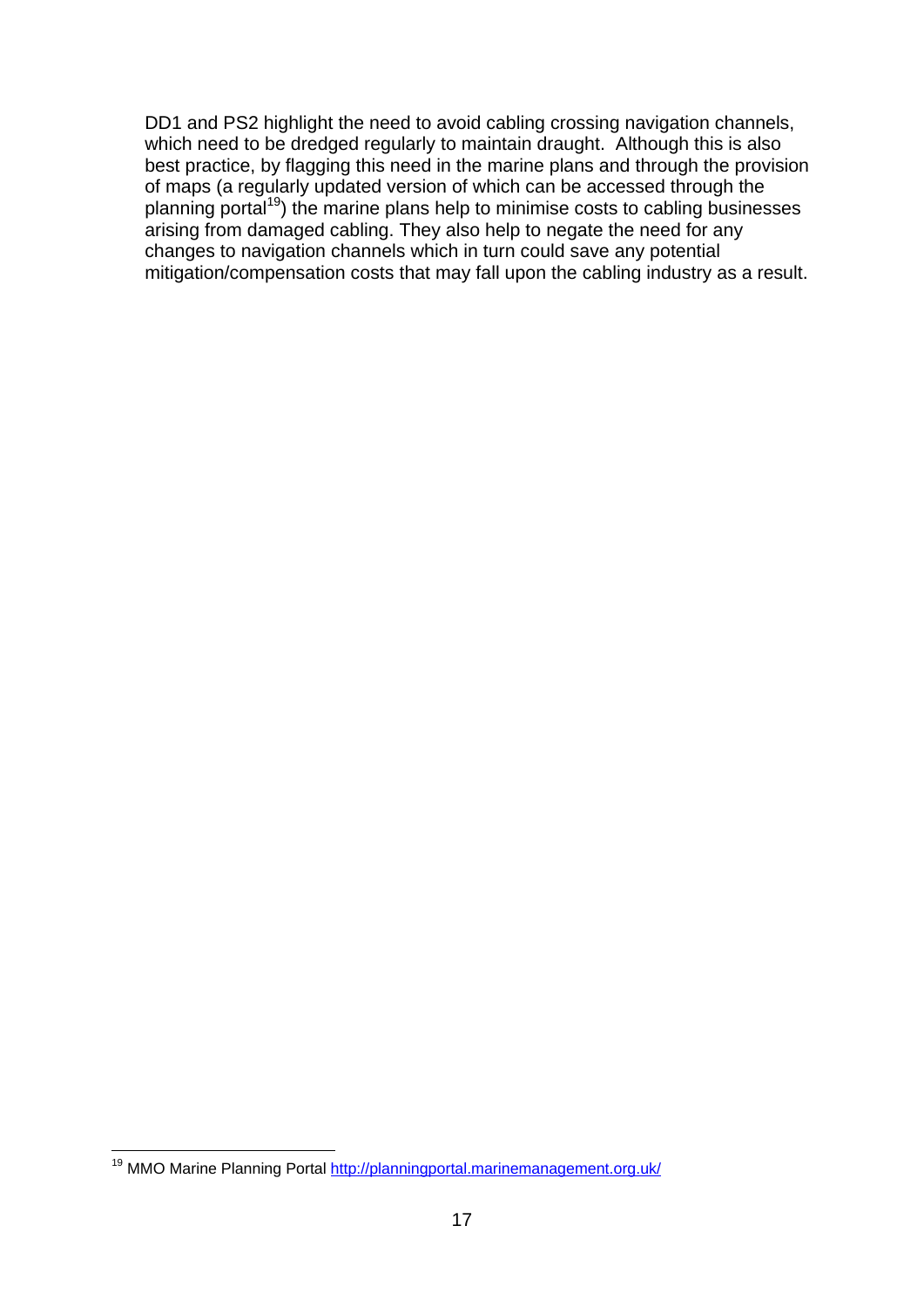#### <span id="page-17-0"></span>**3.1.6 Aggregates**

#### **3.1.6.1 Background and Baseline**

- 49. The East Marine Plan areas account for over half of aggregate production, by weight, from English waters. The plan areas also contain almost half of the production licences, though many of those licences are due for renewal by  $2017<sup>20</sup>$ . A number of exploration areas also exist within the plan areas. The British Geological Survey has identified areas of high potential for aggregate resource within the East marine plan areas, beyond existing licensed and exploration areas. British Marine Aggregate Producers Association (BMAPA) members work with The Crown Estate to minimise the area of seabed licensed and dredged, through the introduction of active dredge area zones and Regional Active Dredge Area (RADA) charts. This helps minimise the potential for conflict with other activities.
- 50. There is increasing demand for marine-won aggregates which are used primarily in construction projects, along with demand (for example along the East Inshore marine plan area coast) for aggregates for beach recharge. The GVA of the sector in the East plan areas is estimated to be approximately £26m in  $2012/13^{21}$ .

#### **3.1.6.2 Impact of Marine Plans**

- 51. The marine plans have a number of policies that relate to aggregate extraction, including three sector-specific policies, AGG1-3.
- 52. These policies afford a level of protection to areas where aggregate extraction licences already exist, signal that developments are discouraged in areas where The Crown Estate has leased the seabed for exploration activity pertaining to aggregate extraction $^{22}$ , highlights the areas of potential high resource for aggregates extraction, and sets out the preference for how other activities should treat those areas $^{23}$ .
- 53. The level of detail in the marine plans, including in the accompanying maps, reduces uncertainty and allows developers to be fully aware of requirements that regulatory authorities are likely to ask for before approving any application. This lessens the chances of inappropriate developments coming forward and either potentially shortens development timescales (thus reducing administrative costs) or saves costs attached to failed applications.

<sup>1</sup> <sup>20</sup> MMO Marine Plans for the East Inshore and Offshore Plan Areas

<sup>21</sup> Based on UK-level figures from UKMMAS (2010) *Charting Progress 2 Feeder Report: Productive Seas*, [http://chartingprogress.defra.gov.uk/feeder/PSEG-feeder.pdf,](http://chartingprogress.defra.gov.uk/feeder/PSEG-feeder.pdf) apportioned based on total area dredged in the East plan areas as a percentage of the UK total (58.4%) and inflated to 2012 using HM Treasury GDP deflators [http://www.hm-treasury.gov.uk/data\\_gdp\\_fig.htm](http://www.hm-treasury.gov.uk/data_gdp_fig.htm)

<sup>&</sup>lt;sup>22</sup> Except those that are compatible with aggregate extraction, or in exceptional circumstances

<sup>&</sup>lt;sup>23</sup> The policy would prefer other activities not to prevent aggregate extraction, but if there are impacts on extraction, how these impacts will be minimised or mitigated. Where it is not possible to minimise or mitigate impacts, developers will be expected to state the case for proceeding with their development, taking account of other policies within the marine plans and other considerations in national policy.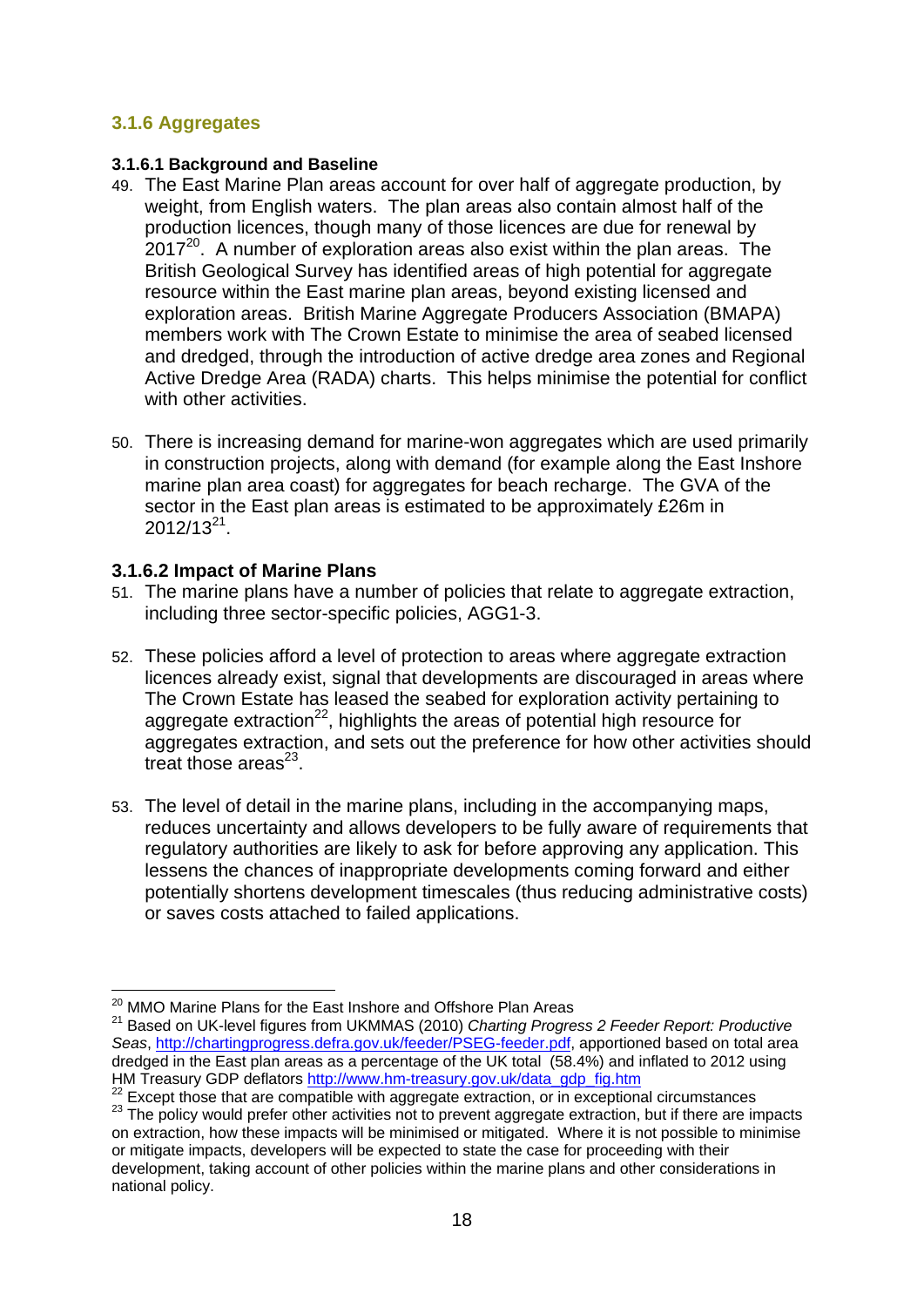- 54. The policies also provide clarity to other activities regarding requirements for development both inside and outside exploration areas and gives certainty to aggregates prospectors, helping to enable timely business decision making which in turn facilitates potential savings to industry by further reducing administrative costs.
- 55. This level of certainty also gives a positive signal for renewal of licences, contributing to the ability of the aggregates industry to plan their future and thus helping to contribute towards the sectors growth.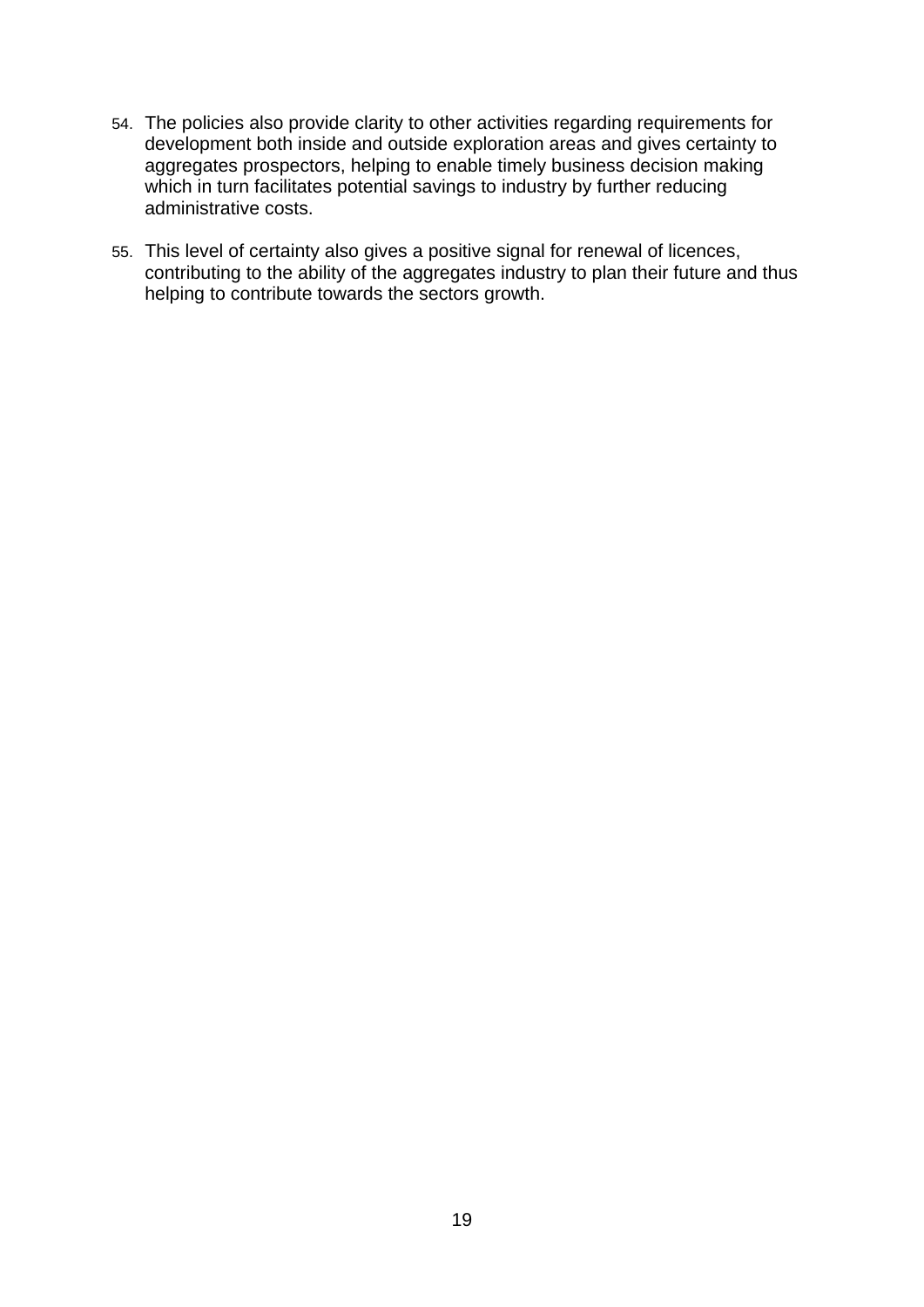#### <span id="page-19-0"></span>**3.1.7 Ports &Shipping**

#### **3.1.7.1 Background and Baseline**

- 56. The economic success of both ports and shipping sectors is governed by global trade patterns and as these change frequently, they must be able to be adaptable and flexible to respond to world trade patterns, as well as domestic priorities.
- 57. The East Marine Plan areas are important in the UK for shipping. 12% of ports in England including one of the UK"s busiest ports (Grimsby/Immingham) are located within the East Inshore plan area<sup>24</sup>. Over 30% of the marine plan areas are covered by shipping movement of over 100 transits per year. The numerous ports and harbours cover a range of characteristics and sizes, from strategically important industrial clusters (as mentioned above) to operations based in Areas of Outstanding Natural Beauty (AONB) such as the Port of Wells that support a range of activities including recreation, fishing and offshore wind farms. The GVA of the ports and shipping sectors in the East plan areas is £1.229bn (£528m from ports and £701m from shipping) $^{25}$ .
- 58. The marine plan areas include International Maritime Organisation (IMO) routes, established under the UN Convention on the Law of the Sea (UNCLOS). These are established to maintain navigational safety in busy areas or due to prevailing hydrographic features. Navigational safety is a key issue for shipping and is equally important beyond IMO routes as well as in the approaches to ports and harbours. There is a need for all users and developers to ensure that development and other activities are progressed in such a way as to not hinder navigation. For both sectors to thrive economically, safety of navigation is imperative.
- 59. UK ports operate as competitive, commercial entities. They compete both with one another and with neighbouring European ports. Maintaining this commercially competitive basis is an important consideration. Furthermore, in many cases ports are empowered within defined jurisdictions as harbour authorities affording a level of autonomy over development.

#### **3.1.7.2 Impact of Marine Plans**

1

<sup>&</sup>lt;sup>24</sup> Strtegic Scoping Report MMO (2013)

[http://www.marinemanagement.org.uk/marineplanning/key/documents/ssr-august2013.pdf p116](http://www.marinemanagement.org.uk/marineplanning/key/documents/ssr-august2013.pdf%20p116) <sup>25</sup> Shipping figures derived from UK figures apportioned to the East plan areas by %deadweight of ships in the plan areas (10.6%), taken from datasheet PORT0601 in Dept. for Transport (2011) *Port Freight Statistics: 2010 final figures,* September 201[1http://www.dft.gov.uk/statistics/releases/port](http://www.dft.gov.uk/statistics/releases/port-freight-statistics-2010-final-figures/)[freight-statistics-2010-final-figures/](http://www.dft.gov.uk/statistics/releases/port-freight-statistics-2010-final-figures/) , multiplied by shipping figures from UKMMAS (2010) *Charting Progress 2 Feeder Report: Productive Seas*, [http://chartingprogress.defra.gov.uk/feeder/PSEG](http://chartingprogress.defra.gov.uk/feeder/PSEG-feeder.pdf)[feeder.pdf](http://chartingprogress.defra.gov.uk/feeder/PSEG-feeder.pdf) and inflated using HM Treasury GDP deflators [http://www.hm](http://www.hm-treasury.gov.uk/data_gdp_fig.htm)[treasury.gov.uk/data\\_gdp\\_fig.htm](http://www.hm-treasury.gov.uk/data_gdp_fig.htm)

Ports figures derived from UK figures apportioned to the East plan areas by %deadweight of ships in the plan areas (10.6%), taken from datasheet PORT0601 in Dept. for Transport (2011) *Port Freight Statistics: 2010 final figures,* September 201[1http://www.dft.gov.uk/statistics/releases/port-freight](http://www.dft.gov.uk/statistics/releases/port-freight-statistics-2010-final-figures/)[statistics-2010-final-figures/](http://www.dft.gov.uk/statistics/releases/port-freight-statistics-2010-final-figures/) , multiplied by ports figures from UKMMAS (2010) *Charting Progress 2 Feeder Report: Productive Seas*,<http://chartingprogress.defra.gov.uk/feeder/PSEG-feeder.pdf> and inflated using HM Treasury GDP deflators [http://www.hm-treasury.gov.uk/data\\_gdp\\_fig.htm](http://www.hm-treasury.gov.uk/data_gdp_fig.htm)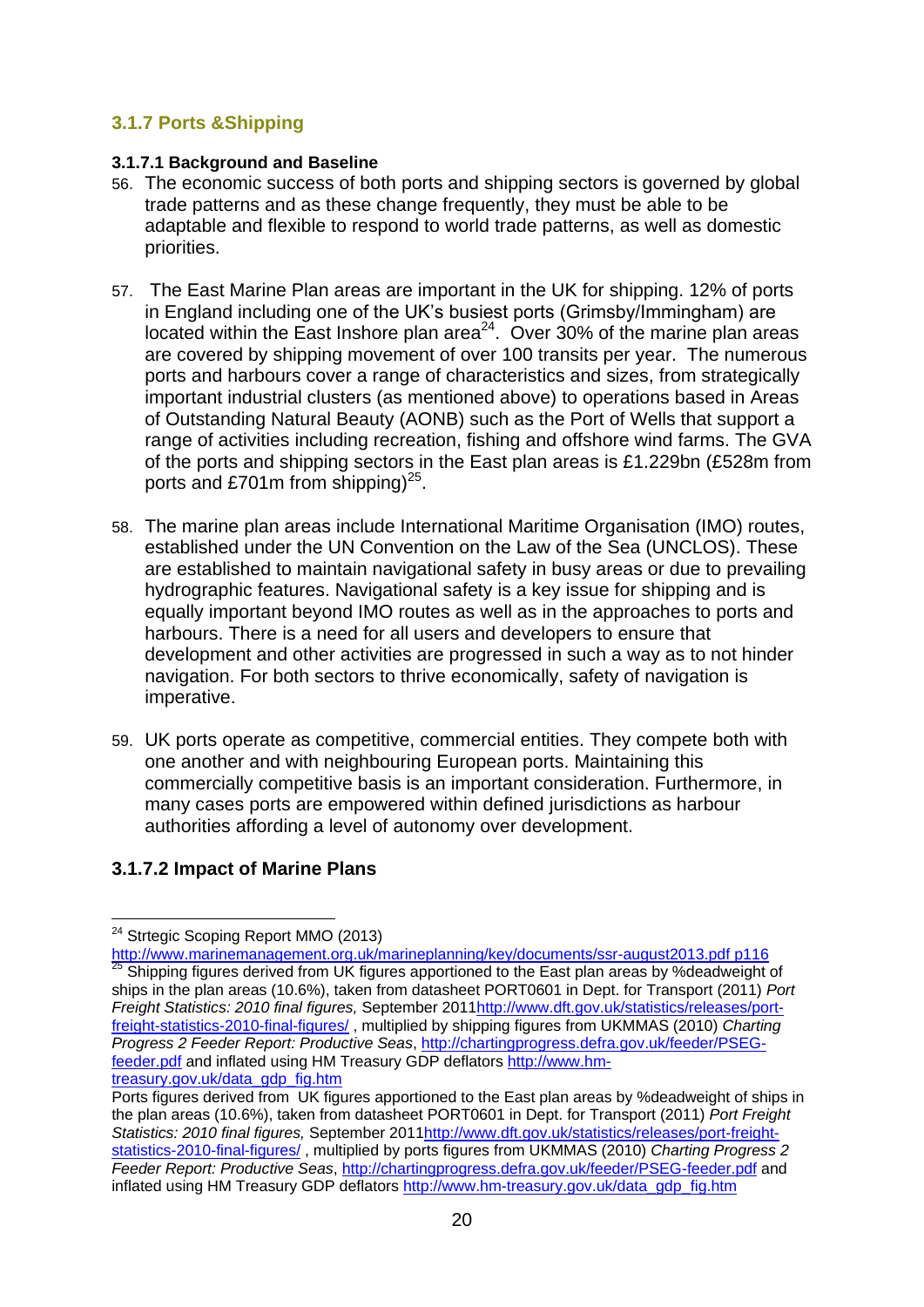- 60. Due to the management systems currently in place (as described above) the marine plans largely aim to identify where other activities can be managed to provide opportunities for growth in the ports and shipping sectors, while minimising any negative impacts on these other activities.
- 61. Policies PS2 and PS3 provide clarity on the importance of protecting the economic interest of ports and seek to prevent encroachment through development or other activities around ports and harbours that may restrict future growth. The policies will raise awareness amongst other marine sectors as to where applications should be avoided or where mitigation/co-location should be considered in order to accommodate future port expansion. This will provide the ports industry with certainty regarding potential expansion.
- 62. Policy GOV1 encourages integration across marine and terrestrial planning so that developments which have implications in both the marine and terrestrial environments (such as those pertaining to and with potential implications for ports) should be assisted by consideration of marine plan policies by terrestrial authorities and vice versa. This will potentially reduce transaction costs for developers as marine plans become embedded in decision making.
- 63. PS2 and GOV3 seek specifically to support growth beyond existing measures and mechanisms by ensuring encroachment upon important shipping routes is minimised and by guiding growth in other sectors to avoid displacement of shipping.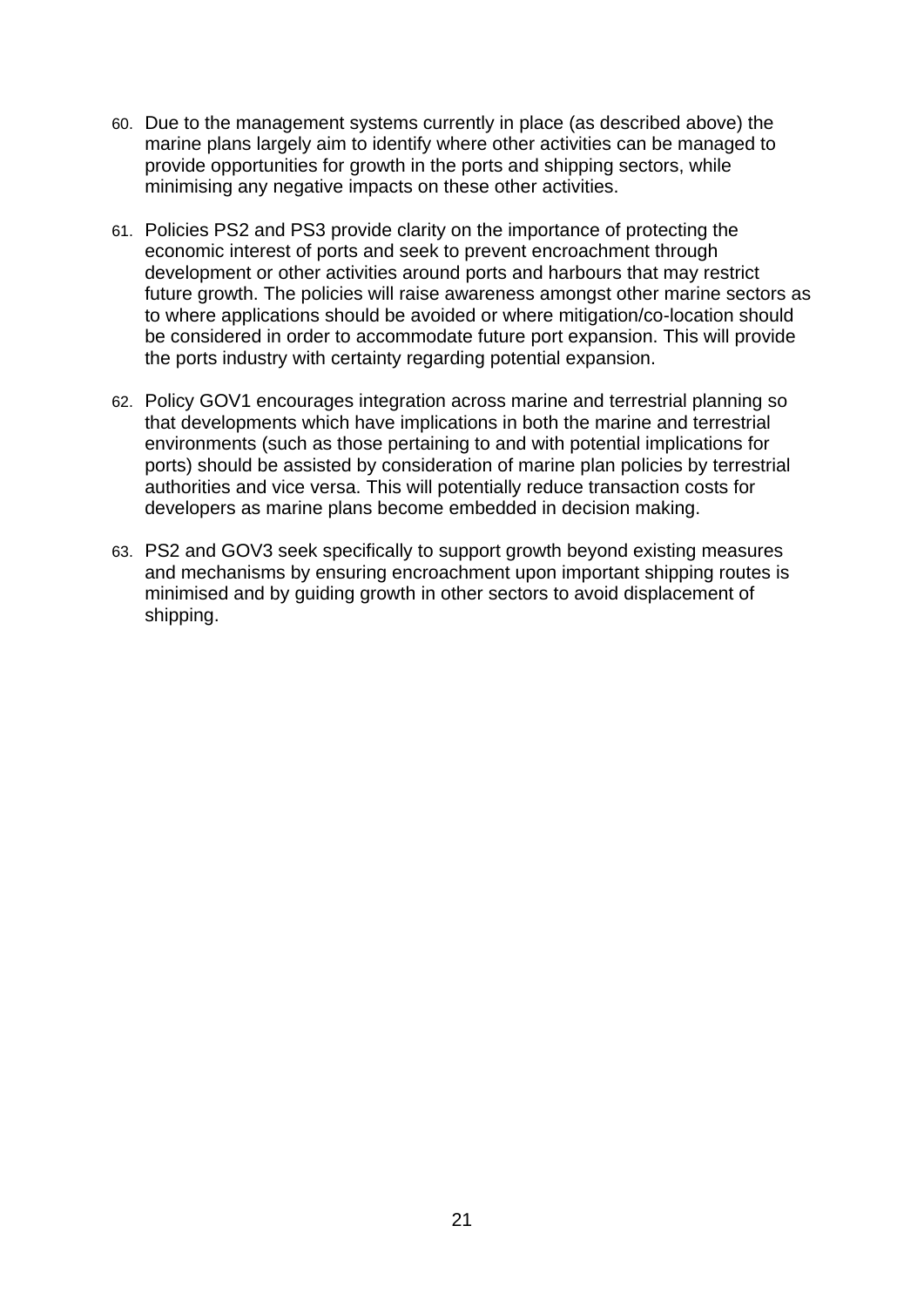#### <span id="page-21-0"></span>**3.1.8 Fisheries**

1

#### **3.1.8.1 Background and Baseline**

- 64. In mid-2005 the East Marine Plan areas had 419 licensed fishing vessels, 75% of which were under 10m. Despite the small contribution of the East plan areas to total fishing catches, there are wider benefits associated with the small-scale fishing currently undertaken. Small scale fishing can make a significant economic and social contribution to the lives of individuals and coastal communities, for example, by providing jobs, attracting tourists, providing highquality fresh fish and maintaining the character and cultural identity of small ports throughout the area. $26$
- 65. In 2012 the plan areas contributed 2% of the UK"s total shellfish and fish landings by UK vessels indicating a relatively small contribution to the UK"s total fishery production.<sup>27</sup> However, over half of the plan areas (56%) are defined as high intensity spawning areas for plaice, with over a third of the areas being high intensity spawning areas for sandeels and whiting, and over 11% of the areas a high intensity nursery ground for cod. Additionally, a large amount of fish processing and retailing takes place within the Inshore plan area.<sup>28,29</sup>
- 66. The total GVA of the sector is currently estimated to be £10m, with an annual turnover in the region of £81m. This figure is based on the tonnage of fish landed in the East Inshore plan area.<sup>30</sup>
- 67. The Common Fisheries Policy (CFP) provides the main framework for the management of fisheries in EU waters and is supported by national and locally applied legislation including byelaws delivered at local level through the Inshore Fisheries and Conservation Authorities (IFCA) and others. The reformed CFP came into force in January 2014 but the extent of the changes that may result from this are yet to be determined.
- 68. Other key issues identified include displacement, impacts on navigational safety and access to onshore facilities. In addition, as there is a significant variety and

 $^{26}$  Defra (2007) Fisheries 2027 The long term vision for sustainable fisheries <http://archive.defra.gov.uk/foodfarm/fisheries/documents/fisheries2027vision.pdf>

 $27$  Based on the proportion of landings at ports within the East plan area reported in TABLE 3-14 Landings into UK Ports by vessels 2008 to 2010, MMO Fishery Statistics, <http://www.marinemanagement.org.uk/fisheries/statistics/annual.htm><sup>28</sup> Figures derived from LIV figures

<sup>28</sup> Figures derived from UK figures in Marine Management Organisation (2012) *UK Sea Fisheries Statistics 2010,* http://www.marinemanagement.org.uk/fisheries/statistics/annual.htm and apportioned based on % of tonnage landed in East plan area ports (2%) and % of GVA attributable to fishing (5.3%) in UK-level GVA figures for the Agriculture, Forestry and Fishing sector. Apportionment figure derived from table 3.14 in UK Sea Fisheries Statistics and GVA figure derived from table 1.2 UK Sea Fisheries Statistics.

 $29$  It should be noted, however, that fish landed within the plan area, may not necessarily be caught within the plan areas. Conversely, fish caught in the plan areas, may not be landed in the plan areas. <sup>30</sup> Figures derived from UK figures in Marine Management Organisation (2012) *UK Sea Fisheries Statistics 2010,* [http://www.marinemanagement.org.uk/fisheries/statistics/annual\\_archive2010.htm](http://www.marinemanagement.org.uk/fisheries/statistics/annual_archive2010.htm) and apportioned based on % of tonnage landed in East plan area ports (11%). Apportionment figure derived from table 2.2a in UK Sea Fisheries Statisitics. Figure inflated to 2012 using HM Treasury GDP deflators [http://www.hm-treasury.gov.uk/data\\_gdp\\_fig.htm](http://www.hm-treasury.gov.uk/data_gdp_fig.htm)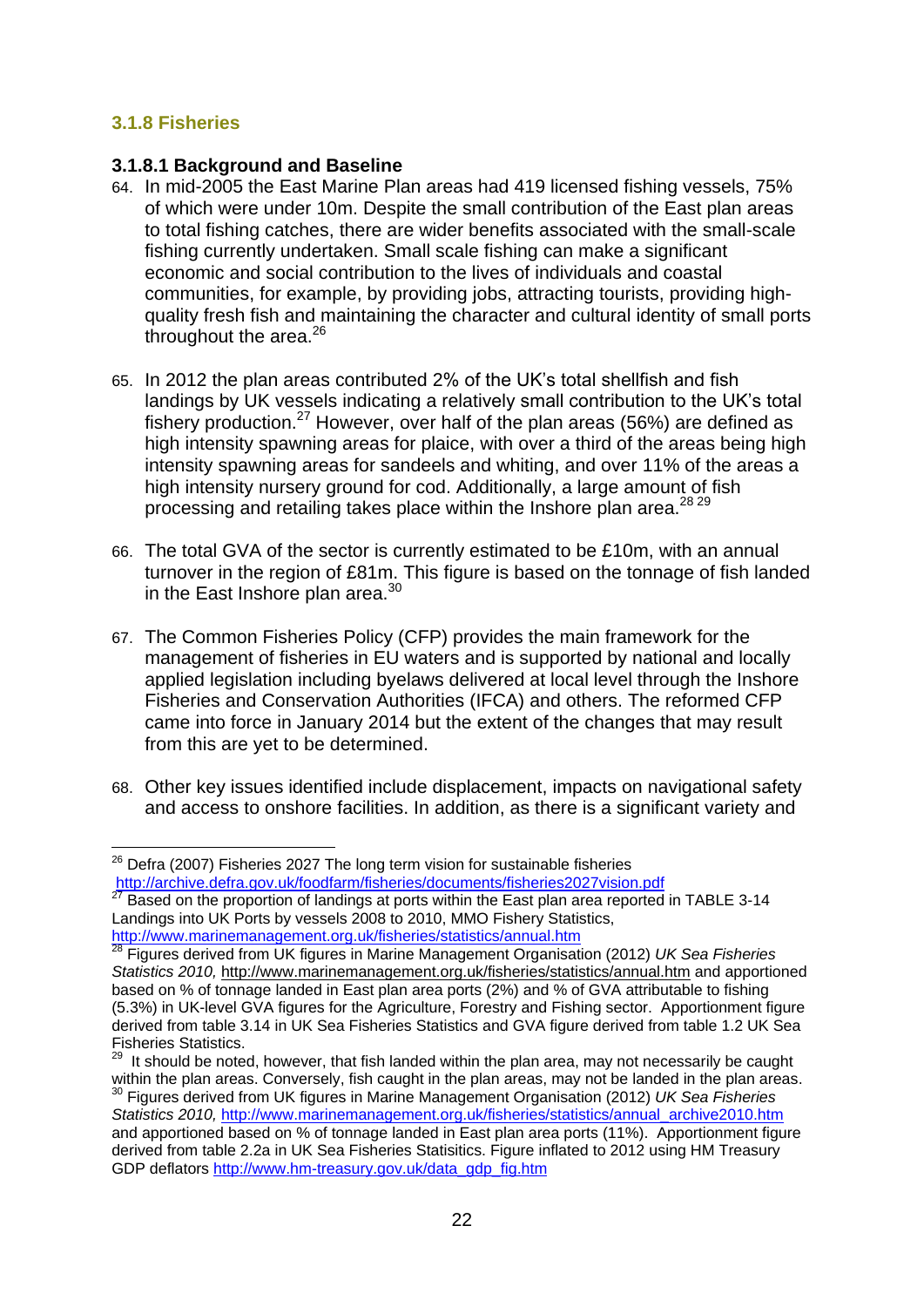volume of development and activity in the plan areas which is predicted to increase over the lifetime of the marine plans, particularly in terms of marine renewables and other offshore installations, this growth if unmanaged could potentially 'squeeze out' fishing activity.

#### **3.1.8.2 Impact of Marine Plans**

- 69. The current data available on fisheries is varied and unfortunately does not provide a complete view of fishing activity with a high degree of accuracy. In addition the effect of the recent review of the Common Fisheries Policy, which is a key driver for this sector, has yet to be released and as such it has not been possible to identify any quantitative benefits of the marine plans to the fisheries sector. However possible benefits are explored below.
- 70. The marine plans contain policies (FISH1 & FISH2) which should contribute to sustainable growth in this sector and ensure that existing activity is considered during the licensing or consent for any new activity and these are explored below.
- 71. GOV 2 aims to ensure that opportunities for co-existence of activities is maximised. This will encourage applicants to identify where their activities complement that of the fisheries sector. If they cannot supply evidence to this end GOV 3 requires that applicants submit supporting information that would illustrate any potential displacement impacts and suggested measures to minimise or mitigate them. This policy sets out a clear, transparent and consistent process within which any potential displacement can be determined. In economic terms, this means a reduction of displacement impacts such as greater travel time to maintain catch levels and fuel costs of travelling longer distances that might have happened in the absence of marine plans.
- 72. In addition to promoting co-location and encouraging the mitigation of displacement the marine plans contain policies specific to safeguarding fishing activity. FISH1 asks that developments do not prevent fishing activities on, or access to, fishing grounds. In helping to maintain access to fishing grounds FISH1 helps alleviate any extra costs that would be incurred in accessing new fishing grounds or in navigating obstacles to existing fishing grounds.
- 73. FISH2 contributes to the maintenance of stocks therefore allowing continued realisation of economic benefit from fishing activity.
- 74. These policies will contribute to the continued sustainable growth of this sector by helping to mitigate against conflict with other marine users, in turn affording economic benefit to the fisheries sector and other sectors which carry out activities in the East marine plan areas.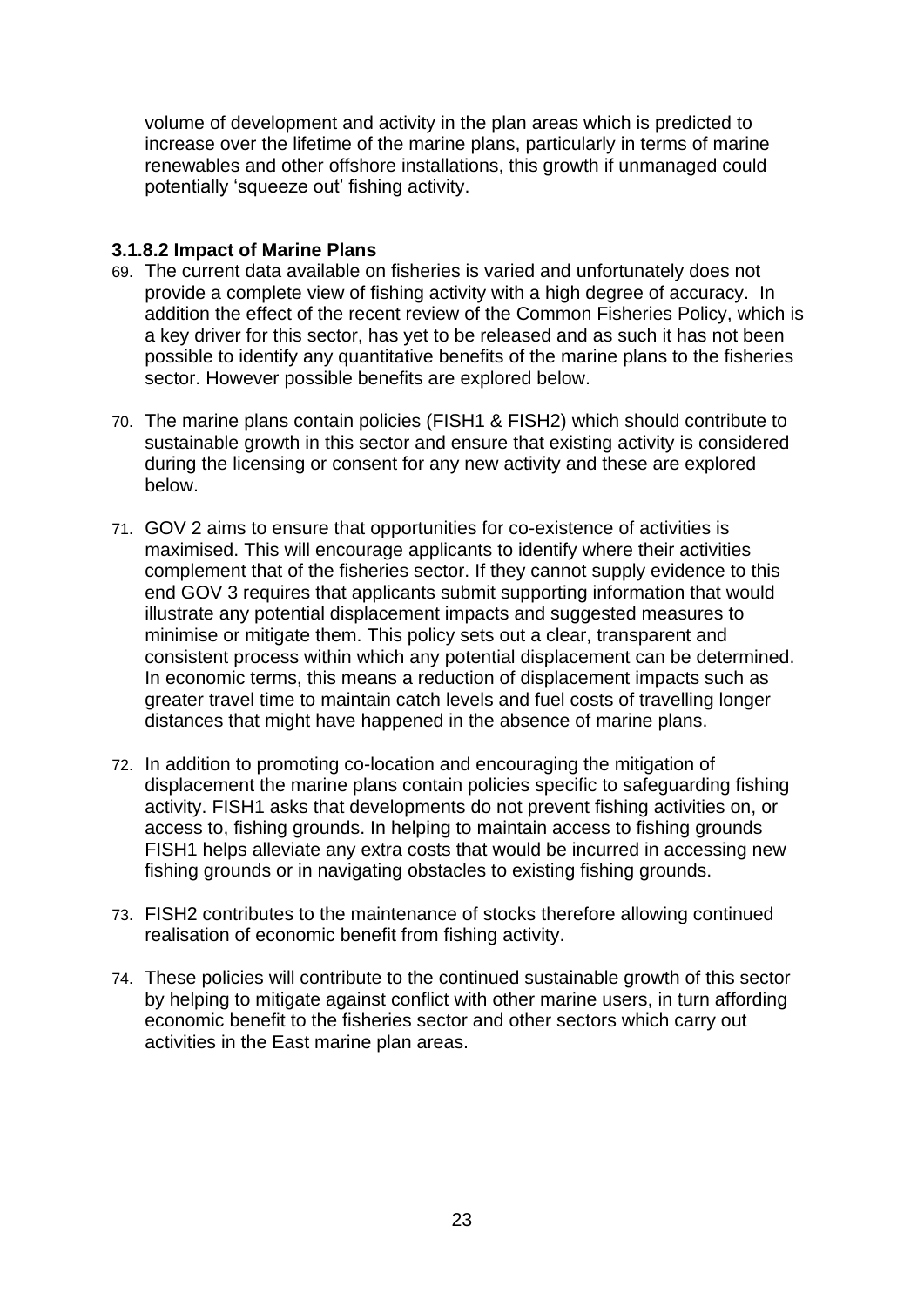#### <span id="page-23-0"></span>**3.1.9 Aquaculture**

#### **3.1.9.1 Background and Baseline**

- 75. The East Inshore Marine Plan area is the most productive area nationally for aquaculture and as such has the potential to make a significant contribution to the growth of aquaculture in English waters. In 2010 this area accounted for around 41.25% of English shellfish production and 51.4% of English mussel production (both via aquaculture). There are nationally significant private, Regulated and Several fisheries (mussel, oyster and cockle) within the Wash and along the North Norfolk coast. Aquaculture in the East Inshore Plan area currently comprises only shellfish aquaculture activity $31$ .
- 76. The aquaculture sector is complemented by a number of supporting activities, including the manufacture of prepared feed for the farms and the specialised construction, installation and decommissioning of fish farms. Other secondary industries include the processing, distribution and sale of shellfish for consumption.
- 77. There are estimated to be 17 businesses undertaking aquaculture activities in the plan areas, employing approximately 130 persons directly. Additionally there are an estimated 300 jobs that are indirectly related to the industry, including  $32$ processing of fish and retail of products $33$ .
- 78. The total GVA of the sector is currently estimated to be £2.6m, with an annual turnover in the region of £4.6m. $34$  The long term trend for the aquaculture industry is expected to be one of continued growth.<sup>35</sup>

#### **3.1.9.2 Impact of Marine Plans**

79. The East Inshore Marine Plan area has the potential to make a significant contribution to the growth of aquaculture in English waters given the large estuaries and sheltered sites and marine plans should help to realise this potential. Due to a lack of available data the model used for this analysis did not identify any quantifiable significant economic impact to the Aquaculture sector associated with the marine plans however there are a number of qualitative impacts explored below.

<http://www.defra.gov.uk/consult/files/120112-aquaculture-consult-doc.pdf>

MMO (2013) Strategic Scoping Report http://www.marinemanagement.org.uk/marineplanning/key/ssr.htm

<sup>1</sup>  $31$  The lack of fin fish aquaculture is due to a lack of fast flowing rivers that are needed for intensive  $\frac{1}{32}$ growth.

Data obtained from CEFAS by personal communications in 2012. These figures are summarised statistics from the data they are required to send to the EU on aquaculture tonnages harvested.  $33$  Defra (2012) Planning for Sustainable Growth in the English Aquaculture industry

<sup>34</sup> Figures derived from figures in UKMMAS (2010) *Charting Progress 2 Feeder Report: Productive Seas*, [http://chartingprogress.defra.gov.uk/feeder/PSEG-feeder.pdf,](http://chartingprogress.defra.gov.uk/feeder/PSEG-feeder.pdf) apportioned based on % of shellfish production (65%) in East plan areas, taken from MMO (2011) Evidence and Issues Report: Overview,

[http://www.marinemanagement.org.uk/marineplanning/areas/documents/east\\_evidence\\_issues\\_overv](http://www.marinemanagement.org.uk/marineplanning/areas/documents/east_evidence_issues_overview.pdf) [iew.pdf.](http://www.marinemanagement.org.uk/marineplanning/areas/documents/east_evidence_issues_overview.pdf) Figure inflated to 2012 levels using HM Treasury GDP deflators [http://www.hm](http://www.hm-treasury.gov.uk/data_gdp_fig.htm)[treasury.gov.uk/data\\_gdp\\_fig.htm](http://www.hm-treasury.gov.uk/data_gdp_fig.htm)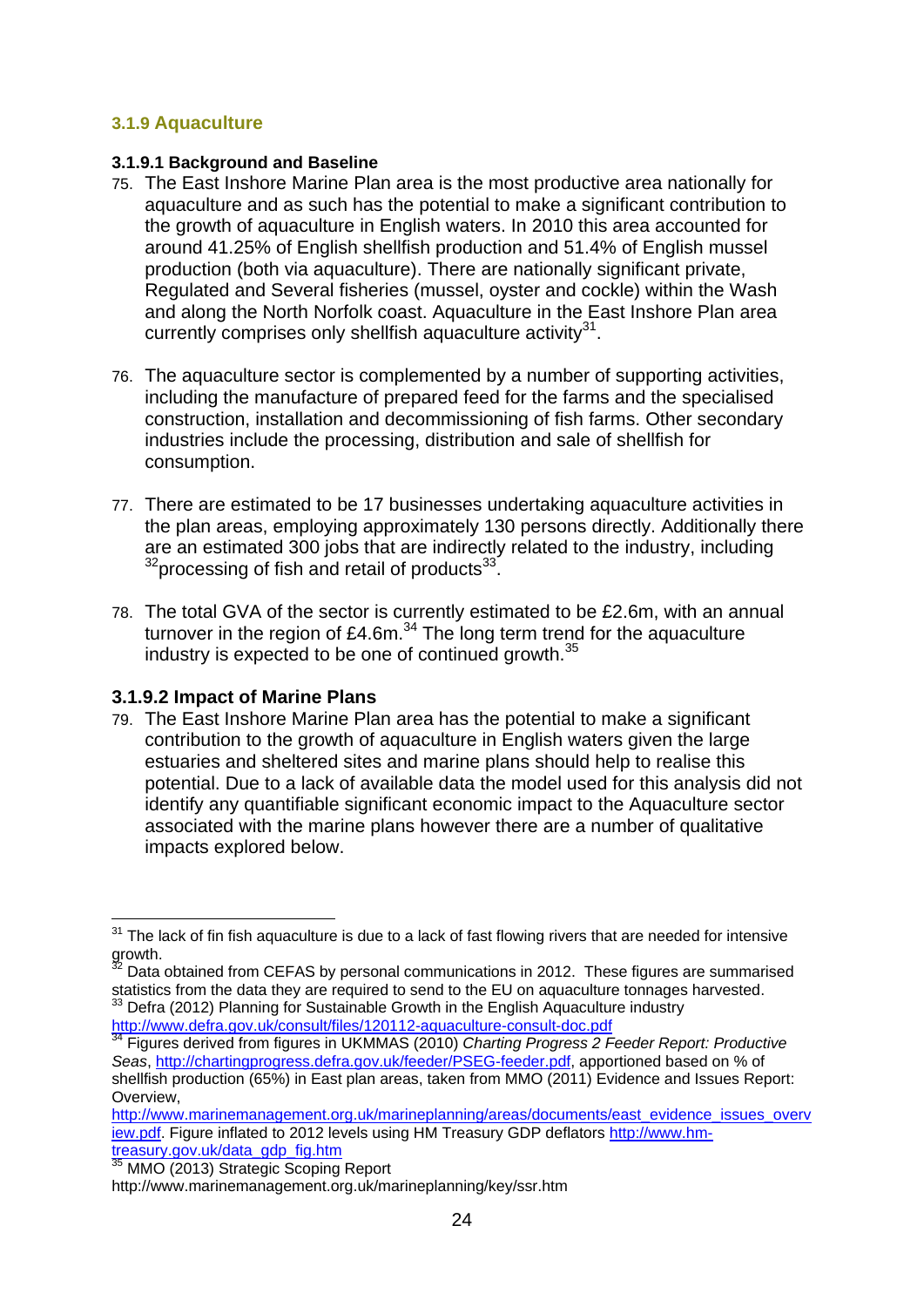- 80. In 'Planning for sustainable growth in the English Aquaculture Industry<sup>36</sup>, the Aquaculture Plan Consultation Group identifies a number of barriers to the growth of the aquaculture industry including "complex and potentially expensive consenting processes" which span the marine/land boundary and low investor confidence. Policy GOV1 goes towards mitigating the former (consequently reducing transaction costs for business) by signposting a need for provisions to be made for developments in the marine areas to be supported by the appropriate infrastructure on land.
- 81. The latter barrier can be mitigated through the certainty that marine plans lend to the potential for aquaculture development in the East plan areas. Policy AQ1 provides certainty to the aquaculture industry that sites identified as being ideal for aquaculture should be explicitly considered in the decision-making process and will not be compromised without good cause. This should provide the aquaculture industry and potential investors with certainty regarding potential resource and so help to instil confidence in investors.
- 82. Furthermore policy AQ1 builds on GOV2 and GOV3 (both of which relate to maximising opportunities for co-existence) requiring that in the specified areas, Public Authorities should ask for explicit consideration of the potential impacts on future aquaculture activities. This should also include consideration of the impacts of development or activities on water quality and therefore the potential impacts on aquaculture. If an applicant is not aware of the constraints present within areas considered important for aquaculture, the plans state that the Public Authority should advise them. It is anticipated that all of these policies and the benefits outlined above should help enable sector growth that would not occur at the same levels in the absence of marine plans, both in terms of encouraging new development and accelerating the development of planned projects.

<sup>1</sup>  $36$  Defra (2012) Planning for Sustainable Growth in the English Aquaculture industry <http://www.defra.gov.uk/consult/files/120112-aquaculture-consult-doc.pdf>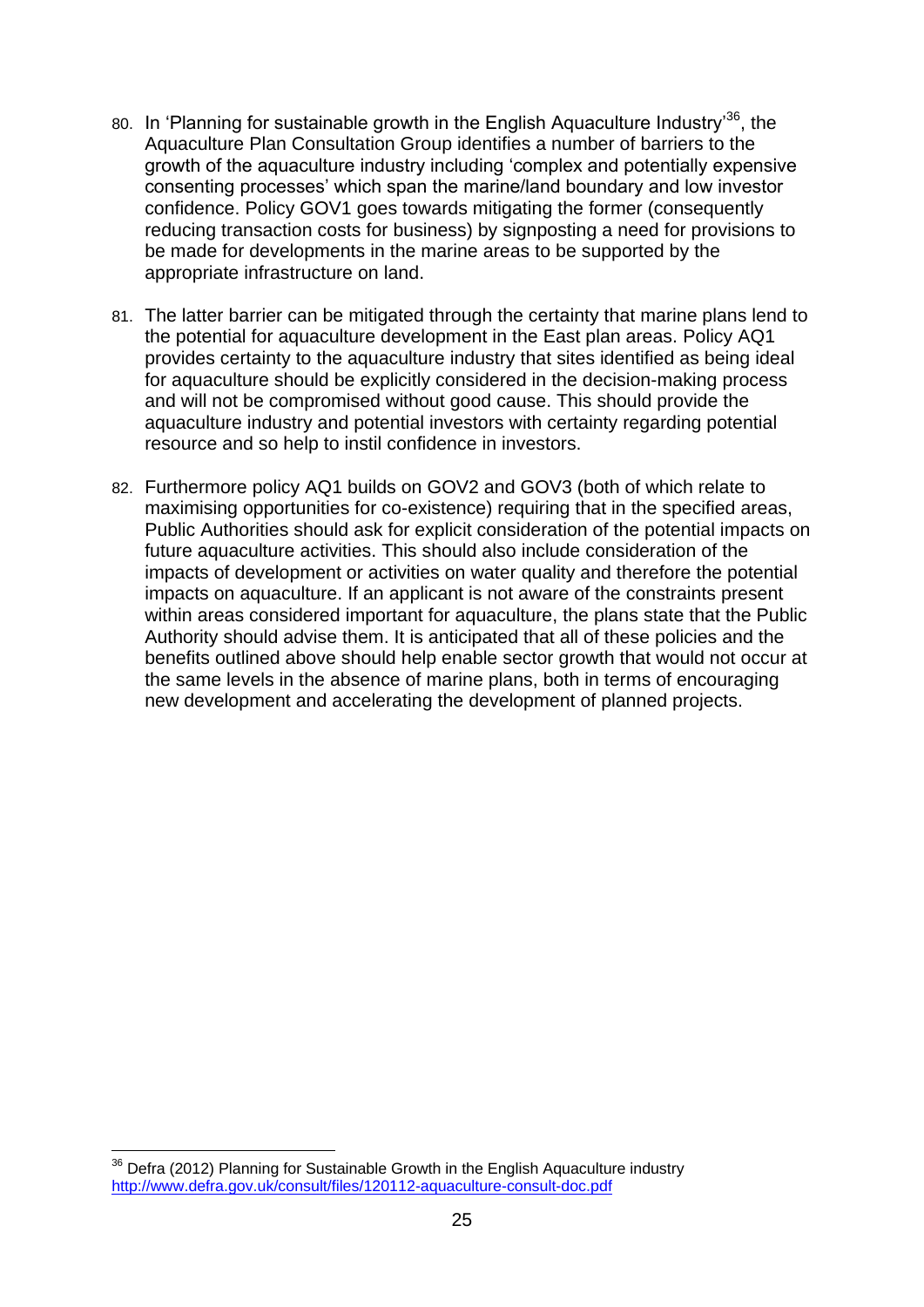#### <span id="page-25-0"></span>**3.1.10 Tourism and Recreation**

#### **3.1.10.1 Background and Baseline**

- 83. Tourism<sup>37</sup> and recreation<sup>38</sup> are recognised as important sources of income for coastal communities, the recreational boating industry alone contributing an estimated £1.042 billion to the UK economy in 2009/10.Tourism is one of the top three national growth sectors for the economy $^{39}$ .
- 84. Coastal tourism and marine recreation are key sectors within the plan areas with an estimated combined contribution of £0.7bn in 2012/13. $^{40}$  There are many marinas, RYA training and racing areas in the plan areas<sup>41</sup> and wildlife watching is becoming an increasingly popular activity for visitors to the East of England<sup>42</sup>. In Suffolk, the coast is an important factor for people in deciding to visit the area $^{43}$ .
- 85. Apart from recreational boating, the majority of tourism and recreation activities occur in the inshore area. The area covered by the marine plans contain a number of nationally designated coastal areas, such as Areas of Outstanding Natural Beauty and The Broads and these bring direct economic benefits to the tourism and recreation industry through attracting visitors.
- 86. Aspects of this sector are seasonally constrained and so any additional disruption during peak times could have adverse impacts on tourism and recreation.

#### **3.1.10.2 Impact of Marine Plans**

87. Issues identified through the development of the East Marine Plans include the potential for displacement of tourism and recreation due to increases in new activities and the cumulative effect of other activities. Through analysis of local plans and discussions with local planning authorities in the plan areas, diversification of tourism was identified as an important growth area $44$ .

1

 $37$  Tourism is defined by the World Tourism Organisation (WTO) as comprising the activities of persons travelling to and staying in places outside their usual environment for not more than one consecutive year for leisure, business and other purposes. This definition has been adopted by the UK Government.

<sup>&</sup>lt;sup>38</sup> In this context tourism and recreation activities include but are not limited to; surfing, diving, sea angling, boating, swimming, boat-trips, accommodation and food outlets, bird watching, and other beach activities.

<sup>&</sup>lt;sup>39</sup> HM Government (2011). Marine Policy Statement

<sup>&</sup>lt;sup>40</sup> Tourism figures derived from actual GVA figures reported for tourism-related businesses in all seaside resorts in the east Plan areas, taken from ONS Annual Business Survey figures and inflated to 2012 levels using HM Treasury GDP deflators [http://www.hm-treasury.gov.uk/data\\_gdp\\_fig.htm.](http://www.hm-treasury.gov.uk/data_gdp_fig.htm) Recreation figures derived from UK figures apportioned to East Plan area (11.9%) based on UKMMAS (2010) *Charting Progress 2 Feeder Report: Productive Seas,* Defra on behalf of UKMMAS, 2010, [http://chartingprogress.defra.gov.uk/feeder/PSEG-feeder.pdf,](http://chartingprogress.defra.gov.uk/feeder/PSEG-feeder.pdf) using GVA figures from the same document and then inflated to 2012 levels using HM Treasury GDP deflator[s http://www.hm](http://www.hm-treasury.gov.uk/data_gdp_fig.htm)[treasury.gov.uk/data\\_gdp\\_fig.htm.](http://www.hm-treasury.gov.uk/data_gdp_fig.htm)

<sup>41</sup> MMO (2012). Evidence and Issues report. Figure 4.24

 $42$  MMO (2012). Evidence and Issues report. Page 176

<sup>43</sup> www.

choosesuffolk.com/tourismpartnership/pageDownloads/65566654Suffolk%20Visitor%20Survey %20Report%20Draft.pdf

MMO (2012). Evidence and Issues report. Page 176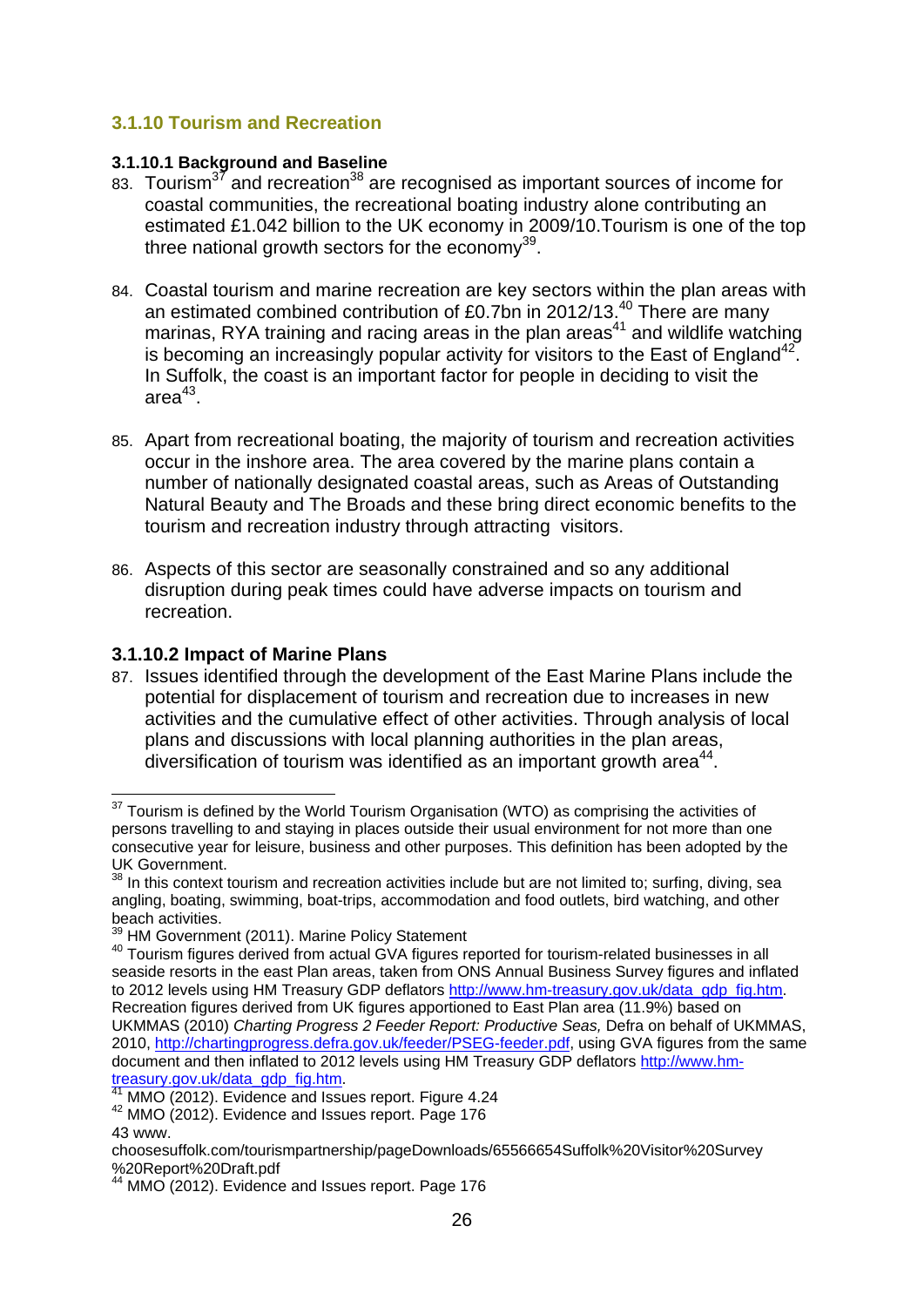- 88. In view of this the policies within the marine plans aim to guide industry to specific locations, to designs which will minimise impacts, to offer mitigation of these impacts where they cannot be avoided and to reflect the aspirations of terrestrial plans for this sector. They aim to promote the growth of the tourism and recreation sector (both directly and indirectly) and help this sector to diversify in line with the ambitions of many of the local authorities in order to improve the local economies of the coastal communities.
- 89. The marine plans add specific value with regard to a plan area-wide vision for this sector. 17 of the 27 Local Authority plans considered in the preparation of the marine plans contain policies on tourism and recreation. This illustrates the importance of this sector to the plan areas and adjacent coastal areas. The marine plans encourage relevant authorities to use the policies set out in the marine plans to coordinate work and collaborate on projects in order to maximise the economic benefit of marine related tourism and recreation.
- 90. In addition to the policies which are directly related to recreation and tourism there are policies which pose potential benefits to this sector.
- 91. Marine plans have been designed to enable the holistic management of the marine areas including the consideration of recreation and tourism activities, many of which fall outside licensing or management measures. GOV3 is concerned with displacement and aims to address such activities. This policy is intended to mitigate indirect impacts as the level of competition for marine space increases. It advises developers and relevant authorities that where collocation with other activities is not possible mitigation of any possible displacement (which in the case of smaller scale marine recreation may result in the activity halting all together) must be considered.
- 92. Although there are no quantifiable economic benefits at this stage, it is anticipated that through the indirect implications of "safeguarding" and promoting growth in this sector, the policies within the marine plans will not solely benefit the sector but also help to enhance the economic stability of coastal communities by safeguarding jobs and attracting visitors into the region.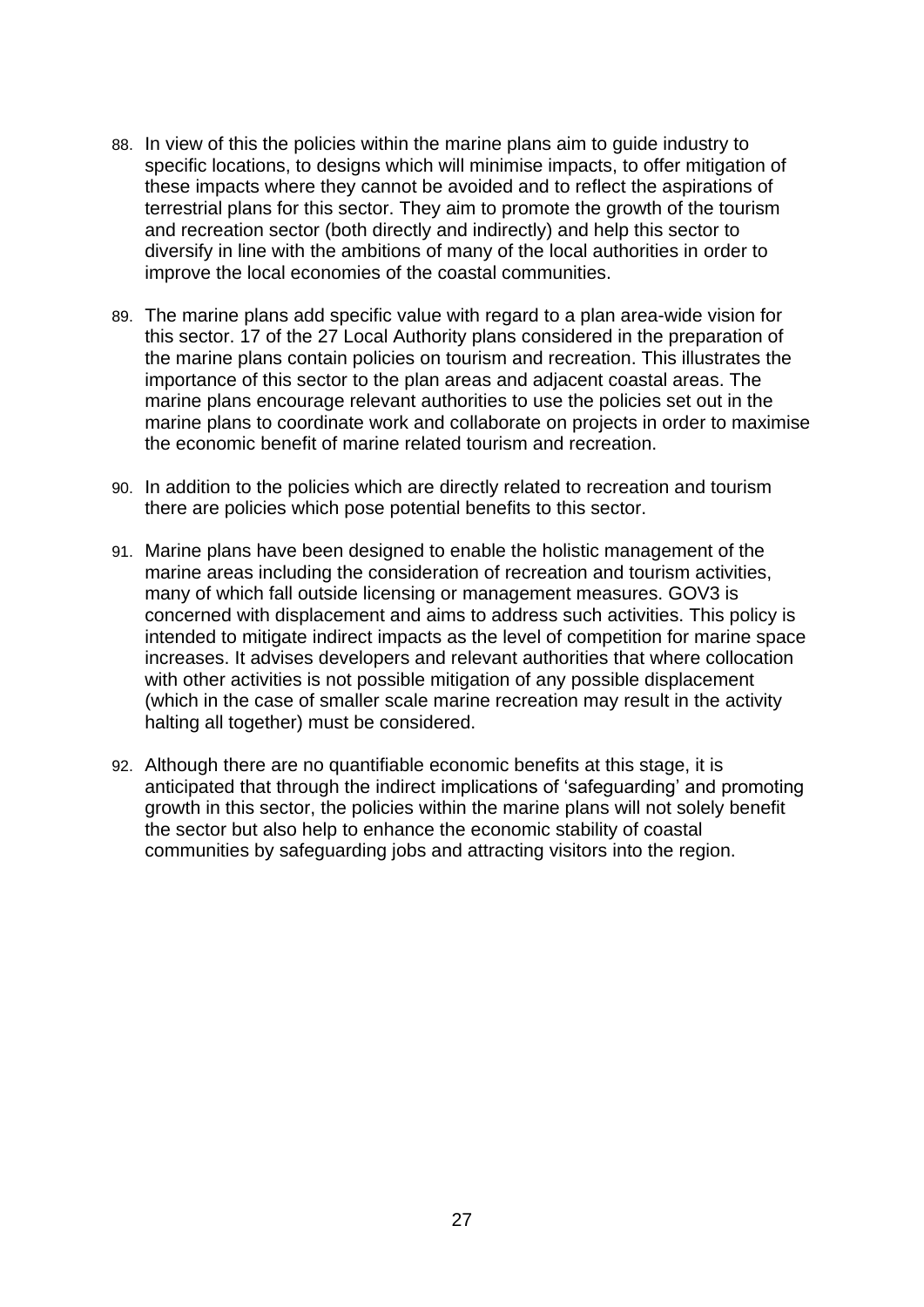#### <span id="page-27-0"></span>**3.1.11 Military Defence**

#### **3.1.11.1 Background**

- 93. The primary objective of the Ministry of Defence (MoD) is to provide military defence and, where appropriate, security for the people of the UK and Overseas Territories. The MoD, including Her Majesty"s (HM) Armed Forces and the Royal Fleet Auxiliary, maintains and deploys the operational capability required to maintain security in UK waters. Defence activities that utilise the marine environment, directly or indirectly, in support of operational capability include operational vessels and aircraft, HM Naval bases, surface and sub-surface navigational interests, underwater acoustic ranges, maritime exercises, amphibious exercise, coastal training ranges and coastal test and evaluation ranges. <sup>45</sup>
- 94. Relatively little military activity occurs in the East Marine Plan areas, partly due to the lack of naval bases along the coast. However, there are several relatively small military practice areas within the plan areas that are used by a combination of Royal Navy, Army and Royal Air Force activities for practice in air-to-air combat manoeuvres, bombing, submarine exercise and firing danger areas. The UK has a military low flying system which supports training below 2,000 feet throughout UK airspace except in controlled airspace dedicated to civil aviation traffic and over major built up areas. This includes the coastline along the East, and part of the East Inshore area closest to land.
- 95. Whist there is clearly economic activity present in the plan areas, it has not been possible to estimate the level of activity due to an absence of publically available information.

#### **3.1.11.2 Impacts of Marine Plans**

96. Due to the nature of military defence activities it is not expected that marine plans will have any economic impact on any such activity in the East marine plans areas.

<sup>1</sup> <sup>45</sup> Defra (2011) Marine Policy Statement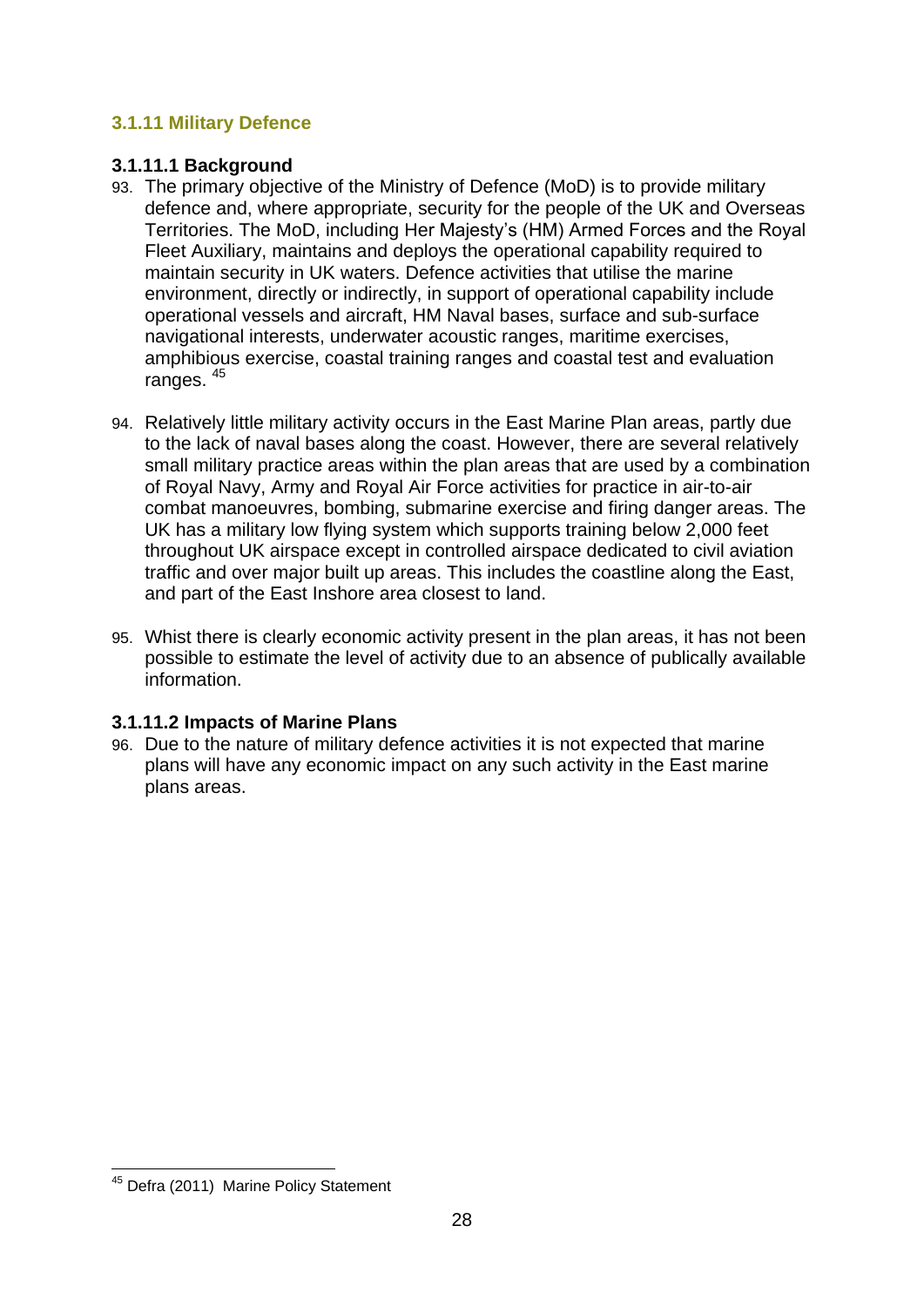## <span id="page-28-0"></span>**4.0 Administrative Impacts**

#### <span id="page-28-1"></span>**4.1 Baseline Administrative Impacts**

- 97. In undertaking activities within the East Marine Plan areas it is necessary for the vast majority of activities to seek permission from the relevant decision maker prior to commencement. Permission can come in a number of different forms, but typically a licence and/or a lease will be required prior to the activity commencing. Under this existing regime obtaining leases and licences imposes a burden on industry and costs both time and money. Costs are also incurred by the decision maker in determining licence applications, and by stakeholders in offering their views on such applications.
- 98. However, regulation should not be seen as simply a burden. The benefits of robust regulation are significant. Effective and proportionate regulation can help protect consumers, employees and the environment and build a fairer society. If regulations are designed correctly, these benefits will outweigh the costs associated with the administrative effort related to obtaining permissions.
- 99. In the plan areas there are a number of activities across all economic sectors listed in the Marine Policy Statement which require permissions. The costs and benefits associated with obtaining such permissions have not been calculated in this analysis due to the lack of publicly available information on:
	- The quantity of applications made in the plan areas
	- The effort involved in obtaining each of the permissions
- 100. However, in recognition that there are estimated to be substantial administrative costs currently incurred by various actors in obtaining and determining permissions we have sought to estimate the costs associated with obtaining and determining marine licences in the East plan areas.
- 101. In 2011/12 the MMO determined 351 marine licences for a range of activities including construction works, disposal of dredged material and removals. Of those licences issued, 61 (17%) were within the East plan areas. An estimate of the total administrative cost associated with such licences is shown in Table1 below. The table shows the costs associated with the administrative burden of making, considering and determining applications for marine licences. The table does not include the costs associated with undertaking associated assessments (i.e. Environmental Impact Assessment).

| Tier of<br>Licence | <b>Quantity</b><br><b>Issued</b> | <b>Estimated</b><br><b>Cost to</b><br>Industry <sup>1</sup> | <b>Estimated</b><br><b>Cost to the</b><br>MMO <sup>2</sup> | <b>Estimated</b><br><b>Cost to</b><br>Consultees <sup>3</sup> | <b>Estimated</b><br><b>Total Costs</b> |
|--------------------|----------------------------------|-------------------------------------------------------------|------------------------------------------------------------|---------------------------------------------------------------|----------------------------------------|
| Tier 1             | 43                               | £16,598                                                     | £18,920                                                    | £0                                                            | £35,518                                |
| Tier 2             | 12                               | £186,372                                                    | £78,408                                                    | £109,116                                                      | £373,896                               |

#### <span id="page-28-2"></span>**Table 1: estimated Costs of East Plan Areas Marine Licences (2011/12)**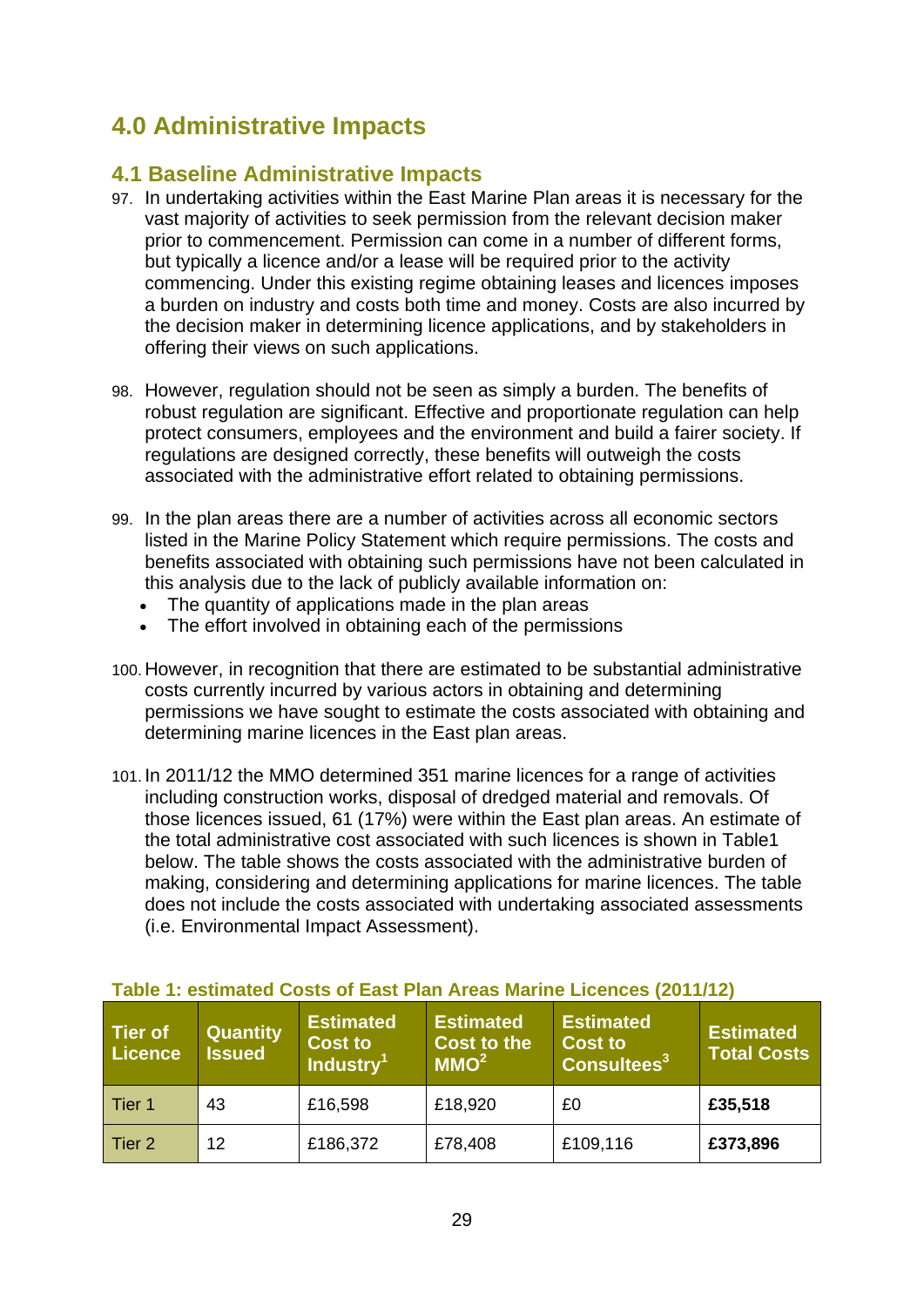| <b>Tier of</b><br><b>Licence</b> | <b>Quantity</b><br><b>Issued</b> | <b>Estimated</b><br><b>Cost to</b><br>Industry <sup>1</sup> | <b>Estimated</b><br><b>Cost to the</b><br>MMO <sup>2</sup> | <b>Estimated</b><br><b>Cost to</b><br>Consultees <sup>3</sup> | <b>Estimated</b><br><b>Total Costs</b> |
|----------------------------------|----------------------------------|-------------------------------------------------------------|------------------------------------------------------------|---------------------------------------------------------------|----------------------------------------|
| Tier 3                           | 6                                | £254,106                                                    | £40,344                                                    | £120,414                                                      | £414,864                               |
| <b>TOTAL</b>                     | 61                               | £457,076                                                    | £137,672                                                   | £229,530                                                      | £824,278                               |

*Notes:*

- *1) Based on an average cost of £386 for Tier 1 application, £15,531 for Tier 2 application and £42,351 per Tier 3 application.*
- *2) Based on an average cost of £440 for Tier 1 application, £6,534 for Tier 2 application and £6,724 per Tier 3 application.*
- *3) Based on an average cost of £0 for Tier 1 application, £9,093 for Tier 2 application and £20,069 per Tier 3 application.*

- 102.Based on ascribing average costs to the MMO, industry and consultees, it is estimated that, under the existing regime and in the absence of marine plans £0.8m was spent within the East plan areas on obtaining and determining marine licences in 2011/12. This figure does not include the costs, for example, of undertaking an Environmental Impact Assessment (EIA), which in most instances are needed in support of an application. It is likely therefore that the costs associated with obtaining and maintaining marine licences are higher than is suggested in the table above.
- 103.One of the expected outcomes of marine planning is that it should reduce costs associated with applications by providing some certainty, thereby lowering costs incurred from rejected applications. This in turn should help to lower the costs associated with the licensing system.

#### <span id="page-29-0"></span>**4.2 Impact of Marine Plans**

- 104.Although there are administrative implications for both the public and private sectors relating to marine plans their introduction will not pose additional administrative burden to either.
- 105.The marine plans are expected to deliver administrative savings to businesses and individuals through reduced administrative burdens (these have already been described under section 3). For industry, this means that when proposals come forward for developments within the plan areas, there will be a better understanding of the likely outcomes of applications for consent. Less cost should be incurred when obtaining permissions as there is less risk of applications being challenged by regulators and stakeholders, if they are in alignment with the marine plans. This may also reduce the number of applications which are withdrawn and ensure that permissions can be gained in a shorter timescale than they would otherwise.

*Source: Licence information provided by the MMO. Costs are estimated by Eunomia using the Standard Cost Model and based on work completed for Defra and the MMO on the introduction of Marine Licences for Dredging activities.*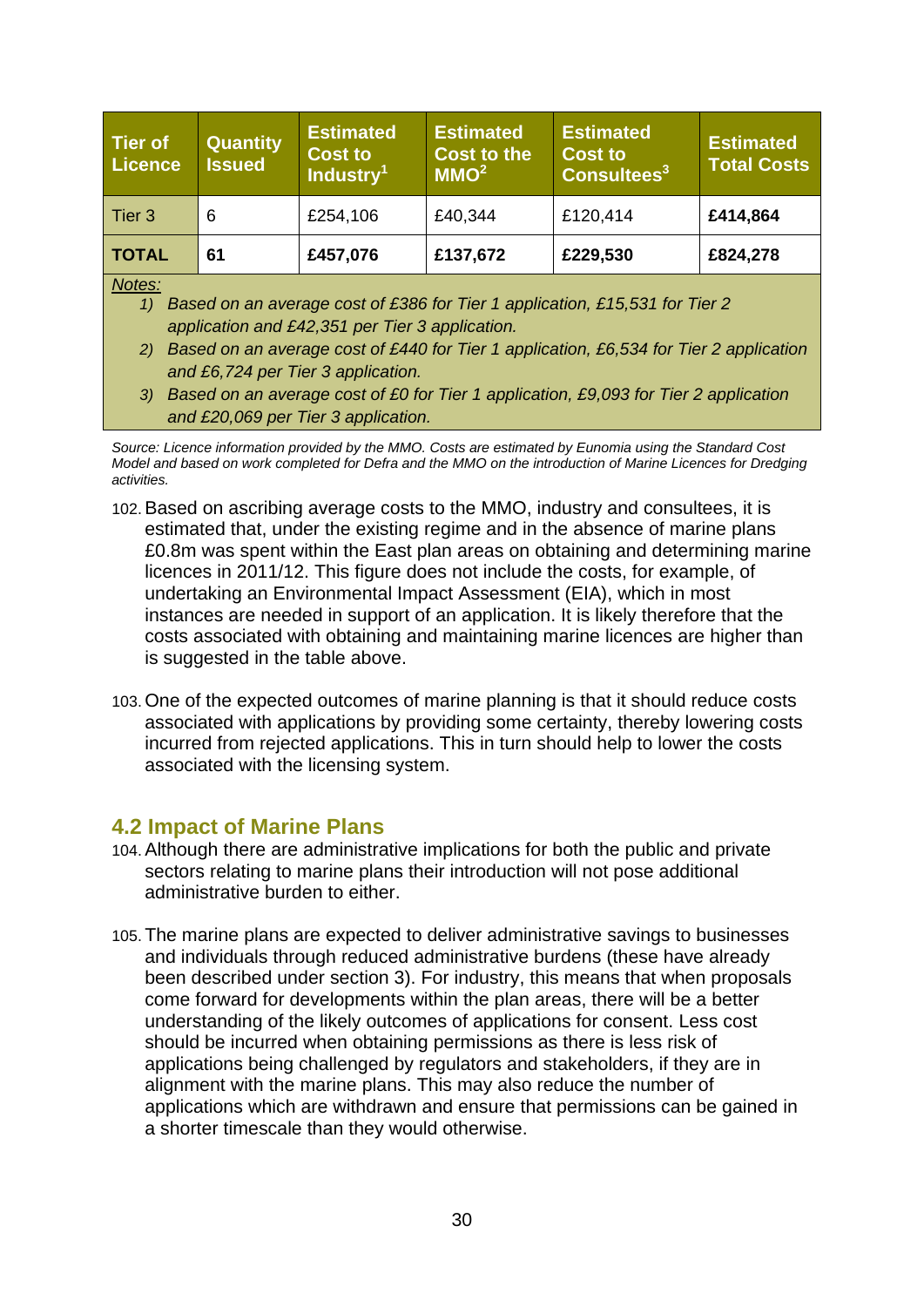- 106.One of the key outcomes of marine plans is to involve decision-makers, users and stakeholders in the creation, monitoring and updating of the marine plans and the benefits stated above will rely on actors making their time available to input into the marine plans and therefore incurring a cost. However, it should be acknowledged that the nature of this burden is largely voluntary, as there is no legal requirement to engage in the development and, aside from decision makers, implementation of the marine plans. It is expected that as a result of the effort involved in engaging with the introduction and maintenance of the marine plans, significant benefits are expected to accrue on all actors.
- 107.The vast majority of the administrative costs associated with the marine plans relate to the MMOs task of administering, monitoring and updating the marine plans in order to realise the benefits set out in preceding chapters. These are an unavoidable aspect of setting up a brand new marine planning system and will be afforded through the MMO"s core budget.

#### <span id="page-30-0"></span>**4.3 Additional Administrative Impacts**

- 108.As a result of the introduction of marine plans there will be a number of new administrative impacts associated with the MMO, industry and other consultees undertaking activities which they would not otherwise undertake. The most obvious of these is the production of the East Inshore and Offshore marine plans themselves. However, this activity is considered a "sunk cost", as these costs have already been incurred by the MMO and various stakeholders, though as discussed above, any costs incurred by stakeholders are voluntary and, in helping establish the marine plans, will lead to lower costs associated with future applications and decisions. Therefore, the following activities have been identified which are due to be undertaken by the MMO over the marine plans period (2013/14 to 2032/33):
	- monitoring of the marine plans:
	- undertaking periodic reviews of and reporting on marine plans; and
	- undertaking amendments to marine plans where reports indicate this is necessary under the agreement of the Secretary of State<sup>46</sup>
- 109.A description of the activities, alongside an estimate of the costs associated with their undertaking is included in the following sub-sections. The estimates are informed by the 2011 Impact Assessment<sup>47</sup> but also take account of experience gained by the MMO in developing marine plans.
- 110.The following analysis is for the East marine plans only. As a result, some of the previous assumptions can be refined, i.e. that
	- Review and amendment will involve more than simply amendment every six years (to include review and reporting every three years)
	- Review and reporting every three years mean that the amount of activity required for amendment (and associated costs) is unlikely to be as great as previously anticipated and unlikely to be required every six years

1

 $46$  Where reports indicate that amendment(s) to the plans may be needed the Secretary of State will consider whether an amendment should be made or whether any new information/evidence should become a relevant consideration alongside the plans

<sup>&</sup>lt;sup>47</sup>Defra (2011) Impact Assessment of the Marine Planning System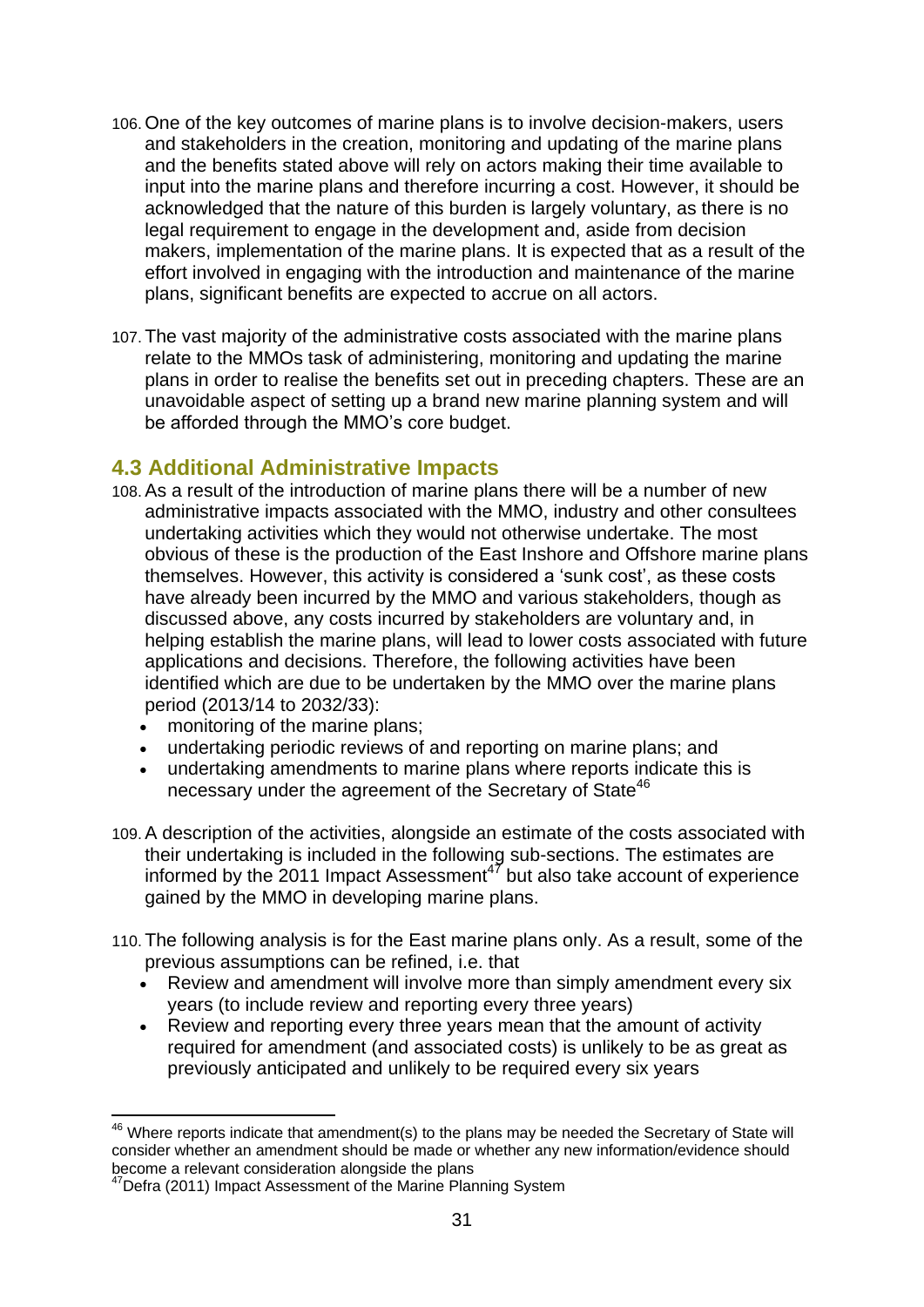• Dealing with two plans (East Inshore and East Offshore) through one process will bring savings

#### <span id="page-31-0"></span>**4.4 Monitoring and Review of Marine Plans**

- 111.The MMO is responsible for measuring progress towards securing marine plan objectives, particularly through the effects of the plan policies, identifying the role of any agencies which will be required to contribute to progress assessments and working with those organisations contributing relevant monitoring information. The "monitoring plan" should be the mechanism which assists the MMO in its duty to keep the marine plans under review.
- 112. In undertaking the monitoring duties, it is expected that the MMO will incur an annual cost. The cost is estimated<sup>48</sup> to be £75,000 per year for the East Marine Plans for the period 2013-2015. It is expected that a gradual increase in monitoring costs will occur as the marine plans become more prescriptive, in line with the continued development of the evidence base. As such it is predicted that these costs will rise to £100,000 per year from 2025 onwards, giving a Net Present Value of £1.2m over the 20 years that the plan covers. However there is still uncertainty regarding the level of cost associated with monitoring and it is expected that once in place the implementation of marine plans will help to address this evidence gap. It is also assumed that monitoring programmes undertaken for the purpose of other requirements/drivers will make a substantial contribution towards the evidence needed.
- 113.Alongside and informed by their ongoing monitoring, marine plans will require review and potentially amendment or replacement throughout their life as priorities and policies develop and change in light of new evidence and analysis. Such amendments will be determined through the effectiveness of the application of the marine plans and their policies. Monitoring and resultant evolution of marine plans is essential in ensuring that they remain fit for purpose and take account of and incorporate any new drivers or influences where necessary.
- 114. Under the Marine and Coastal Access Act (2009), the marine plan authority is required to periodically review marine plans. There are two separate review and reporting duties required by the Act<sup>49</sup> which aim to ensure that the marine plans and the marine planning system are monitored and so remain relevant.
- 115.The first duty requires that the MMO keep the effects and effectiveness of marine plans under review and report on this not more than three years after each plan is adopted, with subsequent reports following not more than 3 years after publication of the last. The report produced should include the progress towards achieving any objectives set out for that region in its marine plan. The report must be published and laid before Parliament and it is required that after each report the MMO should recommend to the Secretary of State whether or not the plan needs to be amended or replaced.

<sup>1</sup> <sup>48</sup> Defra Impact Assessment of the Marine Planning System (2011)

<sup>49</sup> Marine and Coastal Access Act (2009) Part 3 (61).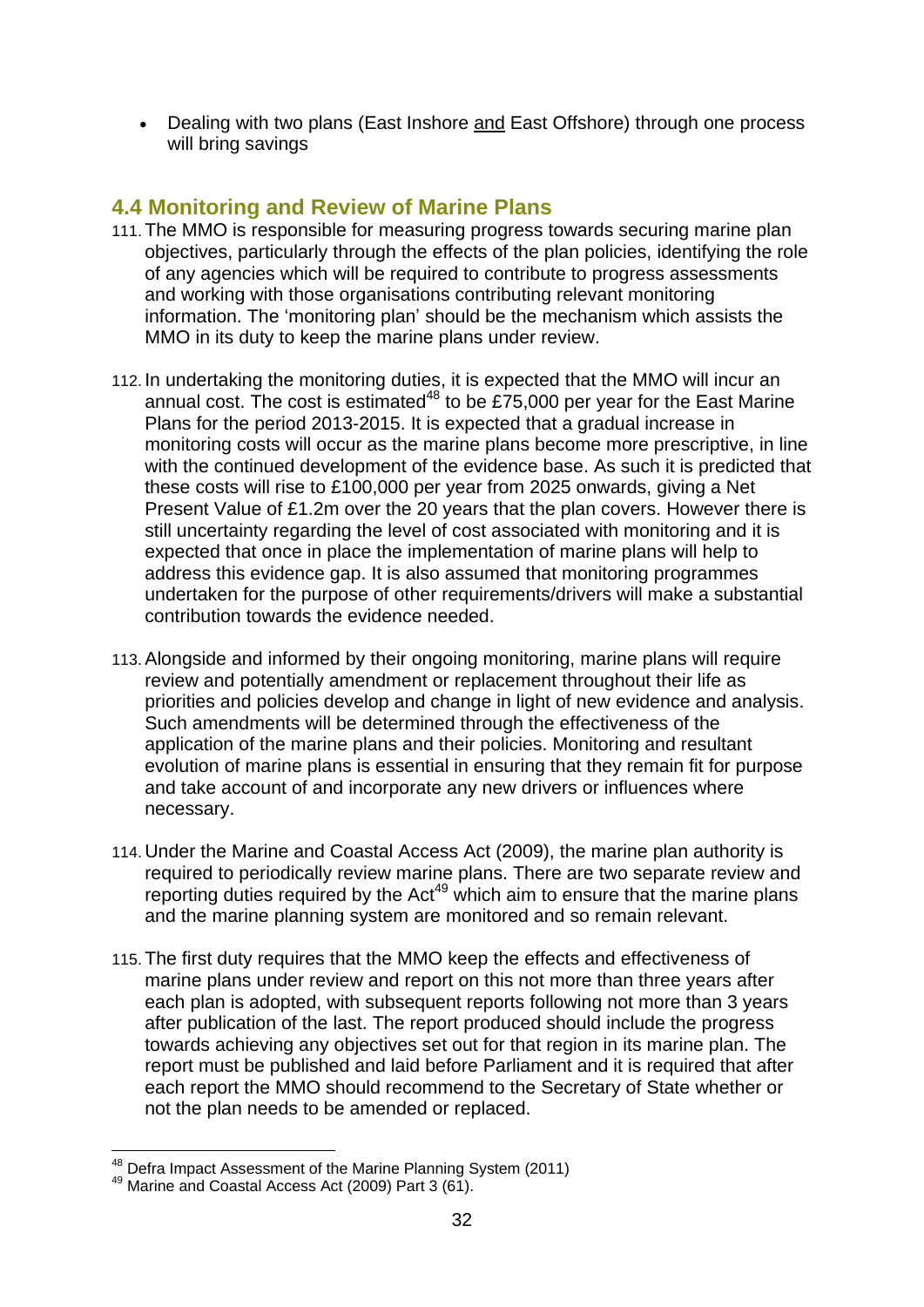- 116.Whilst it is not possible to predict with a lot of certainty, experience of the planning process so far suggests that unless such a report highlights significant changes (e.g. substantial new evidence which impacts on policies/objectives in the plan) that an amendment of the plans will not be required. Where amendment is not needed any new evidence will be considered as a "relevant consideration" by public authorities alongside the policies within the marine plans.
- 117.Table 2 represents the estimated costs attached to this review and subsequent report. The range within this table represents two scenarios. One where no significant issues arise during review and the other assumes that evidence gathered highlights issues which may result in the need for amendments to the plans. Table 3 shows the estimated costs that would be incurred should an amendment to the plans need to be made. It should be noted that these figures would be subject to change depending on the extent of the amendment required. These costs are based on best estimates, utilising information from the Defra Marine Planning Impact Assessment where appropriate, as the process has not yet been undertaken for marine plans.
- 118. It should be noted that where the costs illustrated in Table 2 will happen every time there is a review (every 3 years), the costs outlined in Table 3 will only happen when such a review leads to an amendment of the marine plans. It is difficult to predict how often that will be needed. There may be a trade off between how much effort goes into the 3 yearly reviews and how often more involved "amendment" is required. It is possible that, as the first marine plans to be produced, the East marine plans may require to be amended considerably sooner than the main assumption made in this document (at 12 years). Given these uncertainties, there could be one or two amendments over a twenty year period. For the purpose of this document we have anticipated that an amendment will be required once and have calculated NPVs for an amendment at 6 years (2019) or 12 years (2025), to cover the eventuality that the East Marine Plans could be amended sooner.
- 119.The second reporting duty is the requirement that the MMO must report at least every six years until 2030 on how it has used, and intends to use, its marine planning powers. The report should include details of the marine plans they have prepared and adopted and their intentions as to the amendment of existing plans and preparation of additional plans.
- 120.This document details only potential costs relating to the first reporting duty as it is in this 3 yearly review that the detail of the East Marine Plans will be assessed leading to amendment where necessary.
- 121. In undertaking reviews of the marine plans, there are a number of activities which might need to be undertaken, these include:
	- amending the marine plans
	- updating the Sustainability Appraisal
	- updating the Statement of Public Participation
	- consultation with stakeholders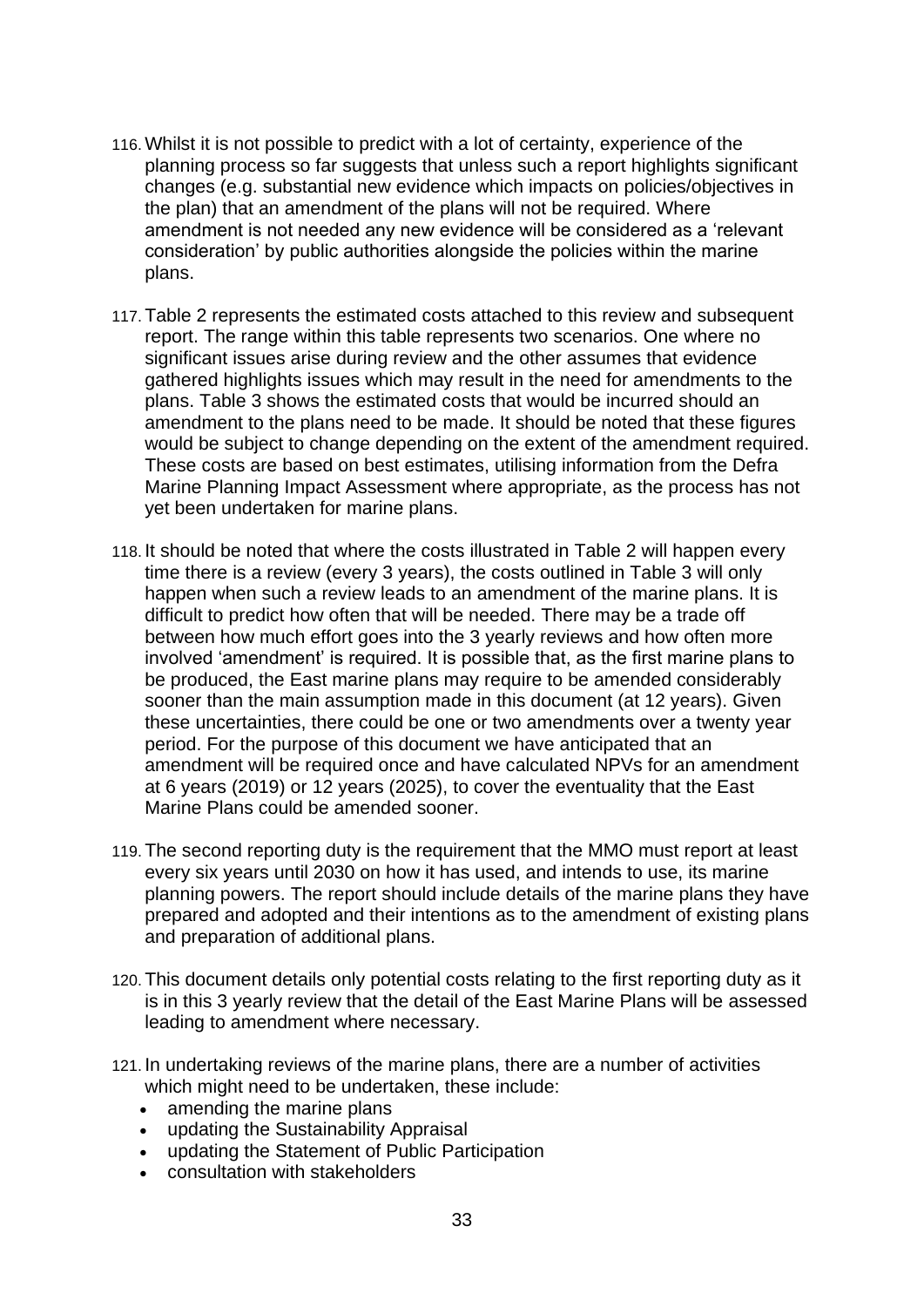- undertaking an Independent Investigation<sup>50.</sup>
- amending supporting material such as the Implementation and Monitoring plan.
- 122. Costs relating to reviewing and amending marine plans are forecast to be incurred by the MMO. Industry, Local Authorities and other consultees may also incur costs, though these will be on a voluntary basis, as discussed in paragraph 108 and would be small by comparison to those that apply to the MMO.
- 123. It is anticipated that a total of 6 reviews at 3 yearly intervals will take place over the lifetime of the marine plans after their adoption, assumed to be in the financial year 2013/14. Previous assumptions51 did not account for review and reporting every three years and rolled up these costs into an overall amendment costs (every six years). Tables 2 and 3 separate these out and break them down into review and reporting (Table 2) and amendments (Table 3). Review, reporting and amendment will involve both staff time and updating of data/information.
- 124.For the purpose of the estimating costs, it is assumed that only one of these three yearly reviews (the 2nd review in year 6 of the plans" life, or the 4th review in year 12, for the purpose of generating NPV figures) will result in potentially extensive amendments to the plan (see 117-118). Compared to previous assumptions, it is considered that there are savings to be gained from amending two plans through one process; whilst these are difficult to predict accurately, it is assumed that at best costs are halved and at worst reduced by a third. Estimates in Table 3 are therefore based on 50% and 66% respectively of the overall amendment costs set out in Defra"s Marine Planning System 2011 IA but having first removed the costs of review and reporting as laid out in Table 2 (covering all six reviews).

1

 $50$  The cost of an Independent Investigation will fall to Defra rather than the MMO

<sup>&</sup>lt;sup>51</sup> Defra Impact Assessment of the Marine Planning System (2011)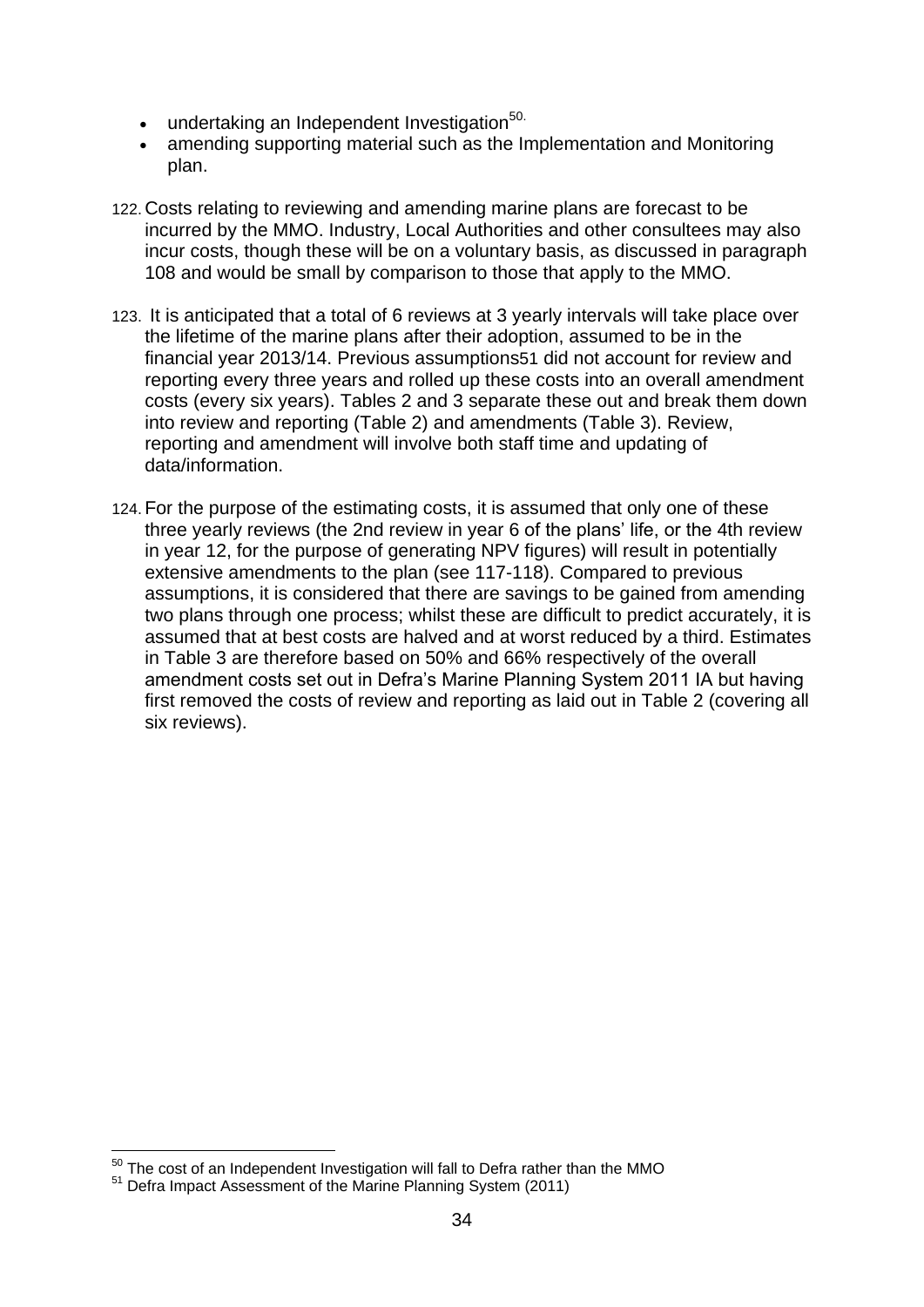#### <span id="page-34-0"></span>**Table 2: Estimated Review and Report Costs Associated with the East Marine Plans (per review)**

| <b>Description of Activity</b>                                                                                                                    | <b>Assumptions</b>                                                                                                  | <b>Total Cost per</b><br>Review $(E)^{52}$ |  |
|---------------------------------------------------------------------------------------------------------------------------------------------------|---------------------------------------------------------------------------------------------------------------------|--------------------------------------------|--|
|                                                                                                                                                   | Staff costs for 4FTEs working for<br>2-5 months.                                                                    |                                            |  |
| <b>Review of plans (including</b><br>stakeholder engagement,<br>data collation from multiple<br>sources, analysis of data and<br>management time) | All FTEs costed at an average of<br>£50,000/year including oncosts.                                                 | £63K-133K                                  |  |
|                                                                                                                                                   | Assumes that additional data costs<br>are incurred as a result of review<br>work in the range of £30,000-<br>50,000 |                                            |  |
| <b>Compiling Report (including</b><br>writing, editing and securing<br>passage through Secretary of<br>State/laying before<br>Parliament)         | 4FTEs working for 2-3 months                                                                                        | £33K-50K                                   |  |

#### <span id="page-34-1"></span>**Table 3: Estimated Amendment Costs to the MMO (additional to review and reporting as detailed in Table 2) associated with the East Marine Plans53**

| <b>Description of Activity</b>                                                                                                                                           | <b>Assumptions</b>                                                                                                                                                            | Total Cost $^{\bf 54}$ |
|--------------------------------------------------------------------------------------------------------------------------------------------------------------------------|-------------------------------------------------------------------------------------------------------------------------------------------------------------------------------|------------------------|
| <b>Amendment including</b><br>consultation<br>• drafting amendments,<br>• testing and consulting with<br>stakeholders and<br>government,<br>• formal public consultation | Costs will be somewhere<br>between 50% and 33% lower<br>than cost in Defra's Marine<br>Planning System IA, due to<br>savings made by developing<br>plans through one process. | £385K-622K             |
| <b>Sustainability Appraisal</b>                                                                                                                                          | Costs will be somewhere<br>between 50% and 33% lower                                                                                                                          | £48K - £63K            |

<sup>1</sup>  $52$  2010 prices, in keeping with using assumptions from Defra's Marine Planning System 2011 IA, which used 2010 prices

 $53$  Independent investigation costs are not included here as this cost falls to Defra rather than the MMO

<sup>&</sup>lt;sup>54</sup> 2010 prices, in keeping with using assumptions from Defra's Marine Planning System 2011 IA, which used 2010 prices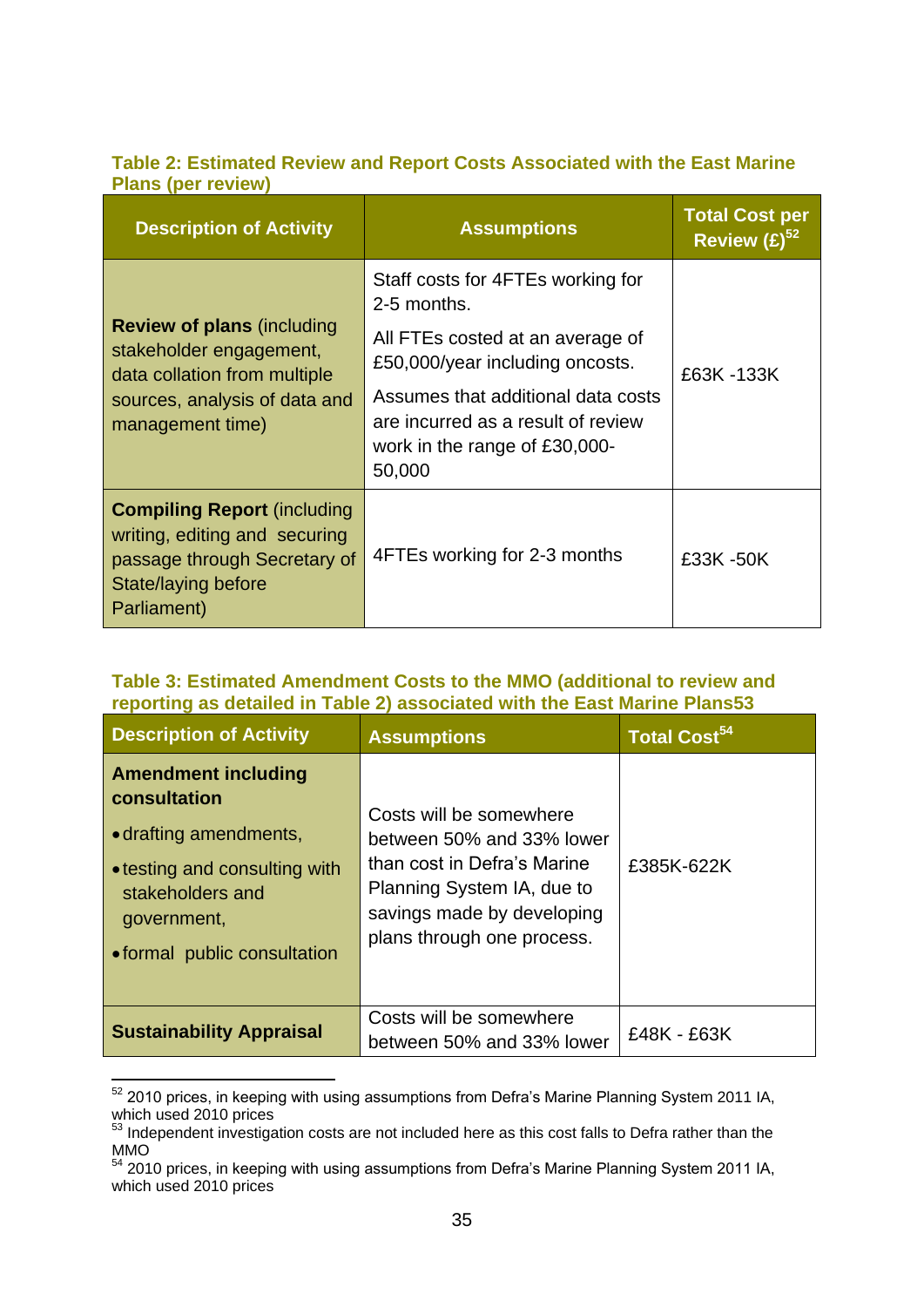|  | than cost in Defra's Marine   |  |  |  |
|--|-------------------------------|--|--|--|
|  | Planning System IA, due to    |  |  |  |
|  | savings made by developing    |  |  |  |
|  | plans through one process     |  |  |  |
|  | As marine plans become        |  |  |  |
|  | more specific or prescriptive |  |  |  |
|  | so this cost will rise in     |  |  |  |
|  | proportion.                   |  |  |  |
|  |                               |  |  |  |
|  |                               |  |  |  |

- 125. In total, the reviewing, reporting and amendment duties, based on the assumption of undertaking six reviews, and one amendment during the 20 year life of the East Marine Plans, are estimated to be £720K -£1.4m in net present value terms. This comprises a total of £420K to £805K for the six reviews and £295K to £580K for the amendment. The figures omit the cost of any Independent Investigation which will be met by Defra.
- 126.All figures presented assume significant savings can be made from having developed the East Marine Plans as one process that has led to two plans, as against the figures presented in Defra"s Marine Planning System Impact Assessment, which assumed two processes would be needed
- 127.Other actors including industry, local authorities and other consultees are likely to be involved in the review and amendment of the plans. Their involvement will be requested in informal and public consultation and in inputting into an amended Sustainability Appraisal. However, it should be noted that the effort incurred by these actors will be voluntary as there is no requirement to partake in the review and amendment of the marine plans, but that they do stand to benefit from helping to ensure that marine plans remain fit for purpose as described above.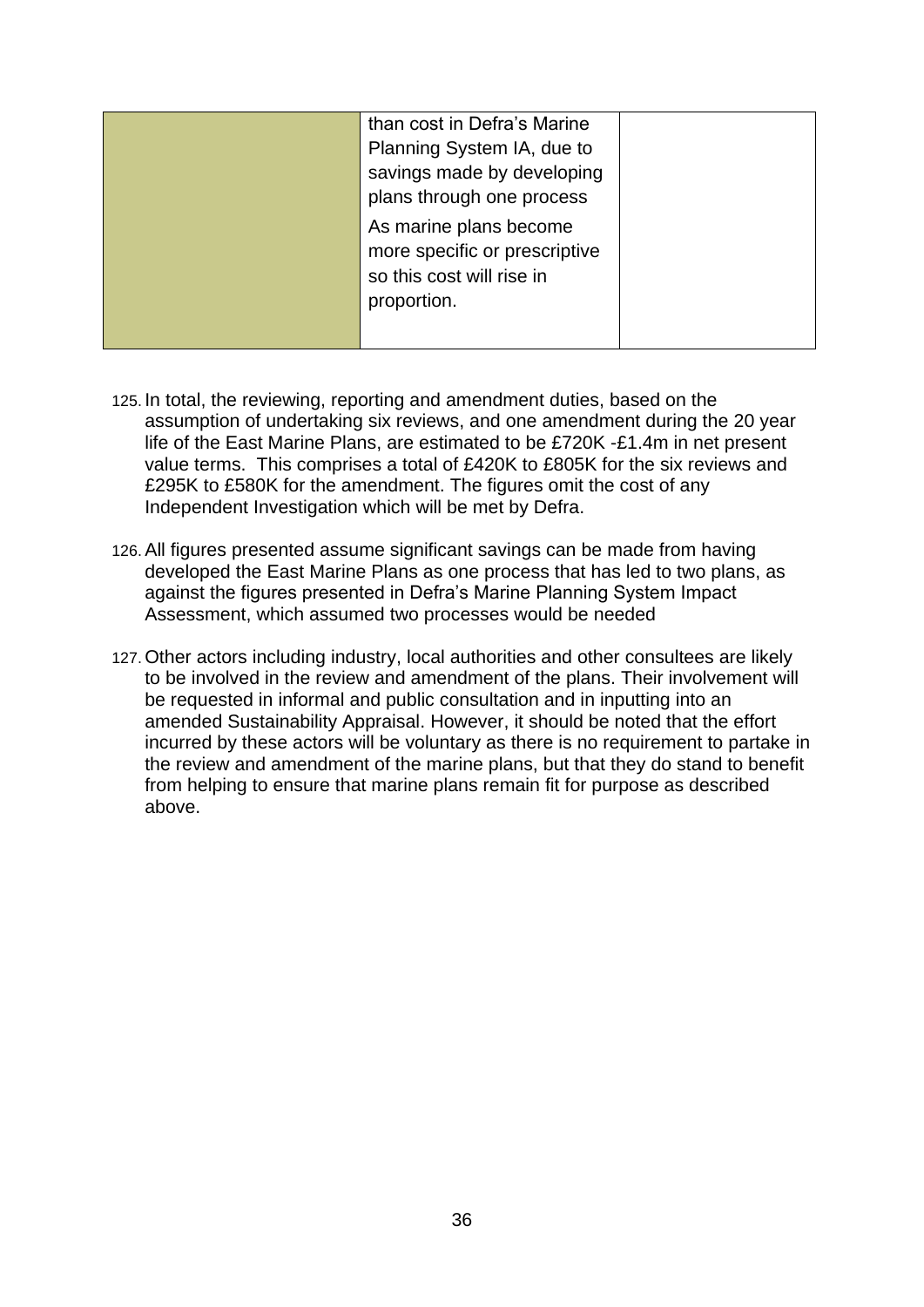#### <span id="page-36-0"></span>**4.5 Summary of Administrative Impacts**

- 128.As demonstrated in the previous sub-sections it is expected that there will be significant administrative impacts associated with the introduction of the East marine plans most of which will fall on the MMO and have been accounted for in budget projections.
- 129.Alongside the administrative benefits associated with the marine plans, there are also expected to be costs. The vast majority of these are expected to fall on the MMO in monitoring and reviewing the marine plans. Voluntary costs are also anticipated to industry, local authorities and other consultees in inputting in to the process, though as noted above, the extent of any increase in time input relative to the baseline may be lower than is set out here. Table 4, shown below, summarises the administrative burden expected to be incurred by each of the actors.

#### <span id="page-36-1"></span>**Table 4: Summary of the Administrative Impacts which fall to the MMO associated with Reviewing, Reporting on, Amending and Monitoring the East Inshore and Offshore Marine Plans**

|                                                                 | Reviewing and<br>Reporting | Amending  | Monitoring | Total     |
|-----------------------------------------------------------------|----------------------------|-----------|------------|-----------|
| 20 Year Net<br><b>Present Values</b><br>presented as<br>ranges) | £420-805K                  | £295-580K | £1.2m      | £1.9-2.6m |

130. It is expected that, through their implementation, marine plans will yield significant new data that can be used to better understand the full administrative costs of marine plans, allowing areas where assumptions are used above to be supplanted by actual costs.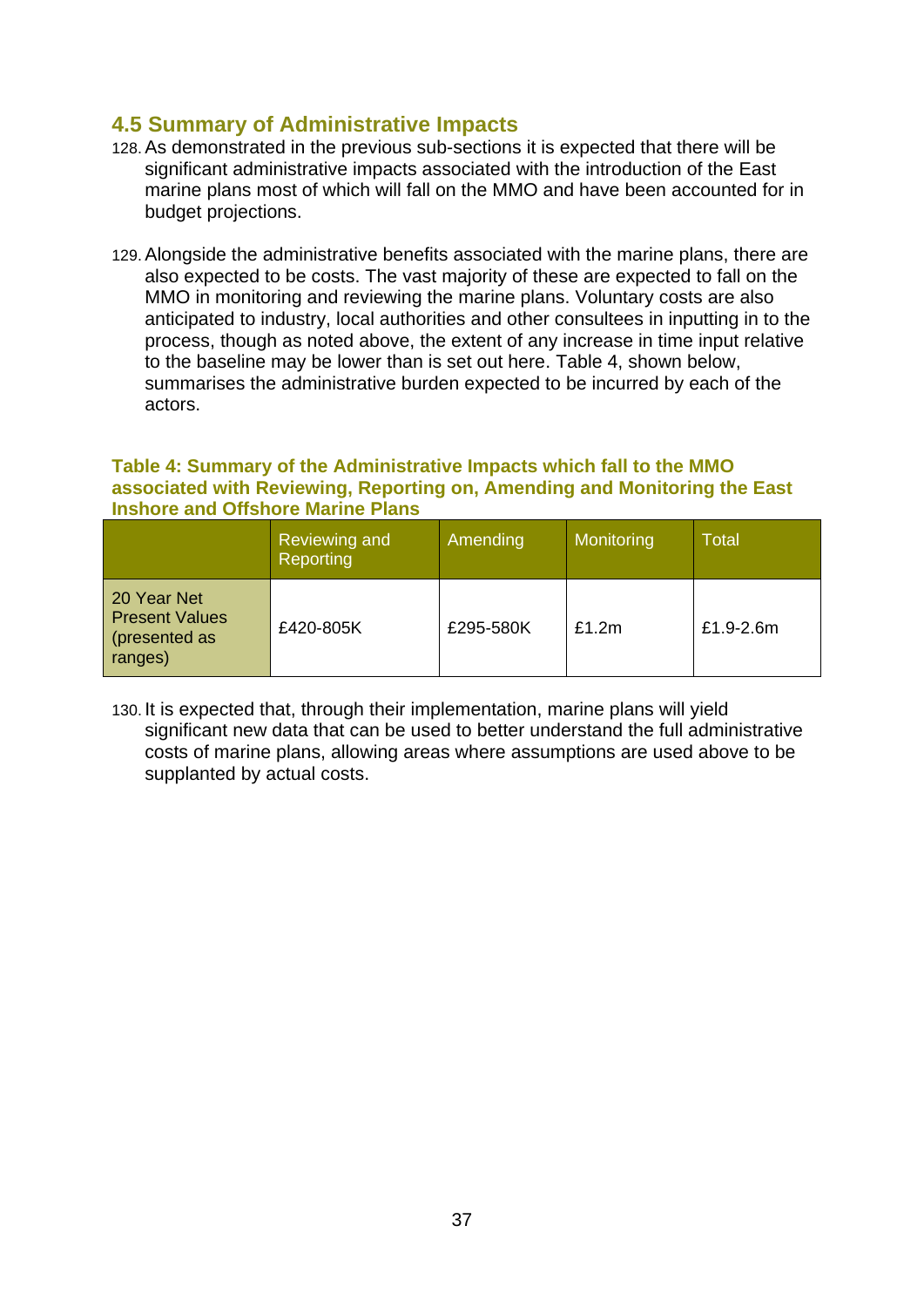## <span id="page-37-0"></span>**5.0 Social Impacts**

- 131.The East Marine Plans contain a number of social policies (SOC1-3). There are other supporting documents to these East marine plans, including studies carried out on a national scale which explore the social impacts of marine plans<sup>55</sup>. At this stage of producing the first marine plans it is difficult to extrapolate the economic benefits that will undoubtedly be afforded by the social benefits which are identified and explored in these other documents. Wider benefits can be found in Defra"s Impact Assessment of the Marine Planning System.
- 132.SOC2 and SOC3 relate to heritage and seascape policies and may have a social impact, through protection of socio-cultural assets, such as designated wreck sites. SOC1 encourages developers to consider the social impacts of proposals, by preferring projects that bring social benefits, particularly those pertaining to health and access to the coast.
- 133.EC2 relates to a clear socio-economic benefit by giving an unambiguous preference for projects that bring higher employment benefits over projects of the same activity that bring lower employment benefits, where a choice must be made. EC2 also encourages maximisation of employment benefits in areas close to the plan areas. As employment and the economic benefits it brings are key to reducing social problems as those associated with deprivation, it can be expected that EC2 should bring social as well as economic benefits.
- 134.There are also expected to be wider democratic benefits associated with the marine plans. Public involvement in the marine plans process provides anyone with an interest in our seas and coasts the opportunity to contribute to how the East plan areas are managed. There may also be terrestrial impacts associated with the introduction of the marine plans. Marine planning is likely to inform terrestrial planning, and vice versa. The integration with the terrestrial planning system policies may enable communities to identify opportunities that to date may not have otherwise been realised.

### <span id="page-37-1"></span>**6.0 Environmental Impacts**

- 135. In addition to administrative, economic and social impacts, there are also expected to be significant environmental impacts associated with the East Marine Plans. Marine planning aims to maximise our use of the marine space, albeit within environmental limits. This ensures that we gain the most for society and the economy, without compromising the goods and services that lead to the economic and social gains. A good example of this is the safeguarding of spawning and nursery grounds to ensure sustained economic and social gain from them.
- 136. Due to significant uncertainty associated with both the magnitude and costs associated with the environmental impacts, it has only been possible to qualitatively describe the impacts. This analysis supports the Sustainability Appraisal<sup>56</sup> (SA) which has been conducted in parallel to the production of the

<sup>1</sup> <sup>55</sup> MMO (2011) Socio Economic Study

<http://www.marinemanagement.org.uk/marineplanning/key/se.htm>

MMO (2014) Sustainability Appraisal for the East Inshore and East Offshore Marine plans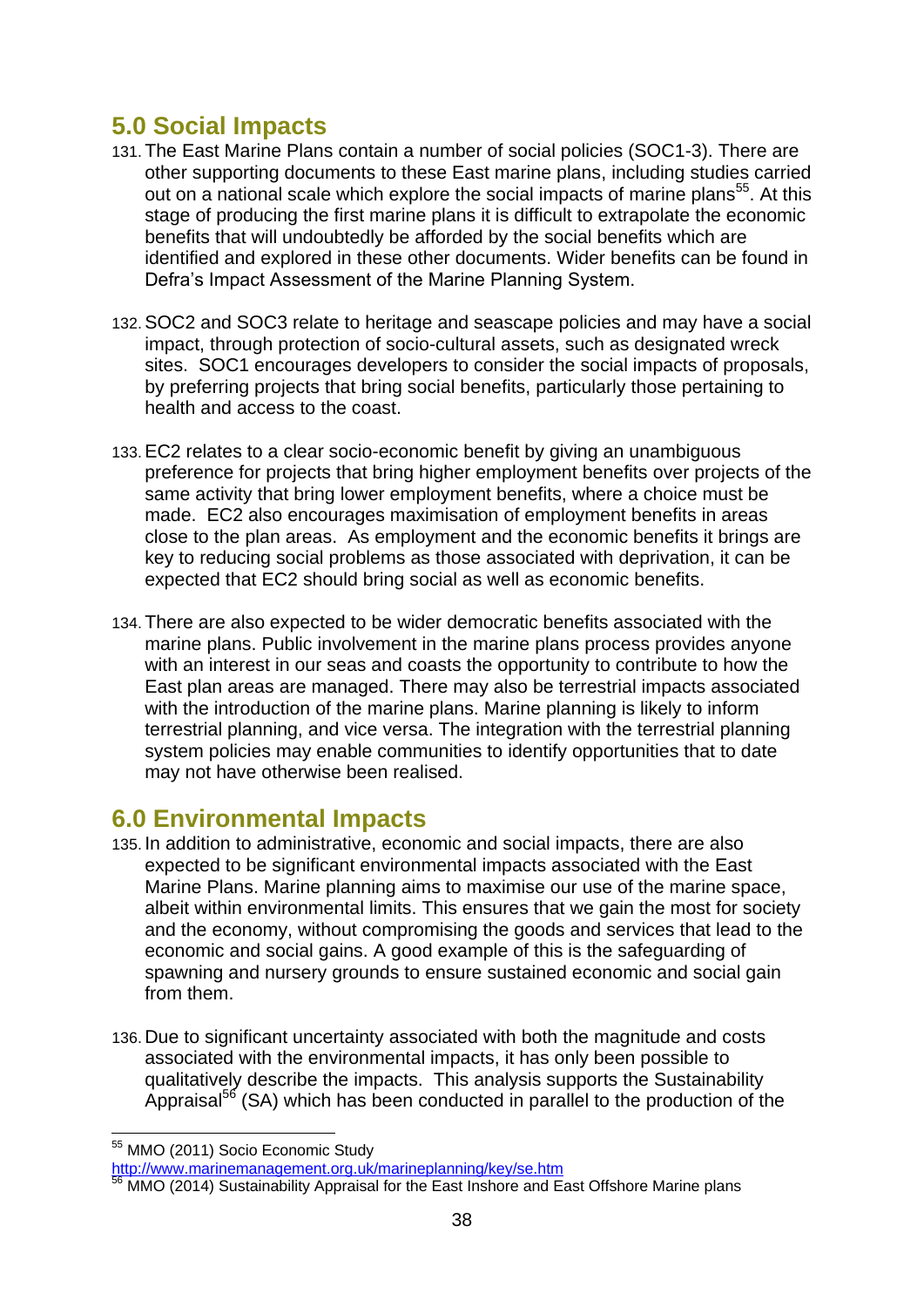East marine plans. The SA considers the environmental impacts (amongst others) in further detail. Wider benefits can be found in Defra"s Impact Assessment of the Marine Planning System.

- 137.The marine plans have an objective of achieving a healthy, resilient and adaptable marine ecosystem. The marine plans highlight, or signpost, existing policies and measures aimed at ensuring compliance with, amongst others, the Marine Strategy Framework Directive (MSFD) and the Water Framework Directive (WFD). This will ensure that efforts, both ongoing and planned, to achieve compliance will be supported by the plans, and therefore strengthened.
- 138. In addition to strengthening existing and future marine plans and policies, the marine plans are also expected to go further by specifically ensuring that cumulative impacts (those associated with multiple activities within a small spatial locality) are considered by decision making authorities. In particular the policy ECO1 states that:

*ECO1: "Cumulative impacts affecting the ecosystem of the East marine plans and adjacent areas (marine, terrestrial) should be addressed in decisionmaking and plan implementation."*

- 139. It is likely, therefore, that as a result of the plan policy there will be less cumulative impacts when compared to the baseline.
- 140. In addition it is also likely that, when compared to the baseline, there will be a lower risk of hazardous substances being rereleased in the marine environment due to the policy ECO2. The policy states:

*ECO2: "The risk of release of hazardous substances as a secondary effect due to any increased collision risk should be taken account of in proposals that require an authorisation."*

141. It is anticipated that the marine plans will therefore contribute to maintaining and in some cases increasing the levels of good and service that the marine environment can sustainably support, with resultant economic benefit.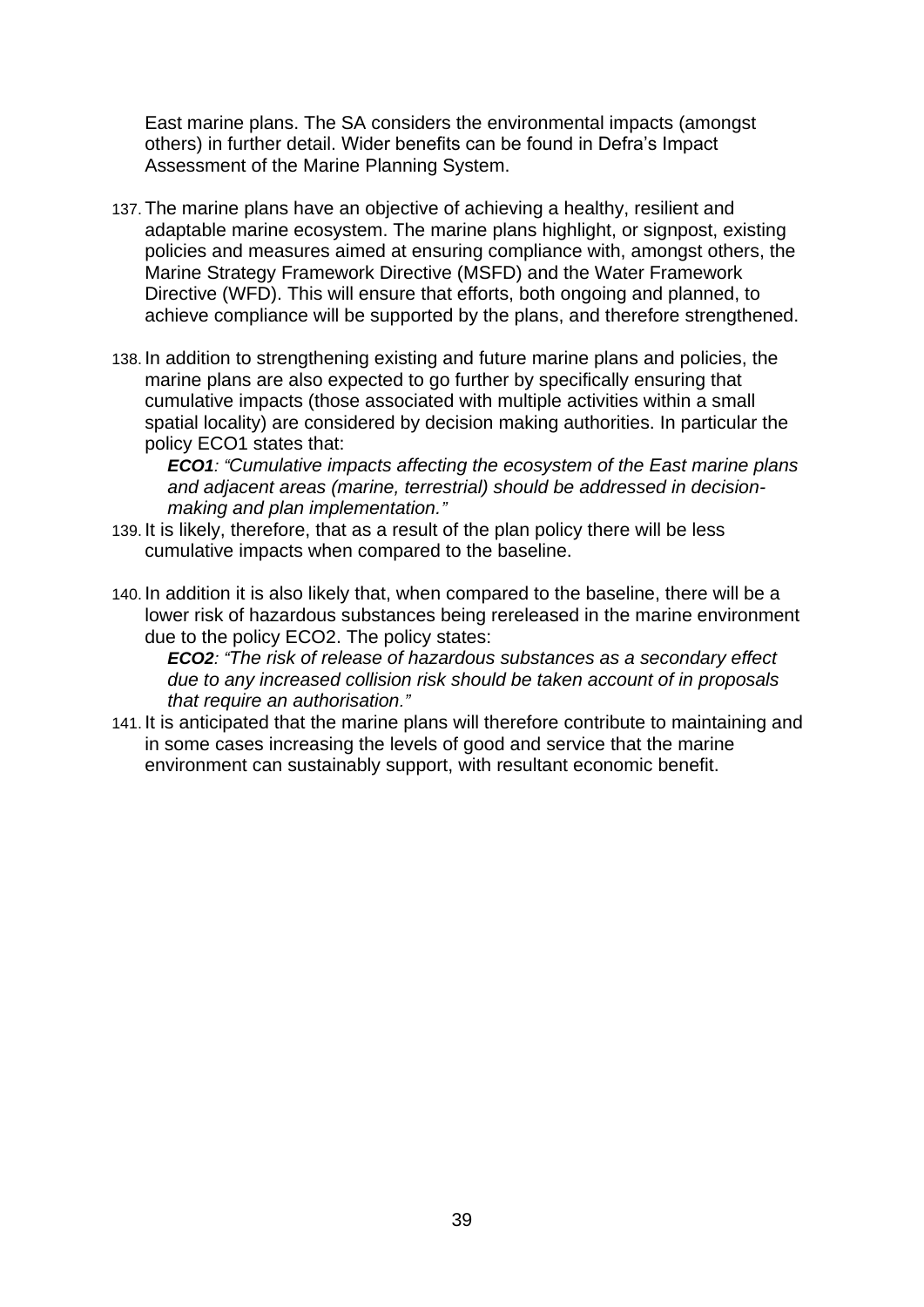## <span id="page-39-0"></span>**7.0 Conclusion**

- 142. Increasingly there are competing and conflicting demands for space and resources in the UK marine environment. This increases the risk of one activity coming in to conflict with another. It also increases pressure on marine ecosystems resulting, potentially, in a decline in their functional status, and the socio-economic value derived from them, and deterioration in the quality of the environment.
- 143.This document aims to provide an understanding of the economic impacts, associated with the East Marine Plans. The impacts of these marine plans are measured by assessing the additional costs and benefits from the introduction of marine plans compared to a baseline that looks at a projected scenario of marine activities in the absence of such marine plans. As a baseline, the economy of the East Inshore and East Offshore marine plan areas is estimated to be over £10bn in GVA terms.
- 144.Where possible these impacts have been quantified. However, it has, in many cases, been challenging to quantify the impacts due to a lack of evidence. The evidence required to quantify impacts will be forthcoming in the future in the course of implementing, reviewing and monitoring these marine plans. This will provide a significant contribution to filling some of the evidence gaps that exist currently and limit the ability of this document to quantify the costs and benefits of the East Marine Plans.
- 145. It has been possible to quantify the administrative impacts associated with the marine plans estimated to be £1.9-2.6m (net present value over 20 years), summarised in Table 4 above. The total administrative costs are a range, reflecting uncertainty in the effort required for review/reporting/amendment processes and the amount of savings that can be made from amending two plans through one process.
- 146.The East Marine Plans, taken as a whole, should enable sector growth that would not occur at the same levels in the absence of marine plans, both in terms of encouraging new development and accelerating the development of planned projects by:
	- Increasing certainty in what sort of developments are likely to gain consent and where and so making potential developments more attractive to investors
	- Reducing transaction costs incurred by businesses that may arise in the absence of the clarity afforded by the marine plans.
	- Signposting to help ensure that developments mitigate negative impacts on each other thus avoiding the administrative costs that arise from conflict between sectors.
	- Signposting the need to consider activities which fall outside of existing licensing or management measures (e.g. some marine recreation activities) by highlighting the importance of co-location and the issue of displacement,